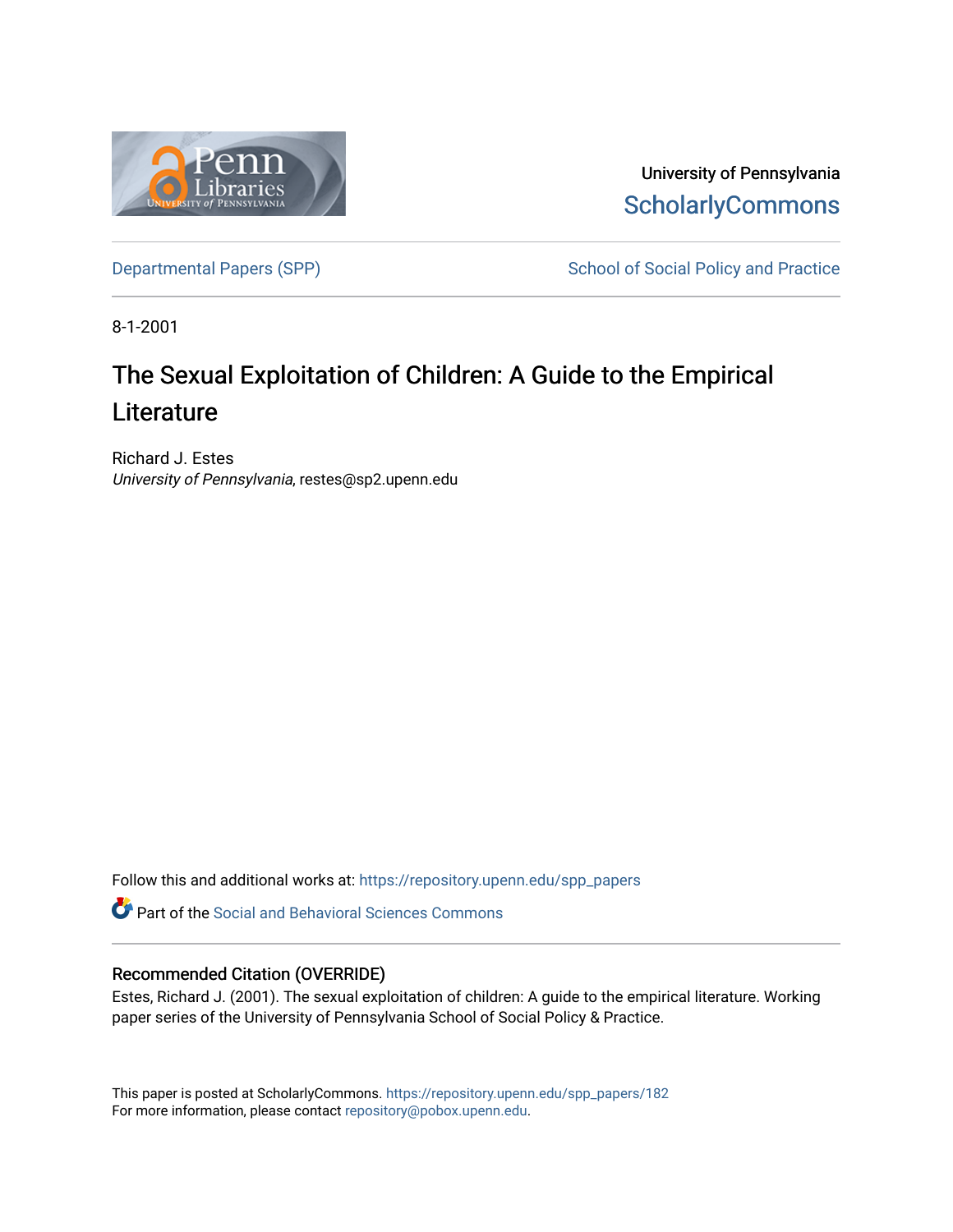# The Sexual Exploitation of Children: A Guide to the Empirical Literature

## Abstract

The bibliography that follow was designed to introduce readers to the very rich theoretical and empirical literatures relating to child abuse, child sexual abuse, child sexual exploitation, and the commercial sexual exploitation of children. The bibliography also contains introductory references to the international child rights movement, including worldwide efforts to protect children from sexual exploitation. Throughout, the bibliography contains references to research of an international and comparative nature. Charts 1 & 2 define the major concepts used in preparing the bibliography.

#### Keywords

child, children, sex abuse, sex exploitation, child commercial sexual exploitation

#### **Disciplines**

Social and Behavioral Sciences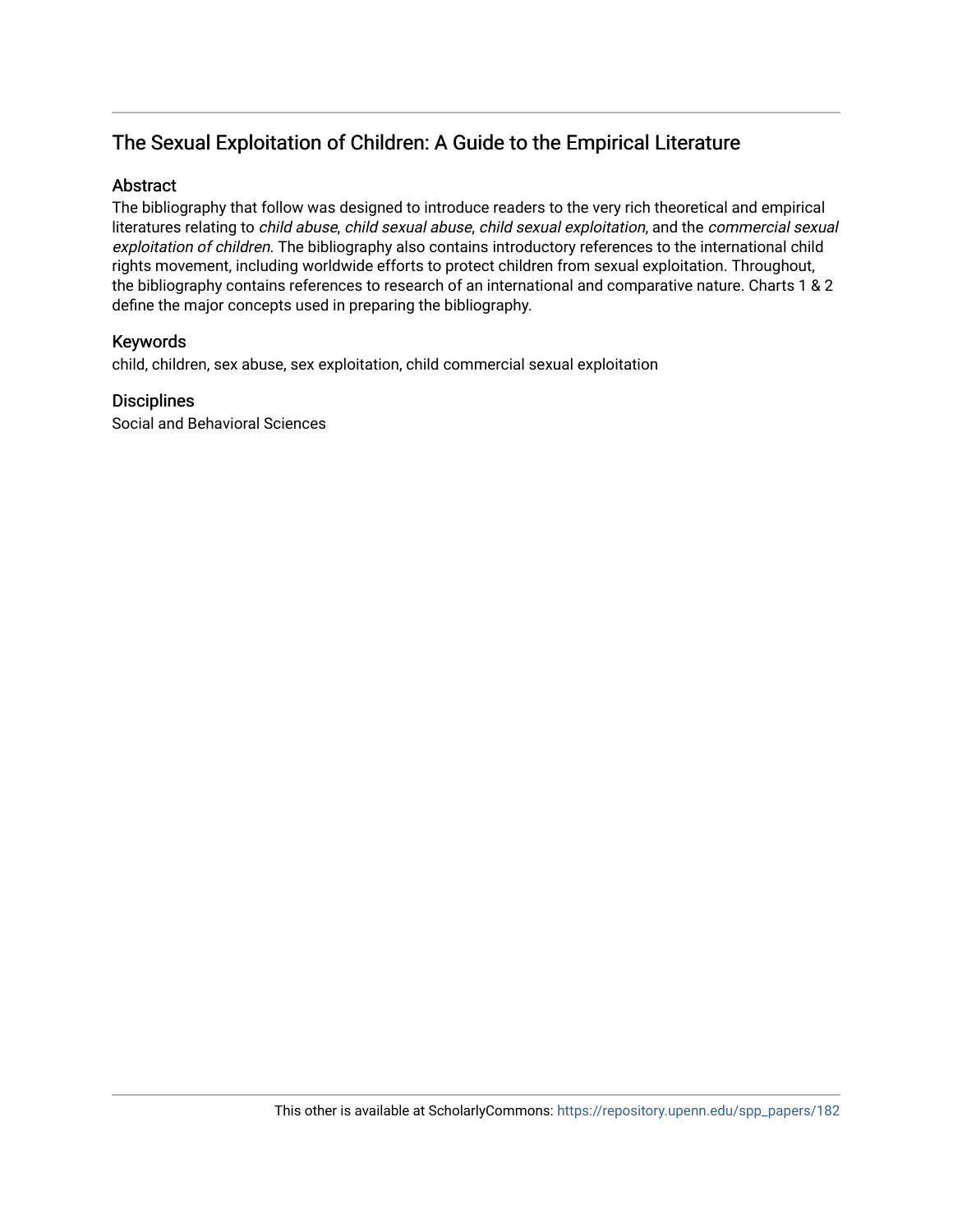*THE SEXUAL EXPLOITATION OF CHILDREN A Working Guide to the Empirical Literature*



## **Prepared by**

**Richard J. Estes Principal Investigator** 

*University of Pennsylvania*  **School of Social Work Center for Youth Policy Studies 3701 Locust Walk Philadelphia PA** 

**August, 2001** 

Work on this bibliography was supported by grant #1999-IJ-CX-0030 from the National Institute of Justice of the U. S. Department of Justice.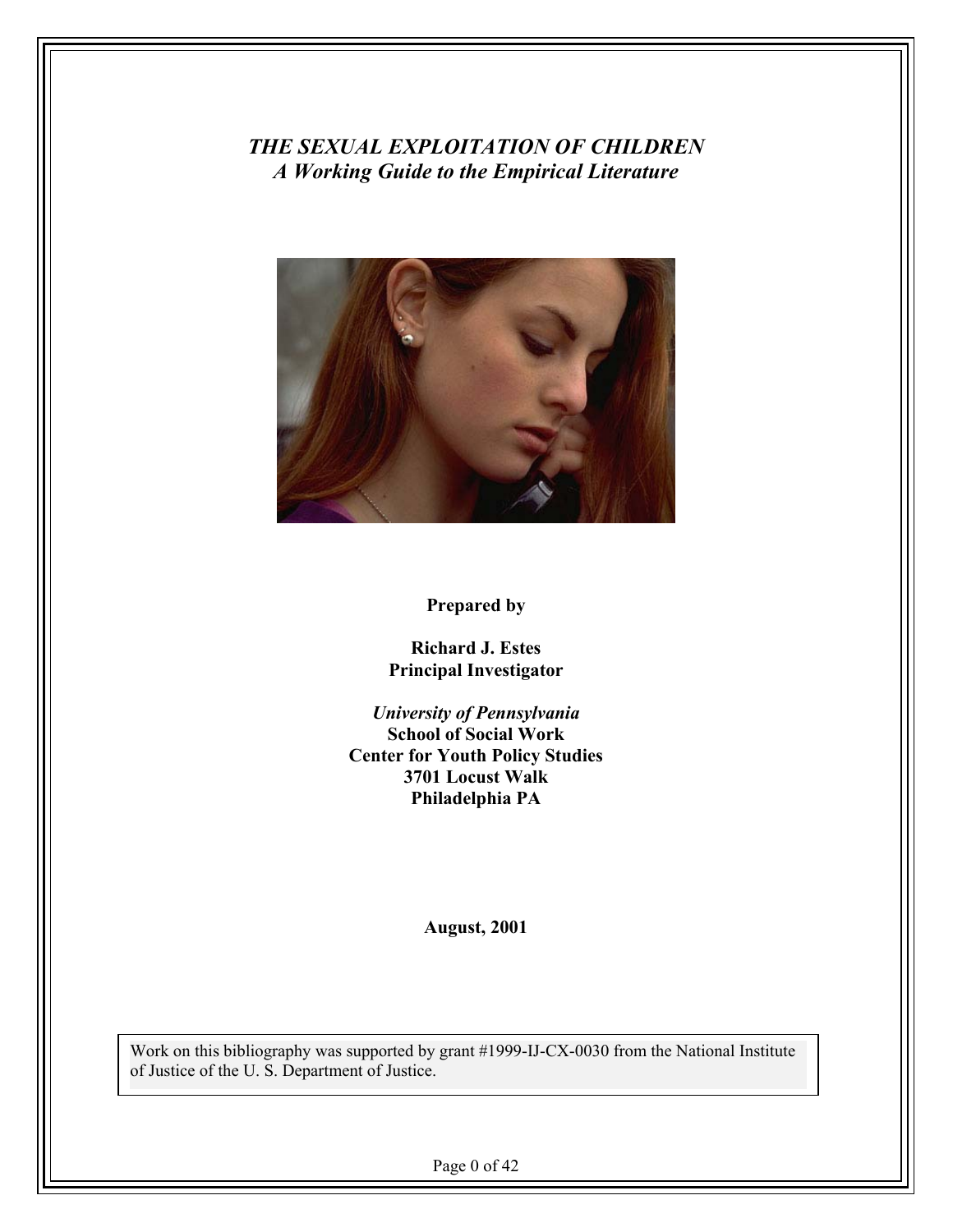#### *PREFACE*

#### A. Introduction

*Child sexual abuse* (CA) and *child sexual exploitation* (CSE) surfaced in the last decade of the 20<sup>th</sup> century as two of the most neglected forms of child abuse. A third form of child abuse--the *commercial* sexual exploitation of children (CSEC)--appears to be an even more insidious and, daily, affects the lives of tens of thousands of children in the United States, and tens of millions of children worldwide.<sup>1</sup> Some portion of these children are in the "employment" of well organized networks of traffickers in child and adult sex, at least some of which also engage in the sale of illegal drugs, money laundering activities and other criminal activities.

Patterns of child sexual exploitation appear to be fueled by: 1) the use of "survival sex" by runaway and thrownaway children to provide for their subsistence needs (Flowers, 1994; Greene et al., 1999; Haq, 1996; Johnson et al., 1996; Kral, 1997; Yates, 1991; Whitbeck & Simons, 1990); 2) the presence of pre-existing adult prostitution markets in communities where large numbers of street youth are concentrated (Farley & Kelly, 2000; Flowers, 1994; Hofstede, 1999); 3) prior history of child sexual abuse and child sexual assault (Briere, 1998; McClanahan, 1999; Mullen, 1996; Powers & Jaklitsch, 1989; Rotheram-Borus, et al., 1996; Seng, 1989; Simons & Whitbeck, 1991; Widom & Kuhns, 1996); 4) poverty (Azaola, 2001; Hood-Brown, 1998; Lederer, 1996; Longford, 1995; Unicef, 2000); 5) the presence of large numbers of unattached and transient males in local communities--including military personnel, truckers, and conventioneers among others (Moon, 1997; Sturdevant et al., 1992); 6) for some girls, membership in gangs (Hazelhurst & Hazelhurst, 1998; Moore & Hagedorn, 2001); 7) the promotion of child prostitution by parents, older siblings and boy friends (Dembo et al., 1992; Faugier & Sargent, 1997; Mueck, 1992); 8) the recruitment of children as "sex workers" by organized crime units (Budapest Group, 1999; Harris, 1998a; Lanning, 1992; Williams, 1995); and, increasingly, 9) illegal trafficking of children for sexual purposes both within and to the U.S. from developing countries located in Asia, Africa, Central and South America, and Central and Eastern Europe (Barr et al., 1996; Hughes, 2000b; Knight, 1998; Lederer, 2001; Miko & Park, 2000).

#### B. Recruitment of Children Into SEC

1

The processes whereby children are "recruited" into SEC are varied and are complex. They nearly always involve adult accomplices—including parents and older siblings. According to the Exploited Child Unit (hereafter "ECU") of the National Center for Missing and Exploited Children (1998),

Child prostitutes are victims of sexual abuse. Many of them have run away from homes where they have been sexually or physically abused. Some come from families who no longer want them or who feel they can no longer handle them. These children often see themselves as their only supporter. Under such circumstances, some fall into prostitution as a way to survive or as a way to get the things they want or need…Unfortunately, these victims often become involved in the criminal-justice system as offenders. In order to support themselves, or to escape the life that they have come to lead, they get involved in the use and/or sale of drugs, theft, or robberies.

 $<sup>1</sup>$  The precise number of sexually exploited children is unknown. However, the United Nations Children's Fund es-</sup> timates that more than a hundred million children worldwide are employed as "sex workers," i.e., as prostitutes, as subjects of pornography, or both (Unicef, 1997). In addition, hundreds of thousands of children shuttle the planet each year as part of a well-concealed network operated by international traffickers in children for sex. The number of sexually exploited children in the United States also is unknown but conservative estimates place their numbers at between 300,000 and 500,000.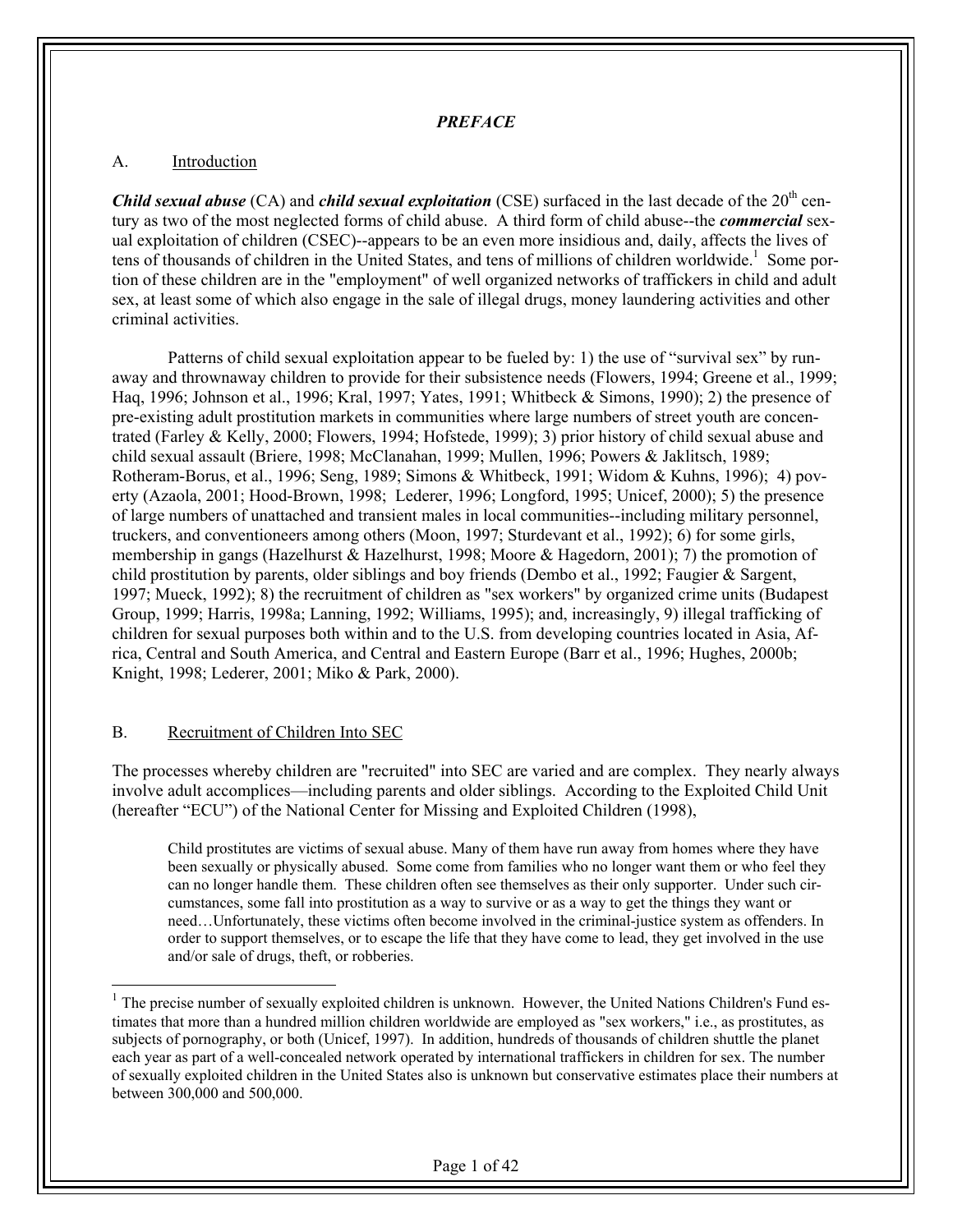Other young people are recruited into "sex work" through forced abduction (Barr et al., 1996; DoL, 1995), by pressure from their parents (D'Asaro & Foley, 1997), through deceptive agreements between parents and traffickers in the CSEC, including unrecognized representatives of crime rings (Barr et al. 1996; D'Asaro & Foley, 1997; DoL, 1995; Miko & Park, 2000; Seabrook, 1997; Yoon, 1997). Once recruited, these children typically are taken or travel to "work sites" located great distances from their place of origin. Isolation from their families and friends is the norm. Few are able to establish new relationships with persons other than those who are "managing" their victimization. Violence, forced drug use and threats to the point of death are only part of the daily abuse to which the majority of these children and youth are subjected.

Poverty is the most frequent explanation cited for the involvement of large numbers of children in sex crimes (Azaola, 2001a; Boye, 1996; Longford, 1995; Mayombo, 1998; Save the Children, 1996; Shamim,  $1993$ ).<sup>2</sup> But as suggested by the ECU, poverty alone does not account for the large number of children under the age of 16 years being recruited into the sex industry, especially in rich countries such as the U.S. and Canada (Dionne, 2001; Estes & Weiner, 2001; Tremblay, 2001). Indeed, many children recruited into prostitution in the U.S. and Canada appear to come from middle class families and engage in "survival sex" or prostitution as way of supporting themselves on the nation's streets (Green, 1999; Hunnicutt, 2001; NCMEC, 1998; Snell, 1995; Stiffman, 1989).

Other powerful explanations of the CSEC include *pedophilia* (Cole, 1993; De Mause, 1991; Knight, Carter, & Prentky, 1989; Prentky & Knight, 1993; Prentky, Knight, & Lee, 1997), *ease of access* (Harris, 1998a, 1998c; O'Grady, 1992), *relaxed legal enforcement environments* (Editor, 1996; Gutierrez, 1998; Harris, 1997a; Hodgson, 1995; Samath, 1998), *debt bondage* (DoL, 1996; Knight, 1998; Youth Plus, 1995), *sadomasochism* (Finkelhor & Brown, 1985), *inter-generational prostitution* (Seneviratne, 1994), and the *high remittances* received by child sending/sex tourist-receiving countries (Barr et al. 1996; Boye, 1996; ECPAT, 1996a; IBCR, 1998a, 1998b). Other explanations for the CSEC also are plausible but, to date, they have been less fully studied: *high economic demand*, which stimulates the supply of children into the sex trade (Barr et al. 1996; Ennew, 1996; Farley, 1998; Hughes, 2000a; Yoon, 1997); community disintegration (D'Asaro & Foley, 1997; Dembo, 1992); *social and cultural devaluation* of children (Flowers, 1994; Gutierrez, 1998); and, pre-existent *international crime organizations* with transnational transportation and financial capabilities (Barr et al. 1996; DoL, 1996; Muntarbhorn, 1996; Williams, 1995; Yoon, 1997). Within this array of potentially influential factors, of course, there also needs to be a convergence in available children, traffickers, and customers.

#### C. The Impact of Sexual Exploitation on Children

1

However they fall victims of sexual exploitation, few children are able to escape their molestation unharmed; virtually all suffer long term physical and emotional injures (Barnett, Manly & Cicchetti, 1993; Cevallos, 1998; Finkelhor & Brown, 1985; Gelles, 1994, 1998; Goldstein, 1987; Kilpatrick & Saunders, 1997; Straus & Gelles, 1988; Vittachi, 1989). These injuries remain with the children throughout adolescence and adulthood and, in turn, pose complex service challenges for the justice (Bala & Schwartz, 1993; Collins, Schwartz, & Epstein, 1998; Schwartz, 1997; Schwartz, Fishman, and & Vleet, 1996) and human service systems (Fishman, Schwartz & Hsieh, 1997; Schwartz & Au Claire, 1995). The relationship is known to be especially strong between child sexual victimization and *teen pregnancy* (Ireland & Widom, 1994; Smith & Thornberry, 1995; Widom, 1996; Widom, & Kuhns, 1996), *adult prostitution* (Widom & Kuhns, 1996), substance abuse (Ireland & Widom, 1994; Kelley, Thornberry & Smith, 1997),

 $2^2$  For discussions of the highly unfavorable social, political, economic, and legal conditions that contribute to the CSEC in other world regions see Estes, 1995, 1996, 1997, 1998a, 1998b.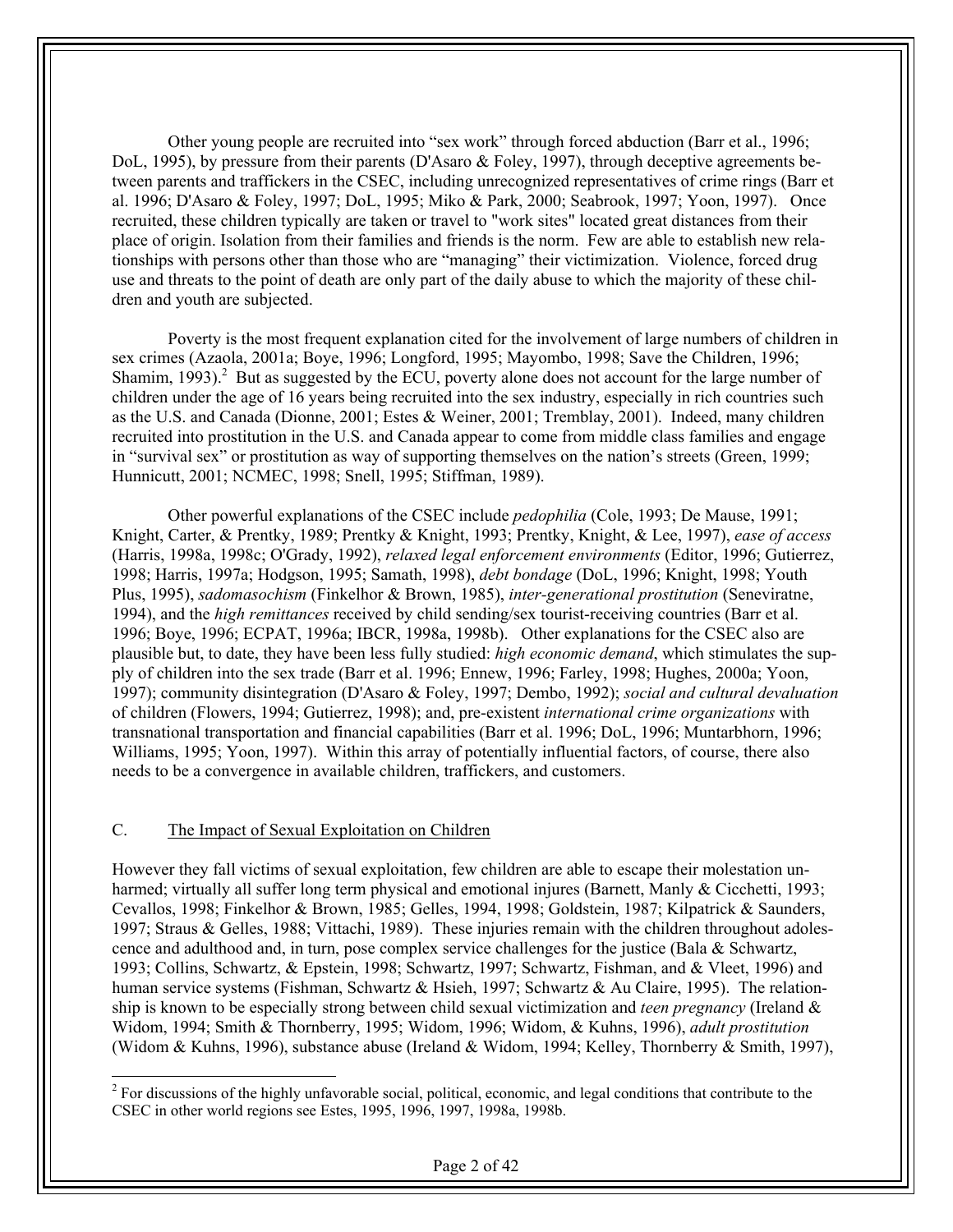*violence* (Gelles & Wolfner, 1994; Schwartz, Rendon, & Hsieh, 1994; Weiner, 1994; Weiner & Ruback, 1998; Weiner & Wolfgang, 1989), *among other forms of adult criminal behavior* (Kelley, Thornberry & Smith, 1997; Loeber & Farrington, 1998; Smith & Thornberry, 1995).

#### D. The Emerging Statistical Picture: A Cause For Concern

Though estimates vary concerning the number of sexually exploited children, the United Nation's Children's Fund (UNICEF) believes their numbers to exceed 100 million worldwide, not all of whom are located in "poor" or "developing" countries (UNICEF, 1997). Indeed, the first *World Congress Against the Commercial Sexual Exploitation of Children* (Muntarbhorn, 1996) confirmed that large numbers of child "sex workers" are to be found in rich countries, including in the U.S. for which the "End Child Prostitution, Child Pornography, and the Trafficking of Children for Sexual Exploitation" (ECPAT) estimated their numbers to be between 100,000 and 300,000 (ECPAT, 1996b:70). Other estimates of child sexual exploitation suggest the numbers of such children to be even higher (Goldman & Wheeler, 1986; Greenfeld, 1997; Spangenberg, 2001).

Certainly, experts in child sexual exploitation believe the numbers of such children in the United States to be substantial (Greene et al., 1999; Hughes & Roche, 1999b; Kral et al., 1997). America's problems with child sexual exploitation is widely believed to be concentrated in cities and towns that border Mexico (Azaola, 2001a; Harris, 1998a; Knight, 1998) and Canada (Dionne, 2001; Hecht, 1997). However, the problem also is believed to be extensive in America's coastal states where large numbers of children from Asia, Africa, Latin America and Eastern Europe enter the country illegally (DoL, 1996). Organized crime groups also appear to be involved in child pornography and child prostitution in the U.S., but especially criminal organizations with ties to Russia, the Ukraine, and other countries of the Former Soviet Union (Budapest Group, 1999; Hughes, 2000b; INTERPOL, 1997; Richard, 1999). Crime groups with ties to China, the Philippines, and Thailand also are known to be involved in trafficking children for sexual purposes into the United States (Biotti, 2000; ECPAT, 1996a; Richard, 1999).

#### **Bibliography on**

#### **THE SEXUAL EXPLOITATION OF CHILDREN**

The bibliography that follow was designed to introduce readers to the very rich theoretical and empirical literatures relating to *child abuse*, *child sexual abuse*, *child sexual exploitation*, and the *commercial sexual exploitation of children*. The bibliography also contains introductory references to the international child rights movement, including worldwide efforts to protect children from sexual exploitation. Throughout, the bibliography contains references to research of an international and comparative nature. Charts 1 & 2 define the major concepts used in preparing the bibliography.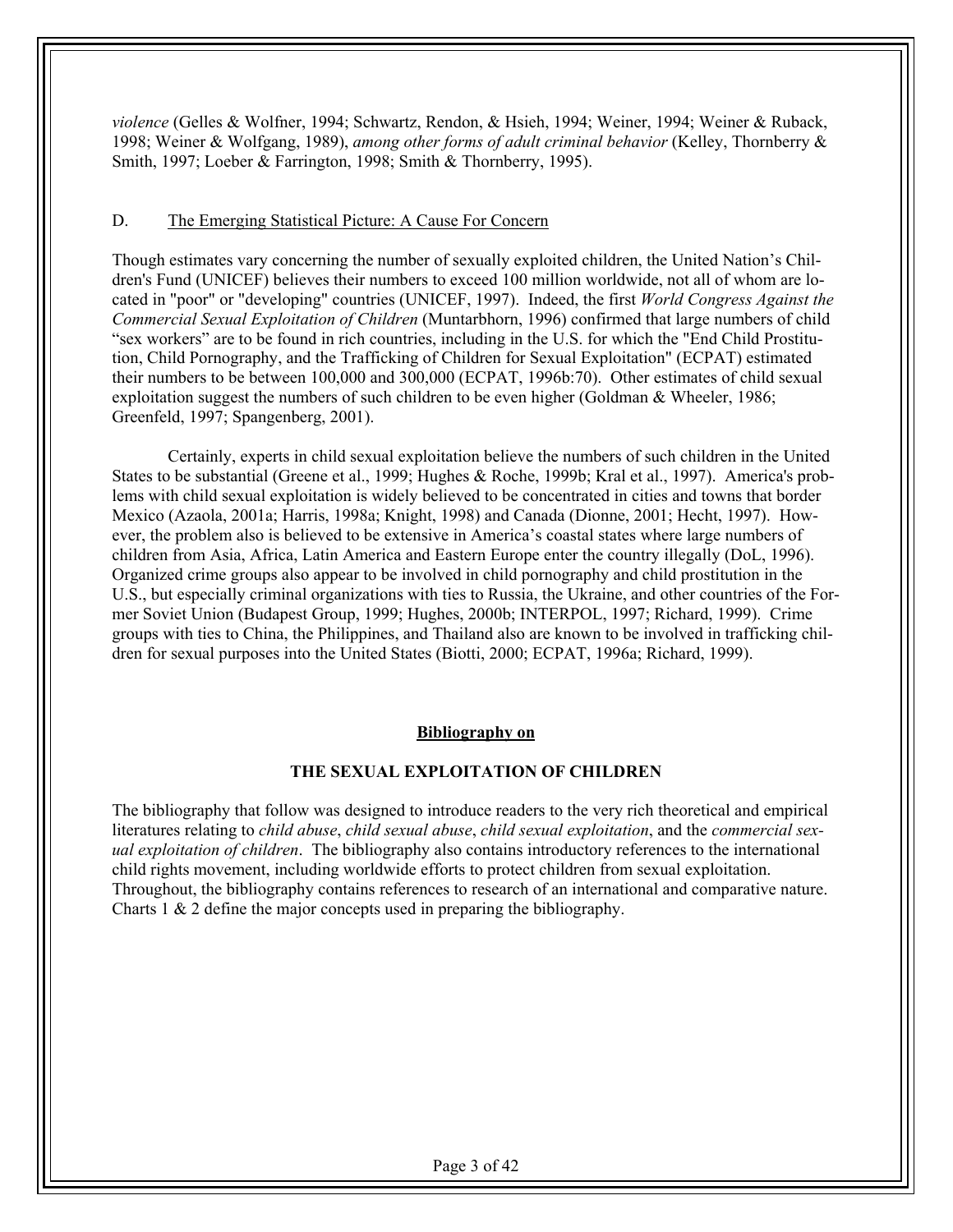|                                              |                                                                                       | <b>Sexual Exploitation (SEC) and Commercial Sexual Exploitation of Children (CSEC)</b>                                                                                                                                                                                                                                                                        |
|----------------------------------------------|---------------------------------------------------------------------------------------|---------------------------------------------------------------------------------------------------------------------------------------------------------------------------------------------------------------------------------------------------------------------------------------------------------------------------------------------------------------|
| Concept                                      | <b>Subtypes</b>                                                                       | <b>Definition</b>                                                                                                                                                                                                                                                                                                                                             |
| <b>Child</b>                                 |                                                                                       | Persons under the age of 18 years unless, under the law applicable to<br>the child, majority is attained earlier (United Nations Convention on<br>the Rights of the Child, 1989: Article 1)                                                                                                                                                                   |
| <b>Child Abuse</b>                           |                                                                                       | The recurrent infliction of physical or emotional injury on a depend-<br>ent minor, through intentional beatings, uncontrolled corporal pun-<br>ishment, persistent ridicule and degradation, or sexual abuse, usually<br>committed by parents or guardians (National Association of Social<br>Workers, 1994).                                                |
| <b>Child</b><br><b>Sexual Abuse</b><br>(CSA) |                                                                                       | Sexual activity involving persons younger than 18 years of age.<br>Most often perpetrated by an adult, such activities include rape and<br>molestation, pornography, and exposure of children to the sexual<br>acts of others (ala National Clearinghouse on Child Abuse and Ne-<br>glect Information, 1996).                                                 |
|                                              | Type I<br>Rape and Molestation<br>$(CSA-1)$                                           | The carnal knowledge of a person, forcibly and/or against that per-<br>son's will; or not forcibly or against the person's will where the vic-<br>tim is incapable of giving consent because of his/her temporary or<br>permanent mental or physical incapacity. (National Incident-Based<br>Reporting System [NIBRS] as cited in Snyder 2000:13).            |
|                                              | Type 2<br>Pornography<br>$(CSA-2)$                                                    | The employment, use, persuasion, inducement, enticement, or coer-<br>cion of any child to engage in, or assist any other person to engage<br>in, any sexually explicit conduct or simulation of such conduct for<br>the purpose of producing a visual depiction of such conduct (Na-<br>tional Clearinghouse on Child Abuse and Neglect Information,<br>1996) |
|                                              | Type 3<br><b>Exposure of Children</b><br>to the Sexual Acts of<br>Others<br>$(CSA-3)$ | The intentional exposure of children to sexual acts performed by<br>others (including those engaged in by parents, caregivers and others<br>entrusted with the care and nurturance of children)                                                                                                                                                               |

**Chart 1 Definitions of Terms Associated With the**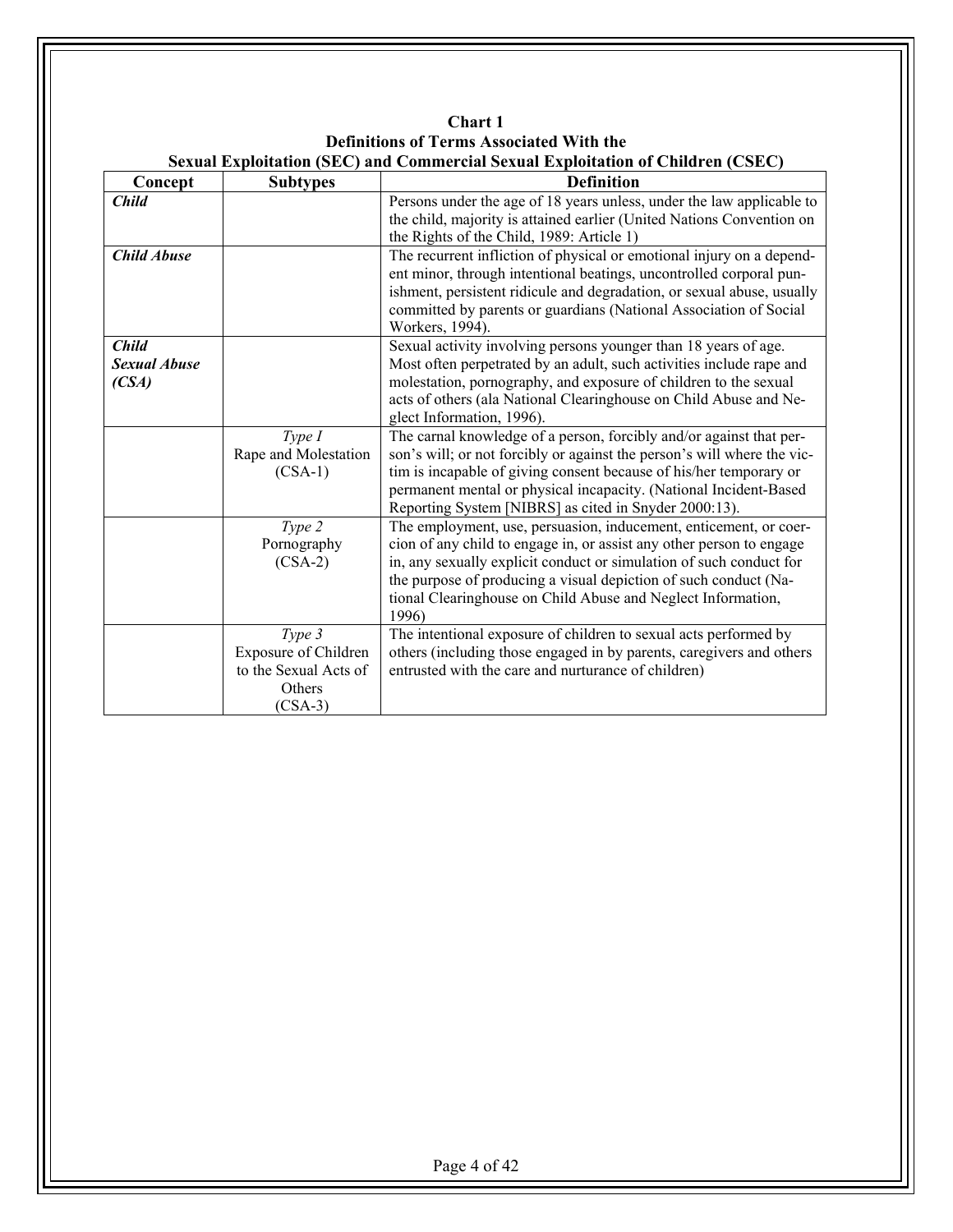| Concept         | <b>Subtypes</b>     | <b>Definition</b>                                                                                                                                                                                    |
|-----------------|---------------------|------------------------------------------------------------------------------------------------------------------------------------------------------------------------------------------------------|
| Sexual          |                     | Any sexual act directed against a person forcibly and/or against that                                                                                                                                |
| Assault         |                     | person's will; or not forcibly or against the person's will where the                                                                                                                                |
| (SAs)           |                     | victim is incapable of giving consent because of his/her temporary                                                                                                                                   |
|                 |                     |                                                                                                                                                                                                      |
|                 |                     | or permanent mental or physical incapacity (ala National Incident-<br>Based Reporting System [NIBRS] as cited in Snyder 2000:13).                                                                    |
|                 | Type 1              | The carnal knowledge of a person, forcibly and/or against that per-                                                                                                                                  |
|                 | Forcible Rape       | son's will; or not forcibly or against the person's will where the vic-                                                                                                                              |
|                 | $(SA-1)$            | tim is incapable of giving consent because of his/her temporary or                                                                                                                                   |
|                 |                     | permanent mental or physical incapacity. (National Incident-Based                                                                                                                                    |
|                 |                     | Reporting System [NIBRS] as cited in Snyder 2000:13).                                                                                                                                                |
|                 |                     | If force was used or threatened, the crime is classified as "forcible                                                                                                                                |
|                 |                     | rape" regardless of the age of the victim. If no force was used or                                                                                                                                   |
|                 |                     | threatened and the victim is under the statutory age of consent, the<br>crime is classified as "statutory rape" (National Incident-Based Re-<br>porting System [NIBRS] as cited in Snyder, 2000:13). |
|                 |                     |                                                                                                                                                                                                      |
|                 | $Type\overline{2}$  | Oral or anal sexual intercourse with another person, forcibly and/or                                                                                                                                 |
|                 | Forcible Sodomy     | against that person's will; or not forcibly or against the person's will                                                                                                                             |
|                 | $(SA-2)$            | where the victim is incapable of giving consent because of his/her                                                                                                                                   |
|                 |                     | youth or because of his/her temporary or permanent mental or                                                                                                                                         |
|                 |                     | physical incapacity (National Incident-Based Reporting System                                                                                                                                        |
|                 |                     | [NIBRS] as cited in Snyder 2000:13).                                                                                                                                                                 |
|                 | Type 3              | To use an object or instrument to unlawfully penetrate, however                                                                                                                                      |
|                 | Sexual Assault With | slightly, the genital or anal opening of the body of another person,                                                                                                                                 |
|                 | An Object           | forcibly and/or against that person's will; or not forcibly or against                                                                                                                               |
|                 | $(SA-3)$            | the person's will where the victim is incapable of giving consent                                                                                                                                    |
|                 |                     | because of his/her youth or because of his/her temporary or perma-                                                                                                                                   |
|                 |                     | nent mental or physical incapacity (National Incident-Based Report-                                                                                                                                  |
|                 |                     | ing System [NIBRS] as cited in Snyder 2000:13).                                                                                                                                                      |
|                 |                     | An "object" or "instrument" is anything used by the offender other                                                                                                                                   |
|                 |                     | than the offender's genitalia (National Incident-Based Reporting                                                                                                                                     |
|                 |                     |                                                                                                                                                                                                      |
|                 |                     | System [NIBRS] as cited in Snyder 2000:13).                                                                                                                                                          |
|                 | Type 4              | The touching of the private body parts of another person for the                                                                                                                                     |
|                 | Forcible Fondling   | purpose of sexual gratification. Forcibly and/or against that person's                                                                                                                               |
|                 | $(SA-4)$            | will; or not forcibly or against the person's will where the victim is                                                                                                                               |
|                 |                     | incapable of giving consent because of his/her youth or because of                                                                                                                                   |
|                 |                     | his/her temporary or permanent mental or physical incapacity.                                                                                                                                        |
|                 |                     | Forcible fondling includes "indecent liberties" and "child molest-                                                                                                                                   |
|                 |                     | ing" (National Incident-Based Reporting System [NIBRS] as cited                                                                                                                                      |
|                 |                     | in Snyder 2000:13).                                                                                                                                                                                  |
| Child Sexual    |                     | Any sexual act directed against a person younger than 18 years of                                                                                                                                    |
| Assault         |                     | age, forcibly and/or against that person's will; or not forcibly or                                                                                                                                  |
| (CSAs)          |                     | against the person's will where the victim is incapable of giving                                                                                                                                    |
|                 |                     | consent because of his/her temporary or permanent mental or physi-                                                                                                                                   |
|                 |                     |                                                                                                                                                                                                      |
|                 |                     | cal incapacity (ala National Incident-Based Reporting System<br>[NIBRS] as cited in Snyder 2000:13).                                                                                                 |
|                 |                     |                                                                                                                                                                                                      |
|                 |                     | See definitions listed under "Sexual Assault"                                                                                                                                                        |
|                 |                     | SA-1: Forcible Rape                                                                                                                                                                                  |
|                 |                     | SA-2: Forcible Sodomy                                                                                                                                                                                |
|                 |                     | SA-3: I Sexual Assault With An Object                                                                                                                                                                |
|                 |                     | SA-4: Forcible Fondling                                                                                                                                                                              |
|                 |                     |                                                                                                                                                                                                      |
| <b>Customer</b> |                     | A person who buys goods or services. The purchase may be made                                                                                                                                        |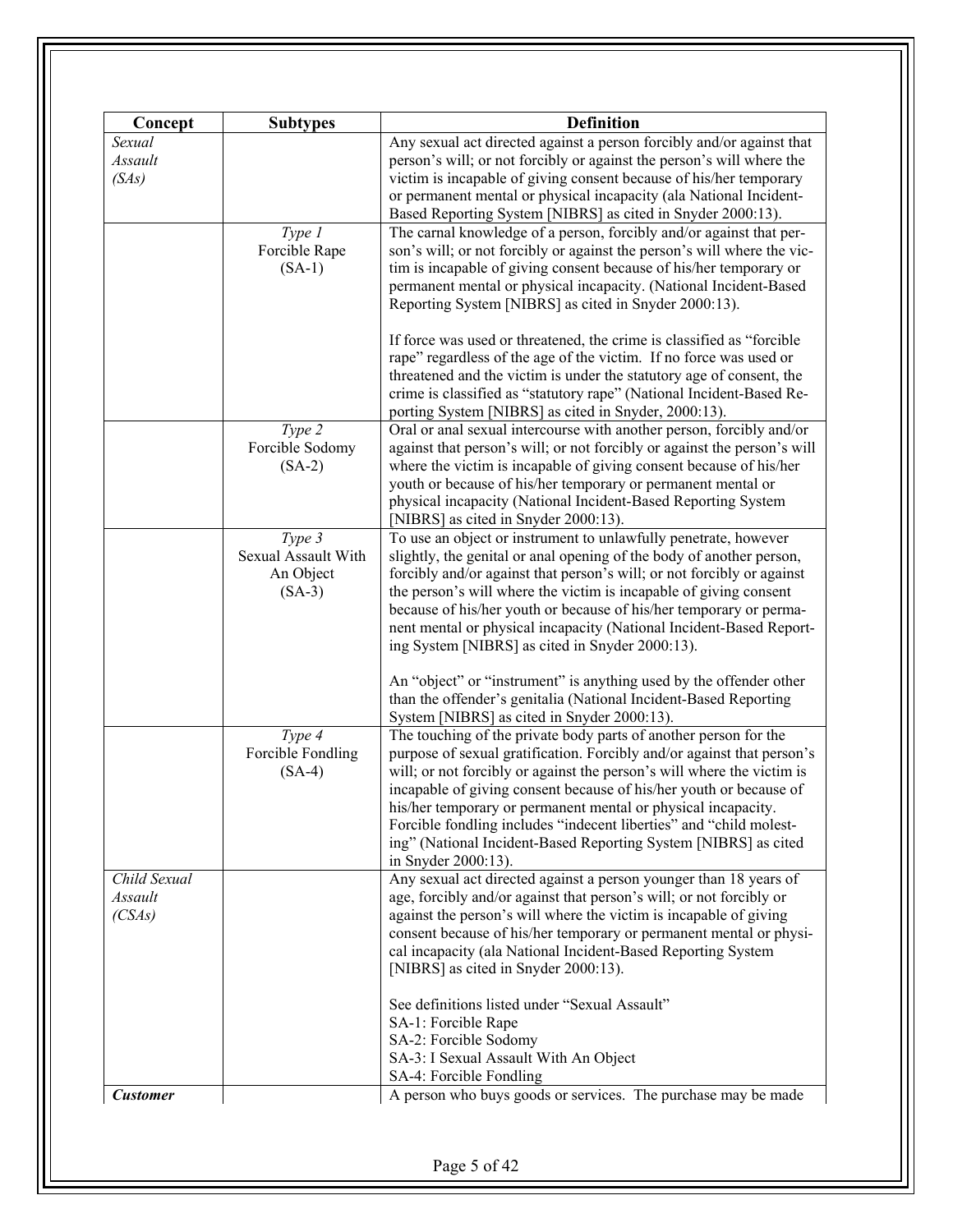| Concept             | <b>Subtypes</b>                          | <b>Definition</b>                                                                                             |
|---------------------|------------------------------------------|---------------------------------------------------------------------------------------------------------------|
|                     |                                          | using cash, in-kind exchanges, or on the basis of a promise to pay                                            |
|                     |                                          | for the desired goods or services at some future time.                                                        |
| Pornography         |                                          | Films, videos, magazines, writings, photographs, computer images,                                             |
|                     |                                          | or other materials that are sexually explicit and intended to cause                                           |
|                     |                                          | sexual arousal in the viewer.                                                                                 |
| <b>Child</b>        |                                          | Films, videos, magazines, writings, photographs, computer image,                                              |
| Pornography         |                                          | or other materials produced by either adults or children, or both, that                                       |
| (CP)                |                                          | contain sexually explicit images of children and youth under the age                                          |
|                     |                                          | of 18 years.                                                                                                  |
|                     |                                          |                                                                                                               |
|                     |                                          | Child pornography often has considerable commercial value; typi-                                              |
|                     |                                          | cally, though, child pornography is "traded" or exchanged between                                             |
|                     |                                          | pedophiles rather than sold.                                                                                  |
|                     | Type 1                                   | Films, videos, magazines, writings, photographs, computer image,                                              |
|                     | Images                                   | or other materials produced by adults that contain only sexually                                              |
|                     | Depicting Children                       | explicit images of children and youth under the age of 18 years.                                              |
|                     | Only                                     |                                                                                                               |
|                     | $(CP-1)$                                 |                                                                                                               |
|                     | Type 2                                   | Films, videos, magazines, writings, photographs, computer image,                                              |
|                     |                                          |                                                                                                               |
|                     | <b>Images Depicting</b><br>Children With | or other materials produced by adults that contain sexually explicit<br>images of children, youth and adults. |
|                     |                                          |                                                                                                               |
|                     | Adult(s)                                 |                                                                                                               |
|                     | $(CP-2)$                                 |                                                                                                               |
|                     | Type 3                                   | Films, videos, magazines, writings, photographs, computer image,                                              |
|                     | <b>Images Depicting</b>                  | or other materials produced and distributed by youth under the age                                            |
|                     | Juveniles With                           | of 18 years that contain sexually explicit images of children and                                             |
|                     | Juveniles                                | youth together.                                                                                               |
| <b>Prostitution</b> | $(CP-3)$                                 |                                                                                                               |
|                     |                                          | The act of engaging in sexual intercourse or performing other sex                                             |
|                     |                                          | acts in exchange for money or other considerations (e.g., food,                                               |
|                     |                                          | clothing shelter, affection, etc.).                                                                           |
| Child/Juvenile      |                                          | The act of engaging in sexual intercourse or performing other sex                                             |
| <b>Prostitution</b> |                                          | acts with a child in exchange for money, clothing, food, shelter,                                             |
| (CPR)               |                                          | drugs, or other considerations (World Health Organization, 1996).                                             |
| <b>Exploitation</b> |                                          | Unfair, if not illegal, treatment or use of somebody or something,                                            |
|                     |                                          | usually for personal gain.                                                                                    |
| <b>Sexual</b>       |                                          | A practice by which a person achieves sexual gratification, financial                                         |
| <b>Exploitation</b> |                                          | gain or advancement through the abuse or exploitation of a person's                                           |
| (SE)                |                                          | sexuality by abrogating that person's human right to dignity, equal-                                          |
|                     |                                          | ity, autonomy, and physical and mental well-being; i.e. trafficking,                                          |
|                     |                                          | prostitution, prostitution tourism, mail-order-bride trade, pornogra-                                         |
|                     |                                          | phy, stripping, battering, incest, rape and sexual harassment                                                 |
|                     |                                          | (Hughes, 1999).                                                                                               |
| <b>Child Sexual</b> |                                          | A practice by which a person, usually an adult, achieves sexual                                               |
| <b>Exploitation</b> |                                          | gratification, financial gain or advancement through the abuse or                                             |
| (CSE)               |                                          | exploitation of a child's sexuality by abrogating that child's human                                          |
|                     |                                          | right to dignity, equality, autonomy, and physical and mental well-                                           |
|                     |                                          | being, i.e. trafficking, prostitution, prostitution tourism, mail-order-                                      |
|                     |                                          | bride trade, pornography, stripping, battering, incest, rape and sex-                                         |
|                     |                                          | ual harassment (ala Hughes, 1999).                                                                            |
|                     |                                          |                                                                                                               |
|                     |                                          | CSE reflects a continuum of abuse ranging from child sexual abuse                                             |
|                     |                                          | to child sexual exploitation to the commercial sexual exploitation of                                         |
|                     |                                          | children.                                                                                                     |
|                     |                                          |                                                                                                               |
|                     |                                          |                                                                                                               |
|                     |                                          |                                                                                                               |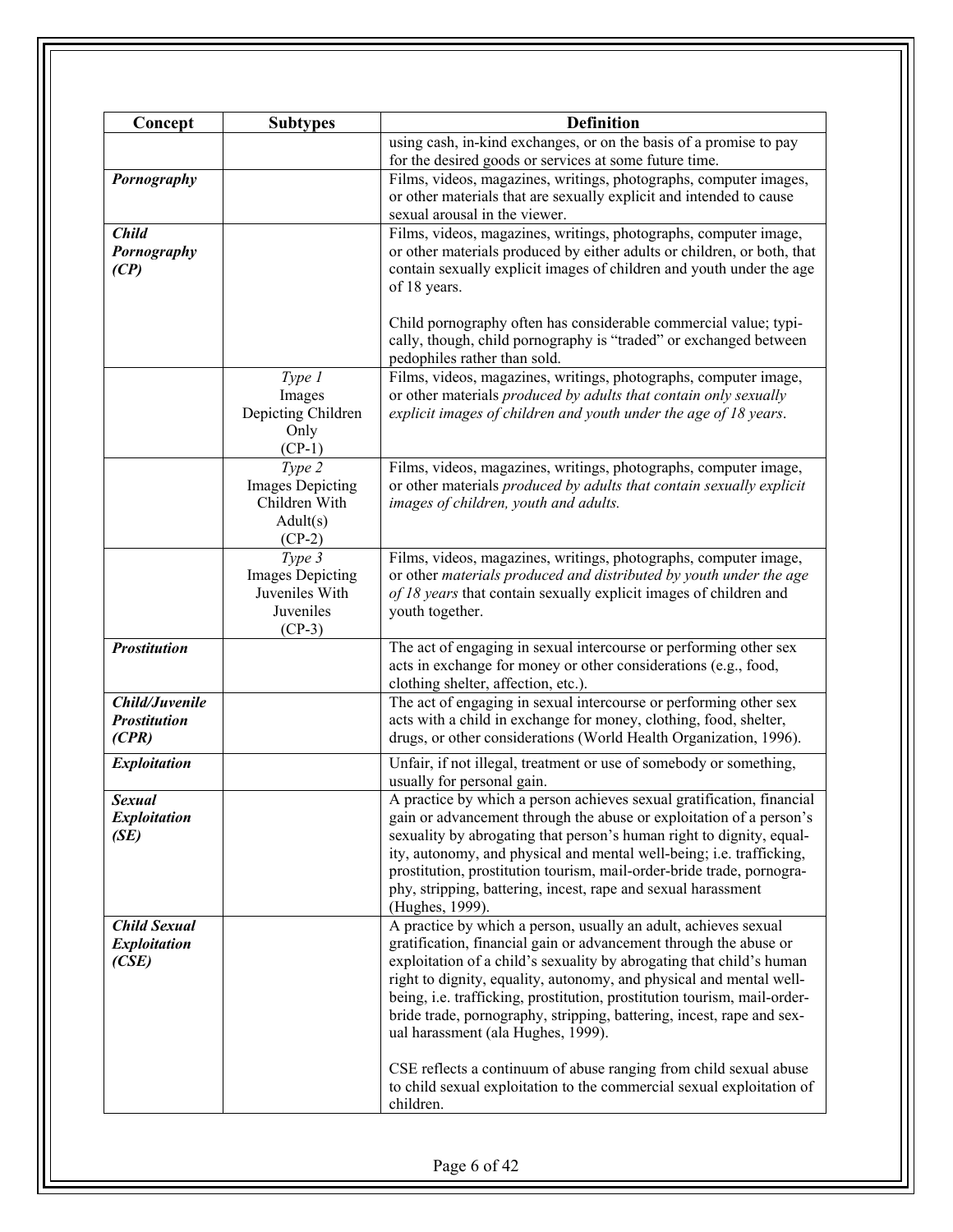| Concept               | <b>Subtypes</b>      | <b>Definition</b>                                                             |
|-----------------------|----------------------|-------------------------------------------------------------------------------|
|                       | Type 1               | See definition listed under "Child Sexual Abuse"                              |
|                       | Child Sexual Abuse   | CSA-1: Rape and Molestation                                                   |
|                       | (CSA)                | CSA-2: Pornography                                                            |
|                       |                      | CSA-3: Exposure of Children to the Sexual Acts of Others                      |
|                       | Type 2               | See definition listed under "Child Sexual Assault"                            |
|                       | Child Sexual Assault | CSAs-1: Forcible Rape                                                         |
|                       | (CSAs)               | CSAs-2: Forcible Sodomy                                                       |
|                       |                      | CSAs-3: Sexual Assault With An Object                                         |
|                       |                      |                                                                               |
|                       |                      | CSAs-4: Forcible Fondling                                                     |
|                       | Type 3               | See definitions listed under the "Commercial Sexual Exploitation of           |
|                       | The Commercial Sex-  | Children"                                                                     |
|                       | ual Exploitation of  | CSEC-1: Child Pornography                                                     |
|                       | Children             | CSEC-2: Child/Juvenile Prostitution                                           |
|                       | (CSEC)               | CSEC-3: Trafficking in Children For Sexual Purposes                           |
| <b>Commercial</b>     |                      | The sexual exploitation of children of children (SEC) entirely, or at         |
| <b>Sexual Exploi-</b> |                      | least primarily, for financial or other economic reasons. The eco-            |
| tation of             |                      | nomic exchanges involved may be either <i>monetary</i> or <i>non-monetary</i> |
| <b>Children</b>       |                      | (i.e., for food, shelter, drugs) but, in every case, involves maximum         |
| (CSEC)                |                      | benefits to the exploiter and an abrogation of the basic rights, dig-         |
|                       |                      | nity, autonomy, physical and mental well-being of the children in-            |
|                       |                      | volved.                                                                       |
|                       |                      |                                                                               |
|                       | Type 1               | See definitions listed under "Child Pornography"                              |
|                       | Child                | CP-1: Images Depicting Children Only                                          |
|                       | Pornography          | CP-2: Images Depicting Children With Adults                                   |
|                       | $(CSEC-1)$           | CP-3: Images Depicting Juveniles With Juveniles                               |
|                       |                      |                                                                               |
|                       | Type 2               | See definitions listed under "Child Prostitution" and "Survival Sex"          |
|                       | Child/Juvenile       |                                                                               |
|                       | Prostitution         |                                                                               |
|                       | $(CSEC-2)$           |                                                                               |
|                       | Type 3               | See definitions listed under "Trafficking"                                    |
|                       | Trafficking in Chil- | T-1: Domestic Trafficking                                                     |
|                       | dren For Sexual Pur- | T-2: International Trafficking                                                |
|                       | poses                |                                                                               |
|                       | $(CSEC-3)$           |                                                                               |
| <b>Tourist</b>        |                      | A person or persons who visit places away from home for pleasure.             |
| <b>Sex Tourist</b>    |                      | Persons who travel from their homes, usually across international             |
|                       |                      | borders, with the intent of engaging in sexual activities with others,        |
|                       |                      | including children.                                                           |
| <b>Sex Tourism</b>    |                      | Commercially organized travel and related services (e.g., hotel,              |
|                       |                      | transportation), usually across international borders, for persons            |
|                       |                      | seeking to engage in sex with citizens of other countries, including          |
|                       |                      |                                                                               |
|                       |                      | children who are citizens of those countries.                                 |
| "Survival Sex"        |                      | Many youth involved in the exchange of sex for money or other                 |
|                       |                      | considerations (e.g., food, shelter, drugs, etc.) do not perceive them-       |
|                       |                      | selves as engaging in <i>prostitution</i> but rather as doing "whatever is    |
|                       |                      | necessary" to ensure their survival. For purposes of this study,              |
|                       |                      | however, "survival sex" and "child prostitution" are understood to            |
|                       |                      | be the same phenomenon and the terms are used interchangeably.                |
| <b>Trafficking</b>    |                      | The transport, harboring, or sale of persons within national or across        |
| (T)                   |                      | international borders through coercion, force, kidnapping, deception          |
|                       |                      | or fraud, for purposes of placing persons in situations of forced la-         |
|                       |                      | bor or services, such as forced prostitution, domestic servitude, debt        |
|                       |                      | bondage or other slavery-like practices. Agreement exists that the            |
|                       |                      |                                                                               |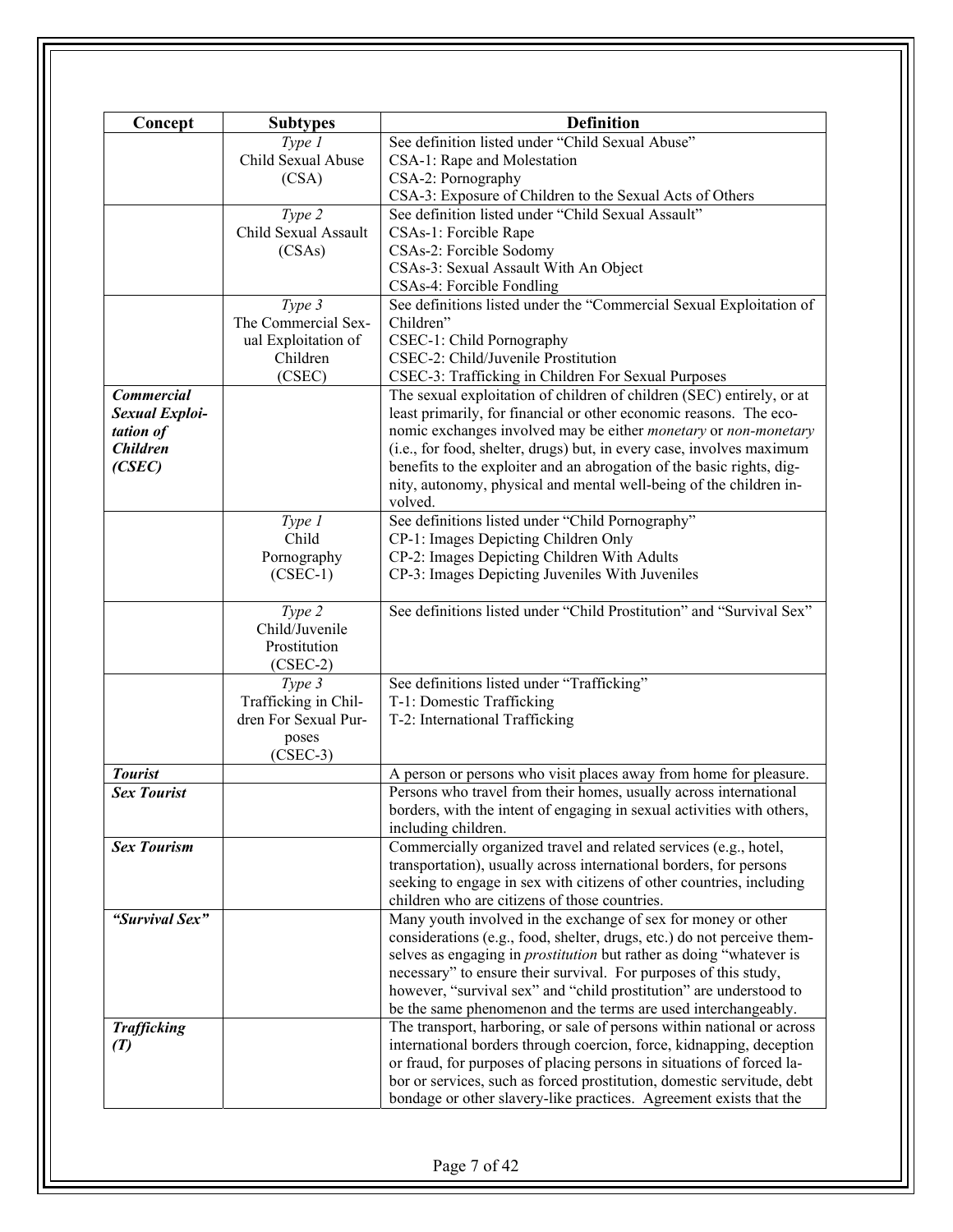| <b>Subtypes</b> | <b>Definition</b>                                                                                                  |
|-----------------|--------------------------------------------------------------------------------------------------------------------|
|                 | concept applies whether a child was taken forcibly or voluntarily<br>(18 USC 1589 et seq.).                        |
|                 | The recruitment, transportation or receipt of children through decep-                                              |
|                 | tion or coercion for the purpose of prostitution, other sexual exploi-                                             |
|                 | tation or forced labor only within their own country. Children may                                                 |
|                 | be trafficked domestically either voluntarily or involuntarily.                                                    |
|                 |                                                                                                                    |
|                 | Voluntary domestic trafficking involves the movement of chil-<br>a.                                                |
|                 | dren voluntarily across state lines for the purpose of bringing                                                    |
|                 | financial gain to either the children or the traffickers, or both.                                                 |
|                 | The majority of children trafficked in this way are required ei-                                                   |
|                 | ther to pay fees to or to perform services, including sexual ser-                                                  |
|                 | vices, for their traffickers.                                                                                      |
|                 | Involuntary domestic trafficking involves the movement of chil-<br>$b_{\cdot}$                                     |
|                 | dren involuntarily across intra-national (e.g., state) lines for the                                               |
|                 | purpose of bringing financial gain to the traffickers. The                                                         |
|                 | majority of children trafficked are held in servitude and are                                                      |
|                 | forced to pay trafficking fees through a combination of inden-                                                     |
|                 | tured services, including commercial sexual services.                                                              |
|                 | The recruitment, transportation or receipt of children through decep-                                              |
|                 | tion or coercion for the purpose of prostitution, other sexual exploi-                                             |
|                 | tation or forced labor <i>across international boundaries</i> . Children                                           |
|                 | may be trafficked internationally either voluntarily or involuntarily.                                             |
|                 |                                                                                                                    |
|                 | Voluntary international trafficking involves the movement<br>a.                                                    |
|                 | of children voluntarily across international borders for the                                                       |
|                 | purpose of bringing financial gain to either the children or                                                       |
|                 | the traffickers, or both. The majority of children trafficked                                                      |
|                 | in this way are required either to pay fees or to perform ser-                                                     |
|                 | vices, including sexual services, to their traffickers.                                                            |
|                 | Involuntary international trafficking involves the movement<br>b.                                                  |
|                 | of children involuntarily across international borders for the                                                     |
|                 | purpose of bringing financial gain to the traffickers. The                                                         |
|                 | majority of children trafficked internationally are held in                                                        |
|                 | servitude and are forced to pay trafficking fees through a                                                         |
|                 | combination of indentured services, including commercial                                                           |
|                 | sexual services.                                                                                                   |
|                 | The procurement of illegal entry of a person into a State of which                                                 |
|                 | the latter person is not a national with the objective of making a                                                 |
|                 | profit (United Nations, 1999:3).                                                                                   |
|                 | Smuggling is distinguished from trafficking in that alien smuggling                                                |
|                 | involves the provision of a service, albeit illegal, to people who                                                 |
|                 | knowingly buy the service in order to get into a foreign country.                                                  |
|                 | A non-ideological enterprise involving a number of persons in close                                                |
|                 | social interaction, organized on a [structured] basis with [different]                                             |
|                 | levels/ranks, for the purpose of securing profit and power by engag-                                               |
|                 | ing in illegal and legal activities (Abadinsky, 1994:8 as cited in<br>Schloenhardt, 1999:9 and Graycar, 1999:7-8). |
|                 | The crossing of a border by people, things or criminal will, together                                              |
|                 | with the international recognition of the crime at both national and                                               |
|                 | international levels (Secretary-General of INTERPOL as cited by                                                    |
|                 | Type 1<br>Domestic<br>Trafficking<br>$(T-1)$<br>Type $2$<br>International<br>Trafficking<br>$(T-2)$                |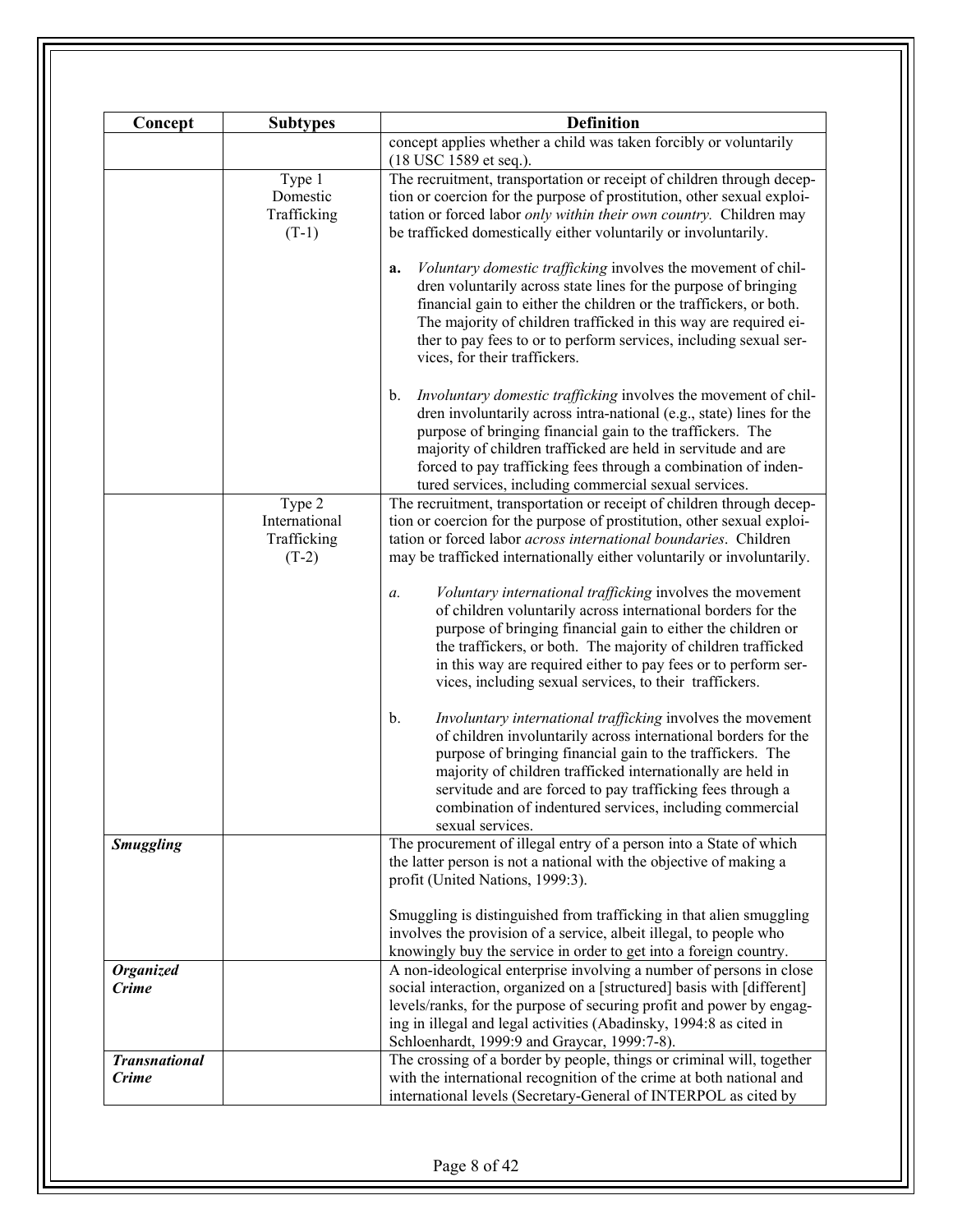| Concept | <b>Subtypes</b> | <b>Definition</b>                                                                                                                                                                                                                                                                                    |
|---------|-----------------|------------------------------------------------------------------------------------------------------------------------------------------------------------------------------------------------------------------------------------------------------------------------------------------------------|
|         |                 | Graycar, 1999:2)                                                                                                                                                                                                                                                                                     |
|         |                 | To be considered "international," a crime must be a criminal offense<br>in at least two nation states, thereby bringing into effect interna-<br>tional conventions, extradition treaties or concordant national laws<br>(Bossard, 1990:5 as cited in McFarlane, 1999:2 and Graycar,<br>$1999:2-3$ ). |

|                         | Selected Terms Relating to the Sexual Exploitation of Children (SEC)                                                                                                                                                                                                                                                                                                                                                                            |
|-------------------------|-------------------------------------------------------------------------------------------------------------------------------------------------------------------------------------------------------------------------------------------------------------------------------------------------------------------------------------------------------------------------------------------------------------------------------------------------|
| Concept                 | <b>Definition</b>                                                                                                                                                                                                                                                                                                                                                                                                                               |
| Call Boy/               | A prostitute (male/female) who responds to telephone calls for sex. In all cases, call                                                                                                                                                                                                                                                                                                                                                          |
| <b>Call Girl</b>        | boys and call girls travel to the prospective client's residence, hotel or other desig-<br>nated meeting spot.                                                                                                                                                                                                                                                                                                                                  |
| <b>Exhibitionist</b>    | A person who repeatedly exposes their genitals to unsuspecting strangers in order to<br>achieve sexual excitement.                                                                                                                                                                                                                                                                                                                              |
| Hebephile               | An adult with sexual desires and arousal fantasies that often culminate in sexual acts<br>with pubescent children of the same or opposite sex.                                                                                                                                                                                                                                                                                                  |
| <b>Hustler</b>          | A prostitute, especially a streetwalker or one who solicits in bars (slang).                                                                                                                                                                                                                                                                                                                                                                    |
| "John"                  | A man who is a prostitute's customer (slang).                                                                                                                                                                                                                                                                                                                                                                                                   |
| Pander                  | To procure sexual favors for somebody. (Synonym: solicit, procure)                                                                                                                                                                                                                                                                                                                                                                              |
| Pederast                | Men with sexual desires and arousal fantasies that often culminate in sexual acts with<br>pre-pubescent boys.                                                                                                                                                                                                                                                                                                                                   |
| Pedophile               | An adult with sexual desires and arousal fantasies that often culminate in sexual acts<br>with pre-pubescent children of the same or opposite sex.                                                                                                                                                                                                                                                                                              |
| Pimp                    | One who promotes and/or profits from the sale and/or abuse of another person's body<br>or sexuality for sexual purposes, or the production and/or sale images made of that<br>person, e.g. trafficker, pornographer, brothel madam, third party manager, talent di-<br>rector, mail-order bride agent, prostitution tour agent (Hughes, 1999)                                                                                                   |
| <b>Predator</b>         | One who exploits conditions of inequality to buy and/or abuse for personal sexual<br>satisfaction those with less power, e.g. john, punter, buyer, client, customer, trick,<br>pedophile, rapist, sex offender, child molester, pornographer (Hughes, 1999)                                                                                                                                                                                     |
| <b>Sex Industry</b>     | The collection of legal and illegal businesses and single and multi-party operations<br>that profit from the sexual exploitation of women, children, and sometimes, men in<br>trafficking, organized prostitution, and/or pornography; e.g. brothels, massage parlors,<br>bars, strip clubs, mail-order-bride agencies, prostitution tour agencies, "adult enter-<br>tainment," "adult" bookstores, pornographic web sites, etc. (Hughes, 1999) |
| <b>Sexual Masochist</b> | A person who experiences sexual excitement in the act of being made to suffer.                                                                                                                                                                                                                                                                                                                                                                  |

*Exhibit 1.2*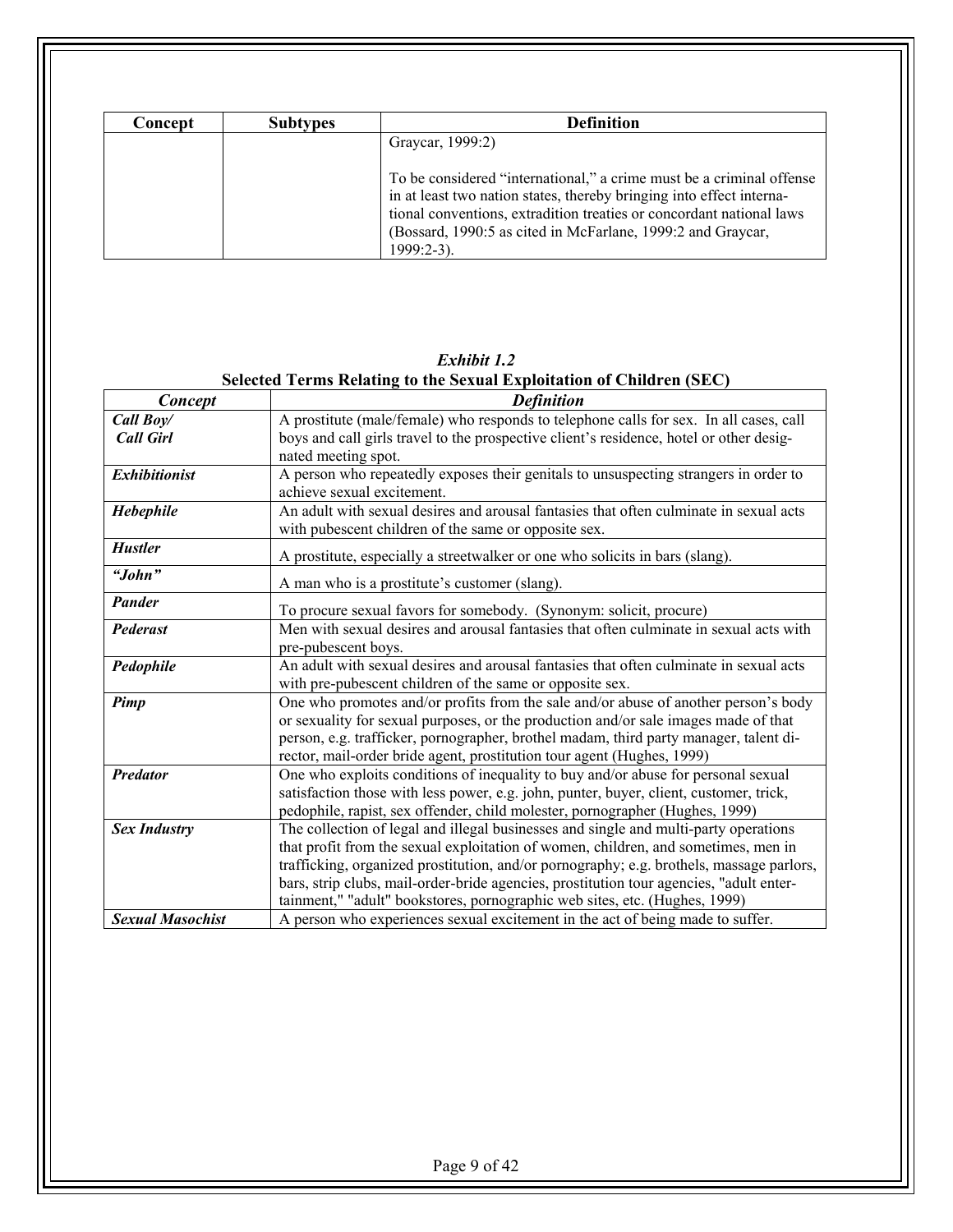| Concept              | <b>Definition</b>                                                                                                                                                                                                                                                                                                      |
|----------------------|------------------------------------------------------------------------------------------------------------------------------------------------------------------------------------------------------------------------------------------------------------------------------------------------------------------------|
| <b>Sexual Sadist</b> | A person who experiences sexual excitement by inflicting suffering upon another per-                                                                                                                                                                                                                                   |
|                      | son.                                                                                                                                                                                                                                                                                                                   |
| <b>Track</b>         | A network of cities and other communities regularly traveled to by pimps, traffickers<br>and sexually exploited youth and adults.                                                                                                                                                                                      |
| Transgender/         | A person who is in the process of changing, or who already has changed, his/her natal                                                                                                                                                                                                                                  |
| <b>Transsexual</b>   | gender identity to that of the opposite sex. The process involves both hormonal and<br>surgical treatment.                                                                                                                                                                                                             |
| <b>Transvestite</b>  | A person who experiences sexual excitement by wearing clothing of the opposite sex.                                                                                                                                                                                                                                    |
| <b>Trick</b>         | Somebody who hires a prostitute (slang); an individual engagement between a pros-<br>titute and a client (slang).                                                                                                                                                                                                      |
| <i>Voyeur</i>        | A person who seeks sexual arousal by observing the sexual activity of others.                                                                                                                                                                                                                                          |
| "White" Slavery      | Historically, the concept referred to the abduction and sale of a Caucasian girl or<br>woman into prostitution against her will. Today, the concept does not include a ra-<br>cial designation and, instead, refers to the use of force, deception or other means to<br>compel people into commercial sexual activity. |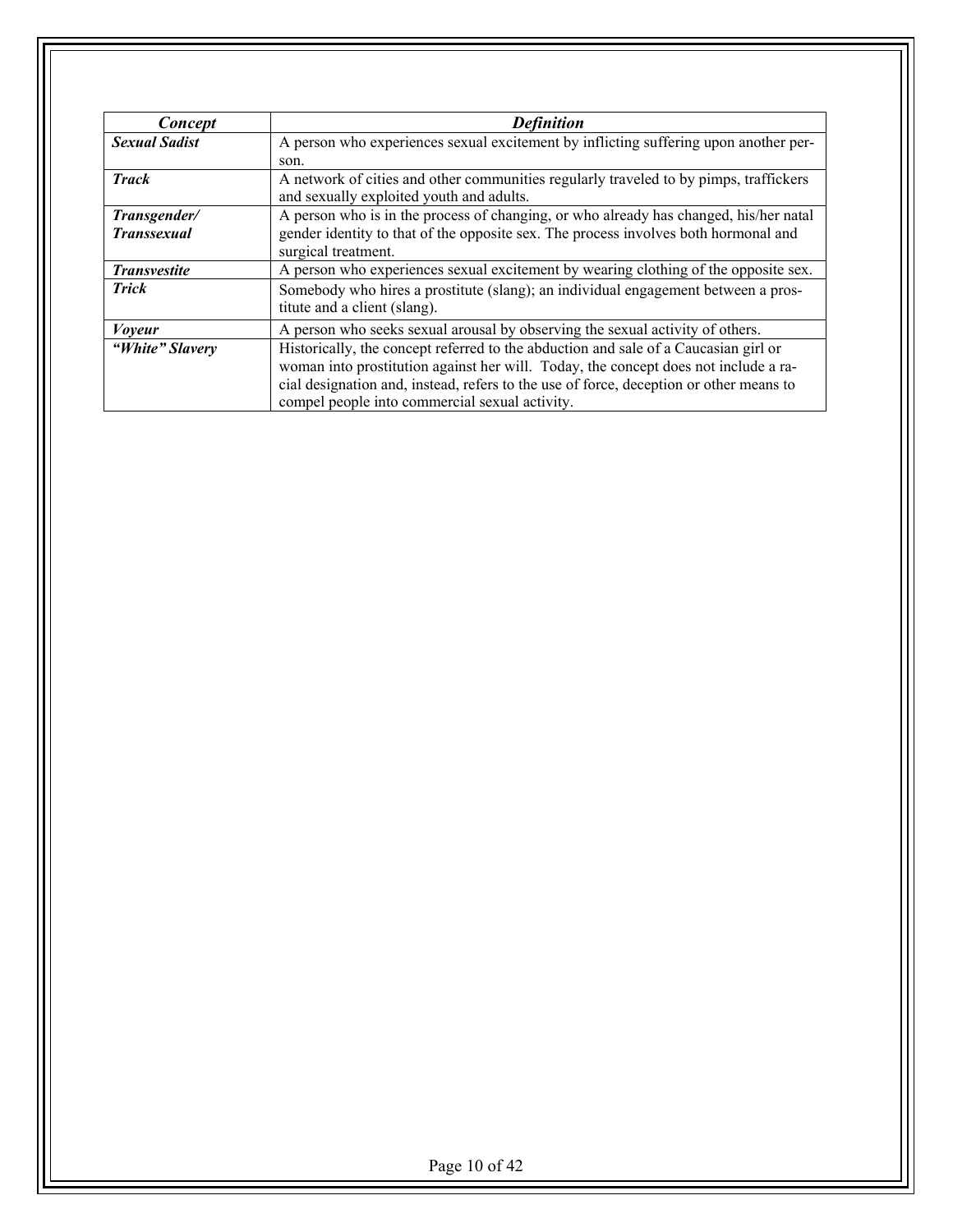#### Organization of the Bibliography

The references contained in this bibliography are divided into six parts: Part I contains references to the very broad field of *Child Rights*; Part II contains references to *Children at Risk*; Part III focuses on references specific to *Child Sexual Exploitation*, including the *commercial* aspects of child sexual exploitation; Part IV contains references dealing with *Laws, the Legal Environment and Legal Resources*; Part V contains references to *International Cooperation in Prosecuting Adults Committing Sexual Crimes Against Children*; and Part VI references relating to the *Use of the Internet in Sexual Crimes Involving Children*. Each part of the bibliography is sub-divided into thematic sections and subsections. In general, every effort has been made to identify empirical studies that report national and international prevalence data concerning child sexual exploitation.

The majority of the references included in the bibliography have been published since 1990, albeit every effort has been made to include seminal works on child sexual abuse, child sexual exploitation, and the commercial sexual exploitation of children published prior to 1990. Similarly, most references are to works published in English and to foreign language publications that have been translated into English.

No doubt many important studies have been overlooked in compiling this listing. The editor sincerely apologies for these omissions. As "a work in progress," readers are encouraged to submit recommendations for additional references to be included in future editions of the bibliography to the author at the following address: restes@ssw.upenn.edu.

> Richard J. Estes, D.S.W., Professor and Chair, Concentration in Social and Economic Development Principal Investigator, "*The Commercial Sexual Exploitation of Children in the United States, Canada and Mexico*" Project (NIJ)

> > University of Pennsylvania School of Social Work 3701 Locust Walk/D-15 Philadelphia Pennsylvania 19104-6214 Telephone: 215/898-5531; Fax: 215/573-2099 August, 2001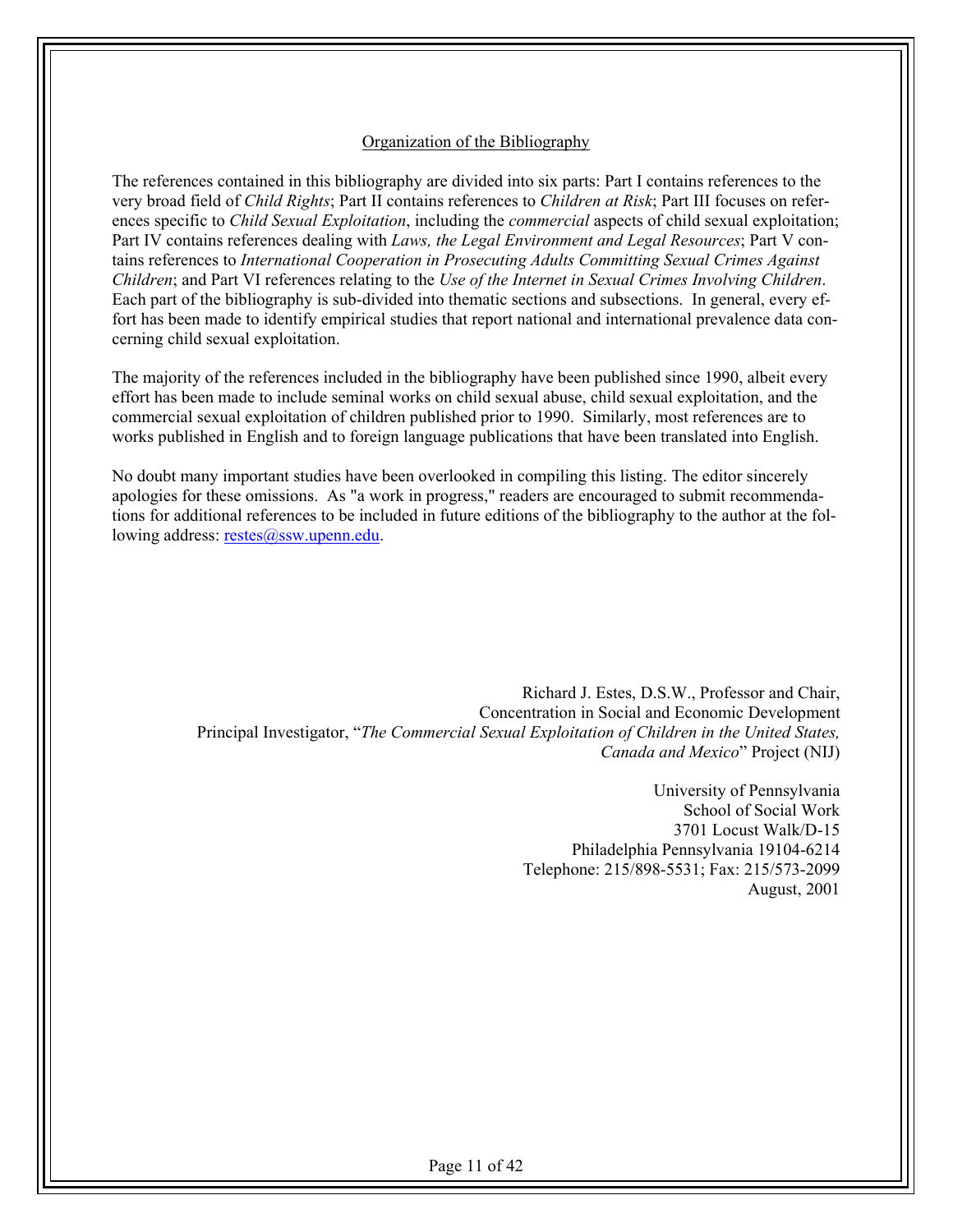#### *THE SEXUAL EXPLOITATION OF CHILDREN*

#### *A Working Guide to the Empirical Literature*

#### *Contents*

*Preface* 

## **PART I CHILD RIGHTS**

- **A. Rights of the Child**
- **B. Socioeconomic Threats to the Rights of Children** 
	- 1. Poverty and the Exploitation of Children

#### **PART II CHILDREN AT RISK**

#### **A. Child Abuse**

- 1. Prevalence
- 2. Consequences/Correlates of Child Abuse
- 3. Abuse and the Cycle of Violence
- 4. Institutional Responses to the Cycle of Child Domestic Violence

#### **B. Child Sexual Abuse**

- 1. Prevalence
- *2.* Consequences/Correlates of Child Sexual Abuse

#### **C. Missing and Abducted Children and Youth**

- 1. Prevalence
- *2.* Recovery of Abducted Children and Youth

#### **D. Runaway, "Throwaway" and Street Children in the United States**

- 1. Prevalence
- 2. Causes/Risk Factors Associated With Running Away
- 3. Social and Health Risks of Runaway & Street Youth--Including Sexually Exploited Youth
- 4. Gangs and Gang Culture Among Runaway/Street Youth
- 5. Homeless Youth

#### **PART III CHILD SEXUAL EXPLOITATION**

#### **A. Concepts and Definitions**

- 1. Commercial Sexual Exploitation of Children (CSEC)
- **B. Sexual Predators: Pedophiles, Pimps, Sexual Tourists, and Opportunistic Sexual Exploiters of Children**
- **C. Prevalence**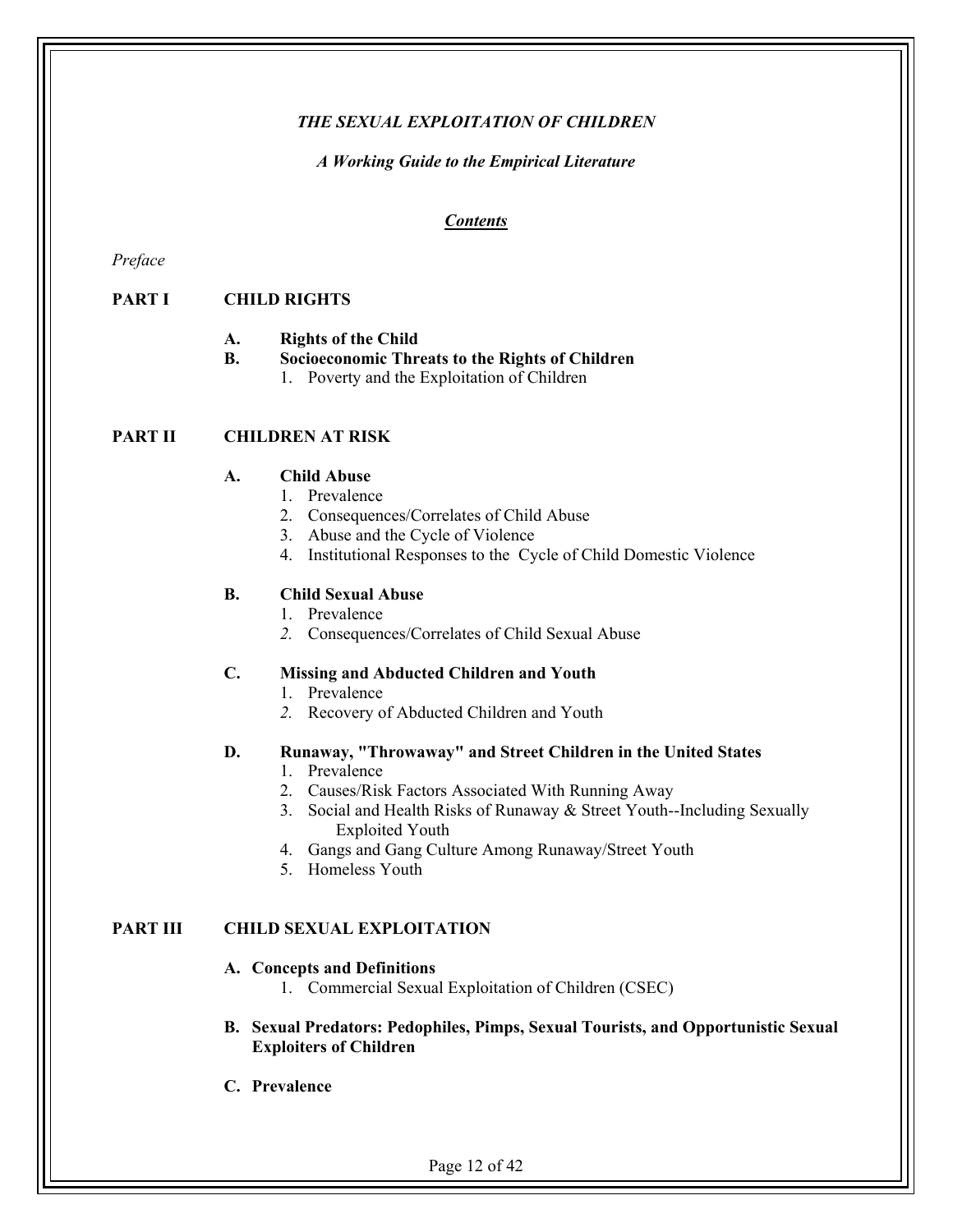## **D. Impact of Sexual Exploitation on Children E. Impact of Sexual Exploitation on Adult Survivors F. Forms of Child Sexual Exploitation**  1. Pornography 2. Prostitution a) Special Issues Related to Male Prostitution b) Special Issues Related to Female Prostitution c) Special Issues Related to Prostitution and Gay, Lesbian, Bisexual and Transgender Youth d) Child Prostitution in Historical Perspective e) Child Prostitution in International Perspective 3. Trafficking in Children for Sex 4. Child Sex Tourism 5. The U.S. Military and Child Sexual Exploitation

#### **PART IV. USE OF THE INTERNET IN SEX CRIMES INVOLVING CHILDREN**

#### **PART V. LAWS, THE LEGAL ENVIRONMENT, AND LEGAL RESOURCES RELATED TO THE SEXUAL EXPLOITATION OF CHILDREN**

#### **PART VI. COOPERATION IN PROSECUTING ADULTS COMMITTING SEXUAL CRIMES AGAINST CHILDREN**

- 1. Cooperation Between U.S. Public and Private Organizations
- *2.* International Cooperation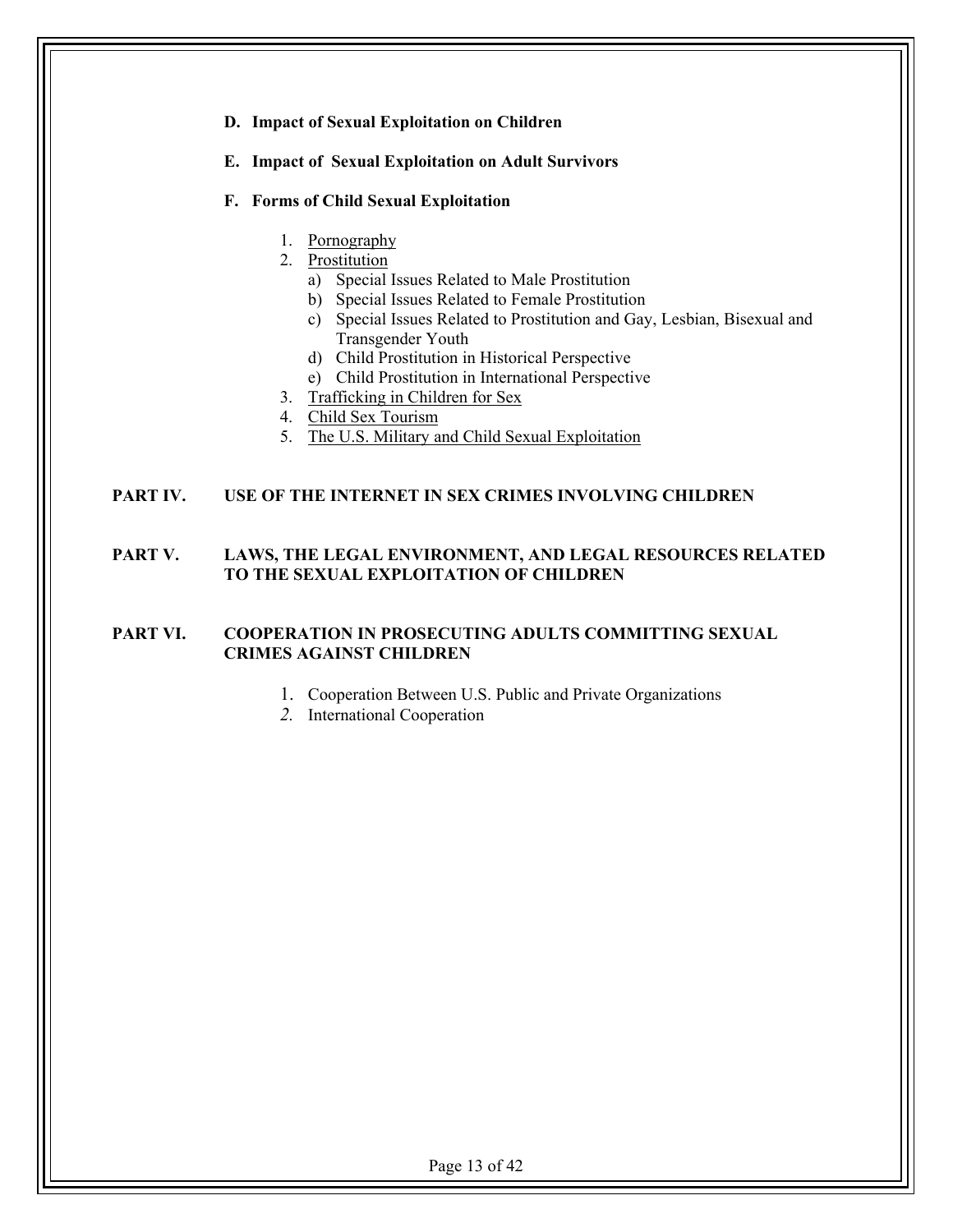#### **PART I Child Rights**

#### **Section A.**  *Rights of the Child*

Brooks, C. et al. 1999. Children's Rights in the United States: In Search of a National Policy (Thousand Oaks CA: Sage Publications).

Cantwell, N. 1992. The origins, developments and significance of the UN Convention on the Rights of the Child, in Detrick, S. The UN Convention on the Rights of the Child: A Guide to the Travaux Preparatoires (Dordrecht: Nijhoff Publishers), p. 22ff.

Korr, Wynne S., Barry J. Fallon and Donald Brieland. 1994. "The UN Convention on the Right of the Child: Implications for social work education," International Social Work*,* 37(4):333-346.

Levesque, Roger J. R. 1994. Sexual use, abuse and exploitation of children: Challenges in implementing children's rights, Brooklyn Law Review (Fall), pp. 959 ff.

United Nations. 1989. Convention on the Rights of the Child, November 20, 1989. G.A. Res. 44/25, U.N. GAOR, 44<sup>th</sup> Session, Supplement No. 49, UN Doc. A/44/736 (1989), 28 I.L.M. 1448 (1989).

United Nations Commission on Human Rights (UNCHR). 1992. Rights of the Child: Sale of Children, Child Prostitution, and Child Pornography (New York: United Nations), E/CN.4/1994/84.

Vittachi, Anuradha. 1989. Stolen Childhood: In Search of the Rights of the Child (New York: Polity Press).

#### **Section B.**  *Socioeconomic Threats to the Rights of Children*

Bales, Kevin. 1999. Disposable People: New Slavery in the Global Economy (Berkeley: University of California Press).

Barker, Gary & J. S. Musick. 1994. Rebuilding Nests of Survival: A Comparative Analysis of the Needs of At-risk Adolescent Women and Adolescent Mothers in the U.S., Latin America, Asia, and Africa, Childhood 2(3):152-163.

Bunch, Charlotte. 1997. The intolerable status quo: Violence against women and children, in Unicef, The Progress of Nations (http://www.unicef.org/pon97/women1.htm).

Children's Defense Fund. 2000. The State of America's Children - Yearbook 2000. (Washington, DC: CDF).

Editors. 1996. The flourishing business of slavery, The Economist 340(7984):43-44.

Estes, Richard J. 1995. Social development trends in Africa: The need for a new development paradigm, Social Development Issues, 17(1):18-47.

Estes, Richard J. 1996. Social development trends in Latin America, 1970-1994: In the shadows of the 21st century, Social Development Issues, 18(1):25-52.

Estes, Richard J. 1996. Social development trends in Asia, 1970-1994: The challenges of a new century," Social Indicators Research, 37(2):119-148.

Estes, Richard J. 1997. Trends in European social development, 1970-1994, Social Indicators Research, 38(6):1-19.

Estes, Richard J. 1998a. Social development trends in the successor states to the former Soviet Union: The Search for a New Paradigm, Economies in Transition (Nagoya: United Nations Centre for Regional Development).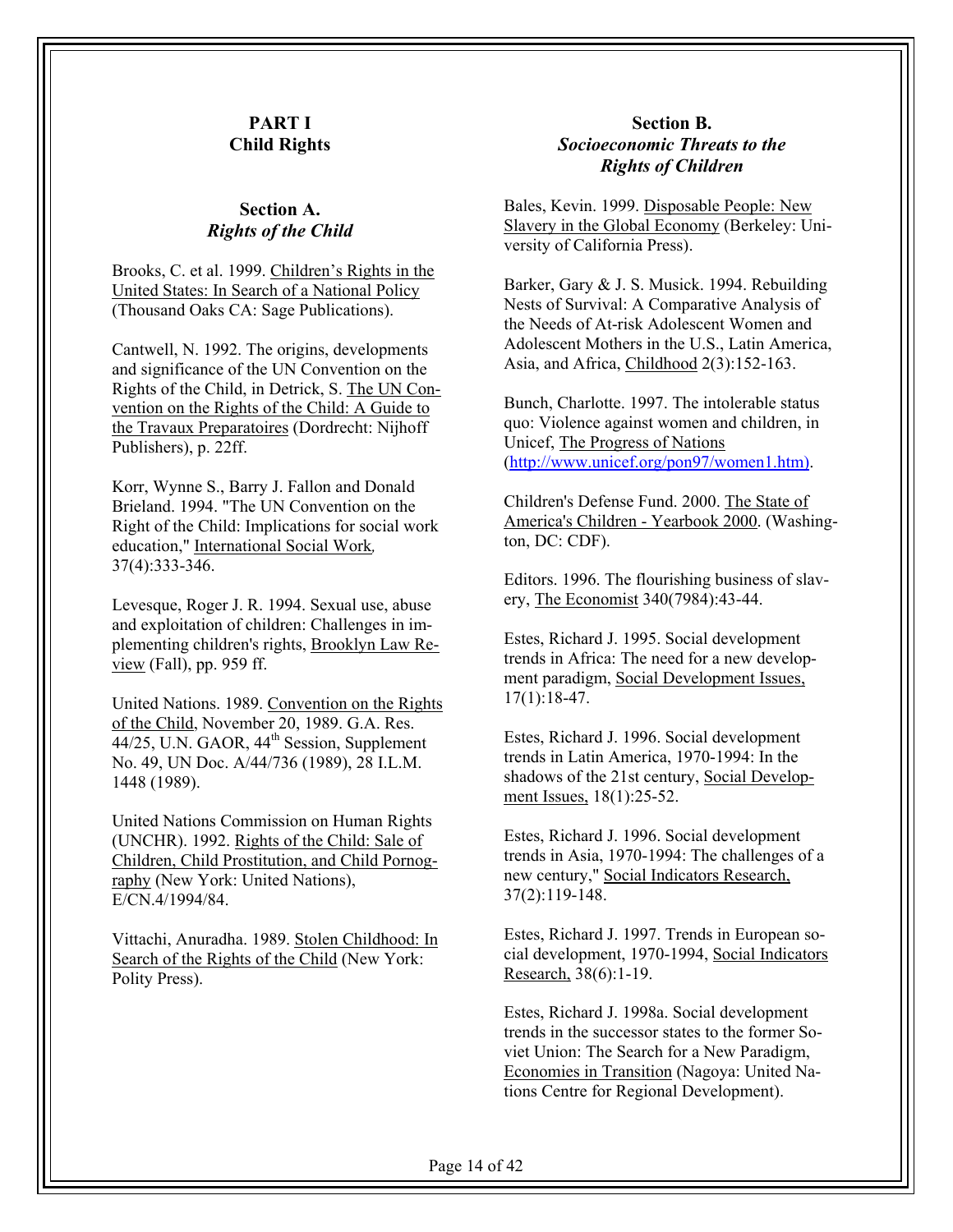Estes, Richard J. 1998b. Trends in world social development, 1970-95: Development prospects for a new century, Journal of Developing Societies 14(1):1-29.

Estes, Richard J. and Neil A. Weiner (Editors). 2001. The Silent Emergency: The Sexual Exploitation of Children in the United States, Canada and Mexico (Westport CT: Greenwood Publishing Group)—in preparation.

Hood-Brown, Marcia. 1998. Trading for a place: Poor women and prostitution, J of Poverty 2(3):13-33.

Kirschenbaum, Jill. 1995. More cuts to kids, City Limits,  $XX(5):4$ .

Knight, Danielle. 1998. Labour Rights: Latin American children exploited on US farms (January 21), [URL: http://oneworld.org/ips2/jan98/usa.html].

Lederer, Laura and Richard Delgado (Editors). 1995. The Price We Pay: The Case Against Racist Speech, Hate Propaganda, and Pornography (New York: Hill and Wang).

Lederer, Laura (Editor). 1998. Speech, Equality and Harm: New Legal Paradigms (Boulder: Westview).

Lie, John.1996. Globalization and its discontents. Contemporary Sociology*,* 25(5):585-587.

Rodriquez, Rey. 1998. Rights-LATAM: Globalisation exacerbates children's social ills, (July 6),  $[URL:$ 

http://oneworld.org/ips2/jul98/18\_55\_061.html].

United Nations Children's Fund (Unicef). 2000. The State of the World's Children, 2000 (New York: Oxford University Press).

U.S. Department of Labor. By the Sweat and Toil of Children [5 Volumes]. (Washington: Department of Labor).

Volume 1: The Use of Child Labor in U.S. Manufactured and Mined Imports (1994)

| Volume $2^{\cdot}$ | The Use of Child Labor in U.S.          |
|--------------------|-----------------------------------------|
|                    | <b>Agricultural Imports and Forced</b>  |
|                    | and Bonded Child Labor (1995)           |
| Volume $3^{\circ}$ | The Apparel Industry and Codes          |
|                    | of Conduct: A Solution to the           |
|                    | <b>International Child Labor Prob-</b>  |
|                    | lem? (1996)                             |
| Volume $4^{\circ}$ | Consumer Labels and Child La-           |
|                    | bor (1997)                              |
| Volume $5^{\circ}$ | <b>Efforts to Eliminate Child Labor</b> |
|                    | (1998)                                  |
| Volume 6:          | An Economic Consideration of            |
|                    | Child Labor (2000).                     |

## **1. Poverty & the Exploitation of Children**

Chafel, J. 1993. Child Poverty and Public Policy*.* (Washington: The Urban Institute).

Lederer, Laura. 1996. Poor children targets of sexual exploitation, National Catholic Reporter  $33(5):11-12.$ 

Longford, Michael. 1995. Family poverty and the exploitation of child labor, Law & Policy 17(4): 471-482.

Packard Foundation. 1997. Children in Poverty: Executive Summary. (URL: http://www.futureofchildren.org/cap/exsum\_17. htm).

Smeeding, Timothy. 1997. Financial poverty in developed countries: The evidence from LIS. Luxembourg Income Study Working Paper #155, Center for Policy Research, the Maxwell School, Syracuse University.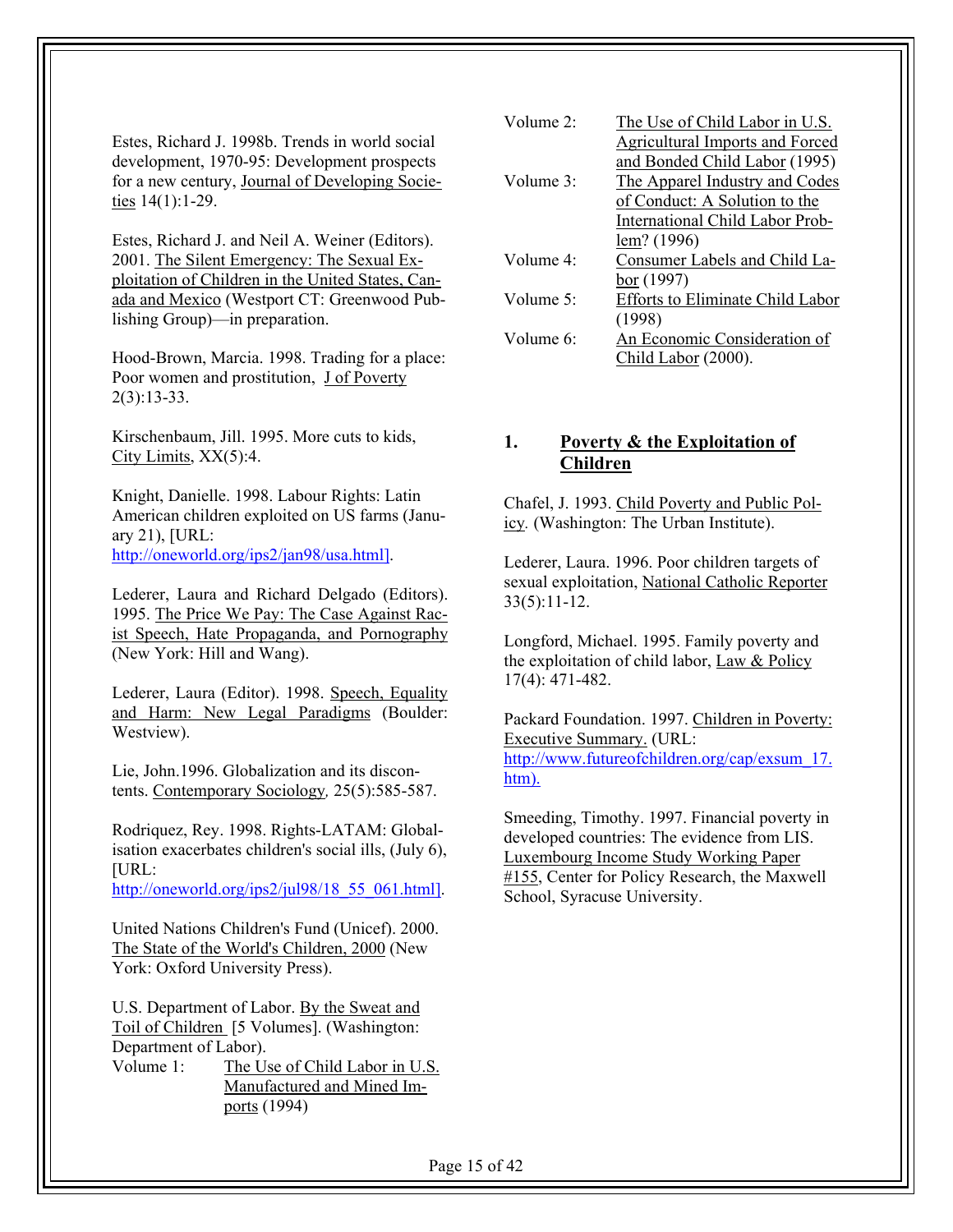## **PART II Children at Risk**

#### **Section A**  *Child Abuse*

Barnett, D., J.T. Manly, and D. Cicchetti. 1993. Defining child maltreatment: The interface between policy and research, in D. Cicchetti and S.L. Toth (eds.), Child Abuse, Child Development, and Social Policy. (Norwood, NJ: Ablex).

Briere J. et al. 1996. APSAC Handbook on Child Maltreatment (Newbury Park: Sage).

Carter, Lucy S., Lois A. Weithorn and Richard E. Behrman. 1999. Domestic violence and children: Analysis and recommendations, Domestic Violence and Children 9(3):4-40.

Finkelhor, David and J. Dziuba-Leatherman. 1994. Children as victims of violence: A national survey, Pediatrics 94:413-420.

Gelles, Richard J. 1996. The Book of David: How Preserving Families Can Cost Children's Lives (New York: Basic Books).

Gelles, Richard J. 1997 Intimate Violence in Families, 3rd Edition (Newbury Park, Ca: Sage).

Gelles, Richard J. 1998. Untreatable families, in Reece, R.M. (ed.), The Treatment of Child Abuse. (Baltimore, MD: The Johns Hopkins University Press

Marx, S. & P. Toth (Editors). 1993. Investigation and Prosecution of Child Abuse, 2<sup>nd</sup> Edition. ( American Prosecutors Research Institute, National Center for Prosecution of Child Abuse.).

Myers, J.E.B. 1992. Legal Issues in Child Abuse and Neglect (Newbury Park CA: Sage).

National Institute of Justice (NIJ). 1993. Joint Investigations of Child Abuse. (Washington: USGPO).

NCCAN/NCPCA. Child Abuse and Neglect State Statue Series (Five Volumes). Prepared by the National Center on Child Abuse and Neglect & the National Center for Prosecution of Child Abuse.

Osofsky, Joy D. 1999. The impact of violence on children, Domestic Violence and Children 9(3):33-49.

Powers, Jane L. & Barbara Jaklitsch. 1989. Understanding Survivors of Abuse: Stories of Homeless and Runaway Adolescents (New York: The Free Press).

Remy, Jacqueline. 1996. Putting abuse in the spotlight: International pressure can help, World Press Review 43(11):7-8.

Schwartz, I.M. & Au Claire, P. (Eds.). 1995. Home-Based Services For Troubled Children. (Lincoln, NE: University of Nebraska Press).

Schwartz, I.M., Rendon, J.A., & Hsieh, C. 1994. Is child maltreatment a leading cause of delinquency? Child Welfare*, 73*(5), 639-655.

U.S. Department of Justice. 1997. Law Enforcement Response to Child Abuse (Washington: Office of Justice Programs-OJJDP).

Whitcomb, Debra. 1992. When the Victim is a Child. 2nd Edition. (Washington: Department of Justice, Office of Justice Programs).

#### **1. Prevalence**

Cosner, R.E., Weiner, N.A., Huang, V. et al. 1997. Knowingly False and Malicious Reporting of Child Abuse and Neglect in Pennsylvania: Critical Questions, Findings, and Recommendations. (Harrisburg, PA: Pennsylvania Department of Public Welfare: Office of Children, Youth, and Families).

Editors. 1996. Disturbing new figures about child abuse, Maclean's 110(29):15.

Fantuzzo, John W. and Wanda K. Mohr. 1999. Prevalence and effects of child exposure to do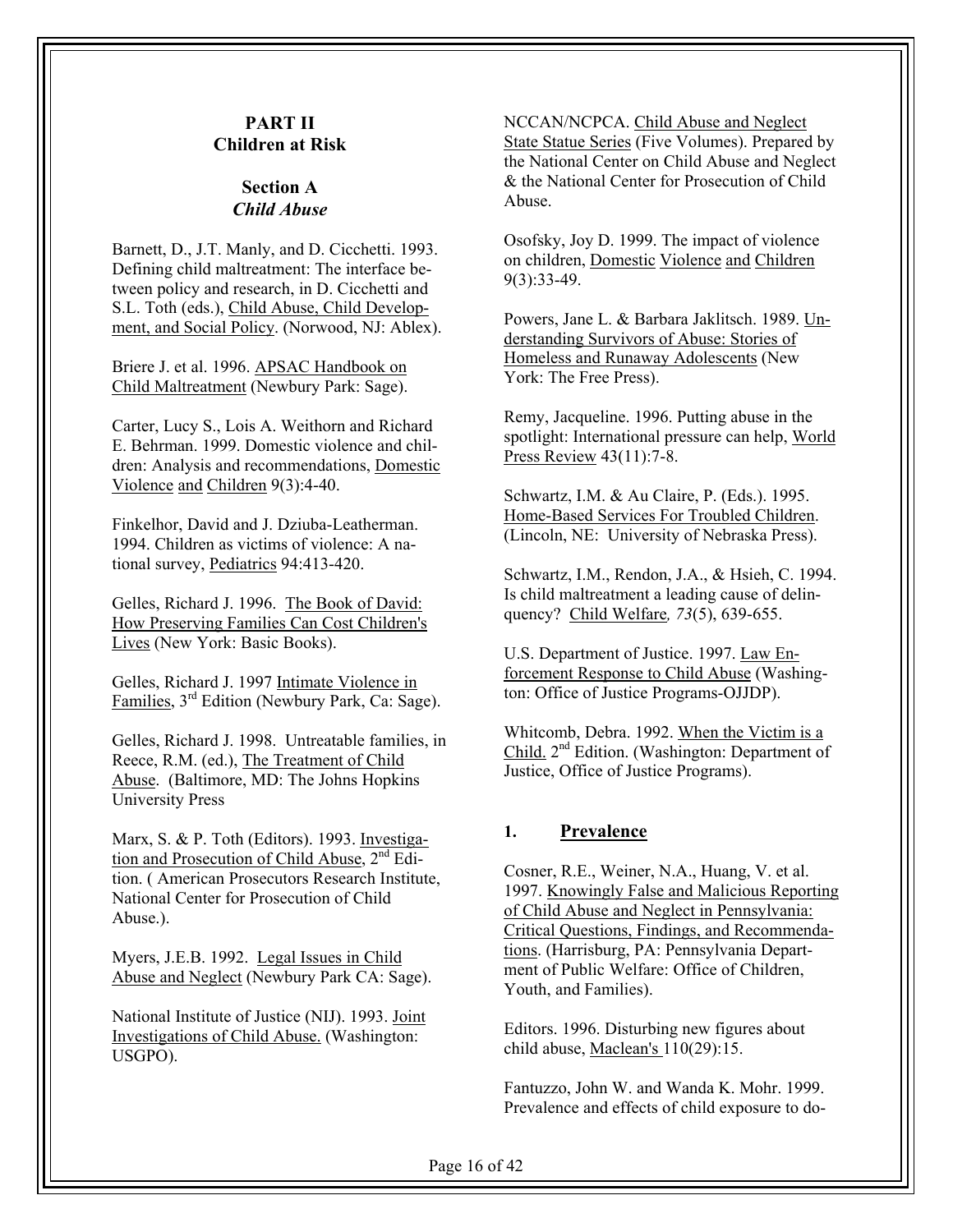mestic violence, Domestic Violence and Children 9(3):21-32.

Jones, Lisa & David Finkelhor. 2001. The decline in child sexual abuse cases, OJJDP Bulletin (January).

Kilpatrick, Dean & Benjamin Saunders. 1997. The prevalence and consequences of child victimization, Research Preview (of the NIJ), April, pp. 1-4.

U.S. Dept. of Health and Human Services. 2000. Child Maltreatment 1998: Reports From the States to the National Child Abuse and Neglect Data System (Washington: U.S. Government Printing Office).

## **2. Consequences/Correlates of Child Abuse**

Kelley, Barbara, Thornberry, Terence & Smith, C. 1997. In the wake of child maltreatment, Juvenile Justice Bulletin (August), pp. 1-15.

Silverman, Amy, Helen Z. Reinherz & Rose M. Giaconia. 1996. The long-term sequelae of child and adolescent abuse: A longitudinal community study, Child Abuse and Neglect 20(8):709-723.

Ireland, T., and Widom, Cathy S. 1994. Childhood victimization and risk for alcohol and drug arrests. The International J of the Addictions 2(2):235–274.

Smith, C., and T.P. Thornberry. 1995. The relationship between childhood maltreatment and adolescent involvement in delinquency. Criminology 33(4):451–481.

#### **3. Abuse and the Cycle of Violence**

Reichert, Jennifer L. 1998. Most male felons victimized as children, study says, Trial 34(7):120-121.

Straus, M.A. & Gelles, Richard J. 1988. Intimate Violence. (New York, NY: Simon and Schuster).

Weiner, Neil A. & Wolfgang, M. 1989. "Violent Criminal Careers and Violent Career Criminals': An Overview of the Research Literature," in Neil A. Weiner and Marvin E. Wolfgang (Editors). Violent Crime, Violent Criminals. (Newbury Park, CA: Sage Publications), pp. 35-138.

Weiner, Neil A. 1994. "The Probability and Timing of Rearrest for Serious Violent Crimes: Some Descriptive Patterns in Individual Arrest Histories and Their Policy Implications," in H. J. Kerner and E. Weitekamp (Editors*),* Cross and National Longitudinal Research on Human Development and Criminal Behavior. (The Netherlands: Kluwer Publishers).

Weiner, Neil A. & R. Barry Ruback. 1995*.*Violent Interpersonal Behavior Social and Cultural Aspects*.* (New York: Springer).

Widom, Cathy S. 1996. The cycle of violence revisited, Research Preview (of the NIJ). Washington, DC: National Institute of Justice.

## **4. Institutional Responses to the Cycle of Child Domestic Violence**

Culross, Patti L. 1999. Health care system response to children exposed to domestic violence, Domestic Violence and Children 9(3):111-121.

Findlater, Janet E. and Susan Kelly. 1999. Child protective services and domestic violence, Domestic Violence and Children 9(3):84-96.

Golden, Olivia. 2000. The federal response to child abuse and neglect, American Psychologist 55(9):1050-1053.

Groves, Betsy McAlister. 1999. Mental health services for children who witness domestic violence, Domestic Violence and Children 9(3):122-132.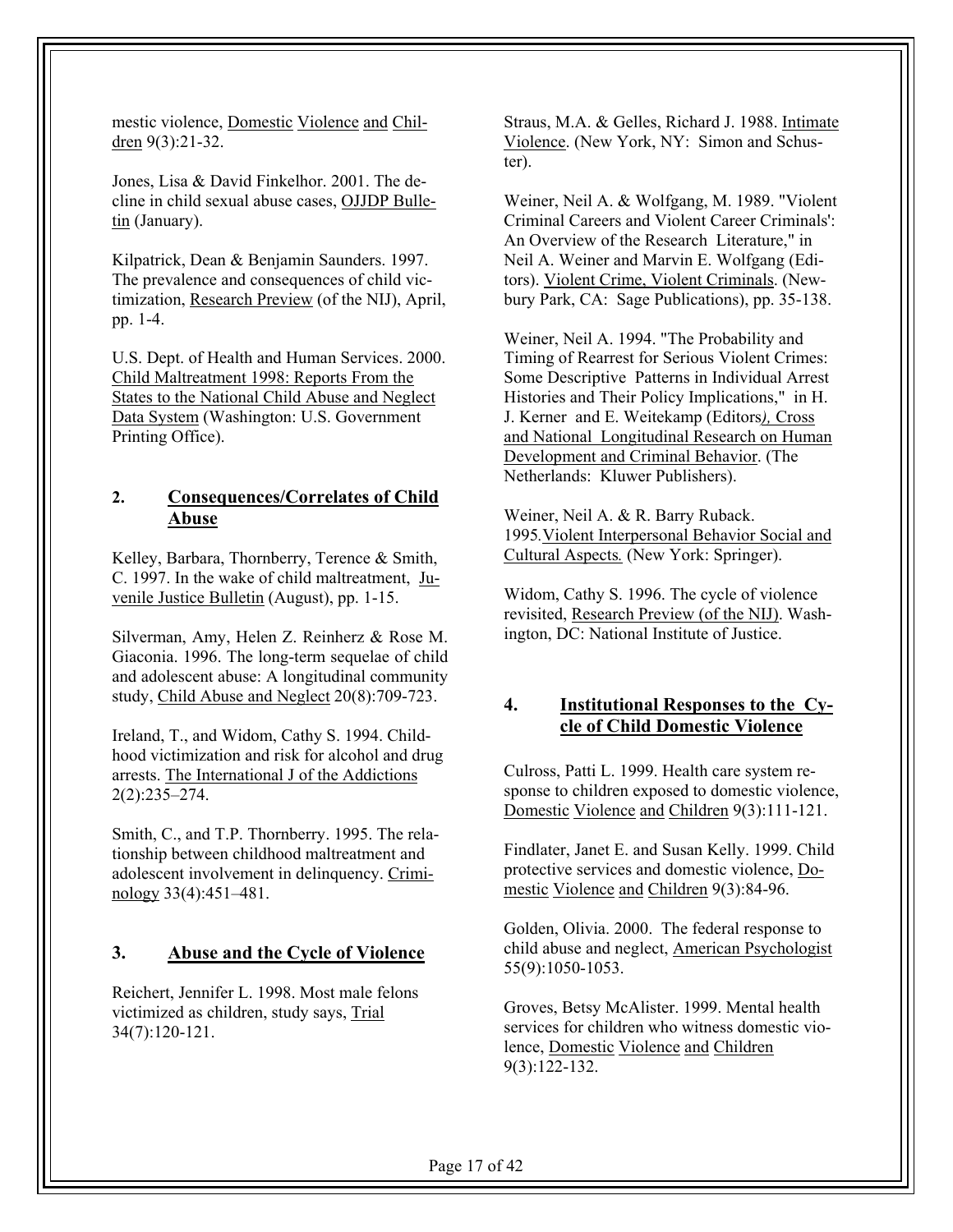Lemon, Nancy K.D. 1999. The legal system's response to children exposed to domestic violence, Domestic Violence and Children 9(3):67- 83.

Matthews, Martha A. 1999. The impact of federal and state laws on children exposed to domestic violence, Domestic Violence and Children 9(3):50-66.

Saathoff, Amy J. and Elizabeth A. Stoffel. 1999. Community-based domestic violence services, Domestic Violence and Children 9(3):97-110.

Wolfe, David A. and Peter G. Jaffee. 1999. Emerging strategies in the prevention of domestic violence, Domestic Violence and Children 9(3):133-144.

## **Section B.**  *Child Sexual Abuse*

Bala, N. & Schwartz, I.M. 1993. Legal responses to the juvenile sexual offender, in H.E. Barbaree, W.L. Marshall, & D.R. Laws (Eds.), The Juvenile Sexual Offender (New York: Guilford Publications, Inc.).

Bienen, Leigh B. 1998. Defining Incest, Special issue of the Northwestern University Law Review 92(4).

Bryan, J. 1987. Team Investigation in Child Sexual Abuse Cases: A Desk Reference for Law Enforcement Officers, Protective Service Workers, and Prosecuting Attorneys (Little Rock, AK: Arkansas Child Sexual Abuse Commission).

Center for the Future of Children. 1994. Sexual Abuse of Children. (Newbury Park CA: Sage).

Cole, Joy. 1993. The child as victim of extrafamilial sexual exploitation with reference to the characteristics and modus operandi of the offender: A victimological study. Dissertation Abstracts International 53(11): 4091-A-4092-A.

De Mause, Lloyd. 1991. The universality of incest, J of Psychohistory*,* 19(2):123-164.

Finkelhor, D. et al. 1986. A Sourcebook on Child Sexual Abuse (Newbury Park CA: Sage).

Goldman, R. & V. Wheeler. 1986. Silent Shame: The Sexual Abuse of Children and Youth (Danville IL: The Interstate).

Haugaard, Jeffrey J. 2000. The challenge of defining child sexual abuse, American Psychologist 55(9):1036-1039.

Knight, Raymond, D.L. Carter, and Robert A. Prentky. 1989. A System for the Classification of Child Molesters: Reliability and Application," J of Interpersonal Violence 4:3–23.

Lanning, Kenneth V. 1992. Child Molesters: A Behavioral Analysis for Law Enforcement Officers Investigating Cases of Child Sexual Exploitation. 3rd Edition. (Arlington VA: National Center for Missing and Exploited Children).

Lanning, Kenneth V. 1992. Child Sex Rings: A Behavioral Analysis (Arlington VA: National Center for Missing and Exploited Children).

National Center for Missing and Exploited Children. Child Molesters Who Abduct: Summary of the Case in Point Series, (Arlington VA: NCMEC), 116 pp.

Pence, D. & C. Wilson. 1994. Team Investigation of Child Sexual Abuse (Newbury Park CA: Sage).

Prentky, Robert, Knight, Raymond & Lee, Austin. 1997. Child Sexual Molestation: Research Issues. (Washington: National Institute of Justice).

Rickel, Annette U. & Marie C. Hendren. 1993. Aberrant sexual experiences, in Gullotta, Thomas P., Gerald R. Adams & Raymond Montemayor (Editors), Adolescent Sexuality (Thousand Oaks CA: Sage Publications).

Saywitz, Karen et al. 2000. Treatment for sexually abused children and adolescents, American Psychologist 55(9):1040-1049.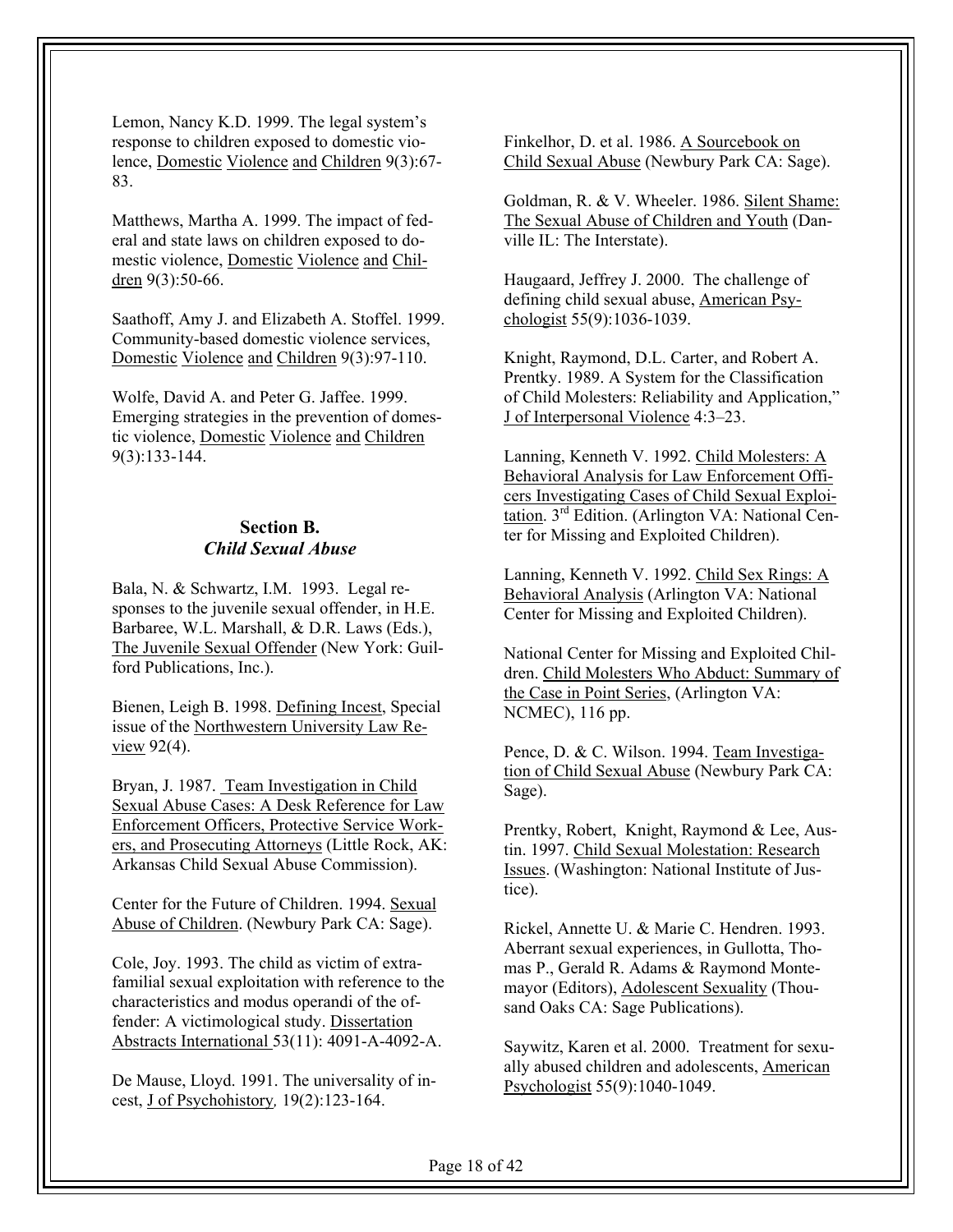Snyder, Howard N. 2000. Sexual Assault of Young Children as Reported to Law Enforcement: Victim, Incident, and Offender Characteristics (Washington: U.S. Department of Justice, Office of Justice Programs).

U.S. Department of Justice. 1997. Interviewing Child Witnesses and Victims of Sexual Abuse (Washington: Office of Justice Programs-- OJJDP).

U.S. Department of Justice. 1997. Criminal Investigation of Child Sexual Abuse (Washington: Office of Justice Programs---OJJDP).

Wycoff, M.A. & M. Kealoha. 1987. Creating the Multidisciplinary Response to Child Sex Abuse: An Implementation Guide (Washington: Police Foundation).

#### **1. Prevalence**

Feldman, William et al. 1991. Is childhood sexual abuse really increasing in prevalence? An analysis of the evidence, Pediatrics 88(1):29-34.

Gelles, Richard J. & Wolfner, G.D. 1994. Sexual offending and victimization: A life course perspective. In Rossi, A.S. (Ed.), Sexuality Across the Life Course. (Chicago, IL: University of Chicago Press).

Greenfeld, Lawrence. 1997. Sex Offenses and Offenders: An Analysis of Data on Rape and Sexual Assault. (Washington: Dept. of Justice, Bureau of Justice Statistics), NCJ-163392.

Kilpatrick, Dean and Benjamin Saunders. 1997. The Prevalence and Consequence of Child Victimization, NIJ Research Preview, http://www.ncjrs.org.

Pandora's Box. 1999. Sexual abuse statistics, http://pages.prodigy.com/faulkner/stats.htm.

Terry, Sara. 1991. Sins of the innocent, Rolling Stone (October 31), pp. 67-71.

## **2. Consequences/Correlates of Child Sexual Abuse**

Arata, C.M. 2000. From child victim to adult victim: A model for predicting sexual revictimization, Child Maltreatment 5:28-38.

Briere, J. 1988. The long-term clinical correlates of childhood sexual victimization, Annals of the New York Academy of Sciences 528:327-334.

Briere, J. & M. Runtz. 1988. Symptomology associated with childhood sexual victimization in a non-clinical adult sample, Child Abuse and Neglect 12(1):55-59.

Browne, A. & D. Finkelhor. 1986. Impact of sexual abuse: A review of the research, Psychological Bulletin pp. 66-77.

Collins, Mary E. 2001. The potential for later revictimization among child victims: A review of research and implications for practice and policy, unpublished paper presented at the July 2001 NIJ Criminal Justice Research and Evaluation Conference.

Dembo, R., L. Williams, W. Wothke, J. Schmeidler, and C.H. Brown. 1992. The role of family factors, physical abuse, and sexual victimization experiences in high-risk youth's alcohol and other drug use and delinquency: A longitudinal model, Violence and Victims 7(3): 245-266.

Finkelhor, D. and A. Brown. 1985. The traumatic impact of child sexual abuse: A conceptualization, American J of Orthopsychiatry 55(October).

Irwin, H.J. 1999. Violent and non-violent revictimization of women abused in childhood, Journal of Interpersonal Violence 14:1095-1110.

Kessler, B.L. & K.J. Bieschke. 1999. A retrospective analysis of shame, dissociation, and adult victimization in survivors of childhood sexual abuse, Journal of Counseling Psychology 46:335-341.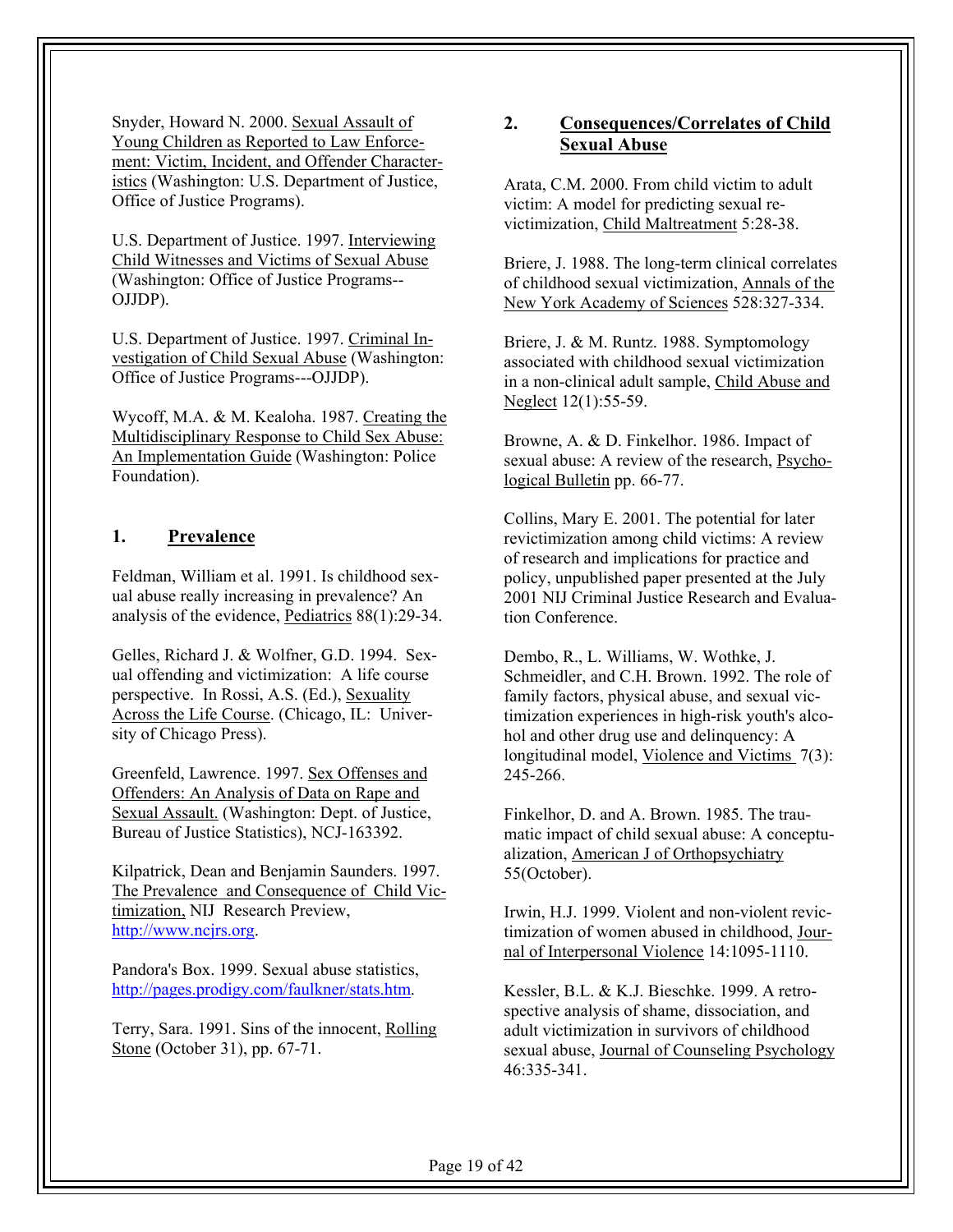Mayall, A. & S.R. Gold. 1995. Definitional issues and mediating variables in the sexual revictimization of women sexually abused as children, Journal of Interpersonal Violence 10:26- 42.

McClanahan, S.F. et al. 1999. Pathways into prostitution among female jail detainees and their implications for mental health services, Psychiatric Services 50(12):1606-13.

Molnar, Beth E. et al. 1998. Suicidal behavior and sexual/physical abuse among street youth, Child Abuse and Neglect 22(3):213-222.

Mullen, P. E. et al. 1996. The long-term impact of the physical, emotional, and sexual abuse of children: A community study, Child Abuse and Neglect 20(1):7-20.

National Center for Missing and Exploited Children. Children Traumatized in Sex Rings, (Arlington VA: NCMEC), 56 pp.

Potter, K. et al. 1999. Early developmental experiences of female sex workers: A comparative study, Australian and New Zealand J of Psychiatry 33(6):935-40.

Prentky, Robert and Raymond A. Knight. 1993. Age of Onset of Sexual Assault: Criminal and Life History Correlates," in Sexual Aggression: Issues in Etiology, Assessment, and Treatment, eds. G.C.N. Hall, R. Hirschman, J.R. Graham, and M.S. Zaragoza (Washington, DC: Taylor & Francis), pp. 43–62.

Rotheram-Borus, Mary Jane et al. 1996. Sexual abuse history and associated multiple risk behavior in adolescent runaways, American J of Orthopsychiatry 66(3):390-400.

Schafer, M. et al. 2000. Sexual and physical abuse during early childhood or adolescence and later drug addiction, Psychotherapie, Psychosomatik, Medizinische Psychologie 50(2):38-50.

Seng, Magnus J. 1989. Child sexual abuse and adolescent prostitution: A comparative analysis, Adolescence 24(95):665-675.

Silbert, Mimi H. 1982. Prostitution and sexual assault: Summary of results, International Journal of Biosocial Research 3(2):69-71.

Silbert, Mimi H., Ayala M. Pines. 1981. Sexual child abuse as an antecedent to prostitution, Child Abuse & Neglect 5(4):407-411.

Silbert, Mimi H., Ayala M. Pines. 1983. Early sexual exploitation as an influence in prostitution, Social Work 28(4):285-289.

Simons, Ronald & Les B. Whitbeck. 1991. Sexual abuse as a precursor to prostitution and victimization among adolescent and adult homeless women, J of Family Issues 12:361-379.

Widom, Cathy S. & M. Ashely Ames. 1994. Criminal consequences of childhood sexual victimization, Child Abuse and Neglect 18(4):303- 318.

Widom, Cathy S. & Joseph B. Kuhns. 1996. Childhood victimization and subsequent risk for promiscuity, prostitution and teenage pregnancy: A prospective study, American J of Public Health 86(11):1607-1612.

#### **Section C.**  *Missing and Abducted Children and Youth*

National Center for Missing and Exploited Children. An Analysis of Infant Abductions, (Arlington VA: NCMEC), 62 pp.

National Center for Missing and Exploited Children. Family Abduction, (Arlington VA: NCMEC).

## **1. Prevalence**

Finkelhor, David. 1990. National Incidence Studies on Missing, Abducted, Runaway, and Thrownaway Children in America (Washington: U.S. Department of Justice, Office of Juvenile Justice and Delinquency Prevention).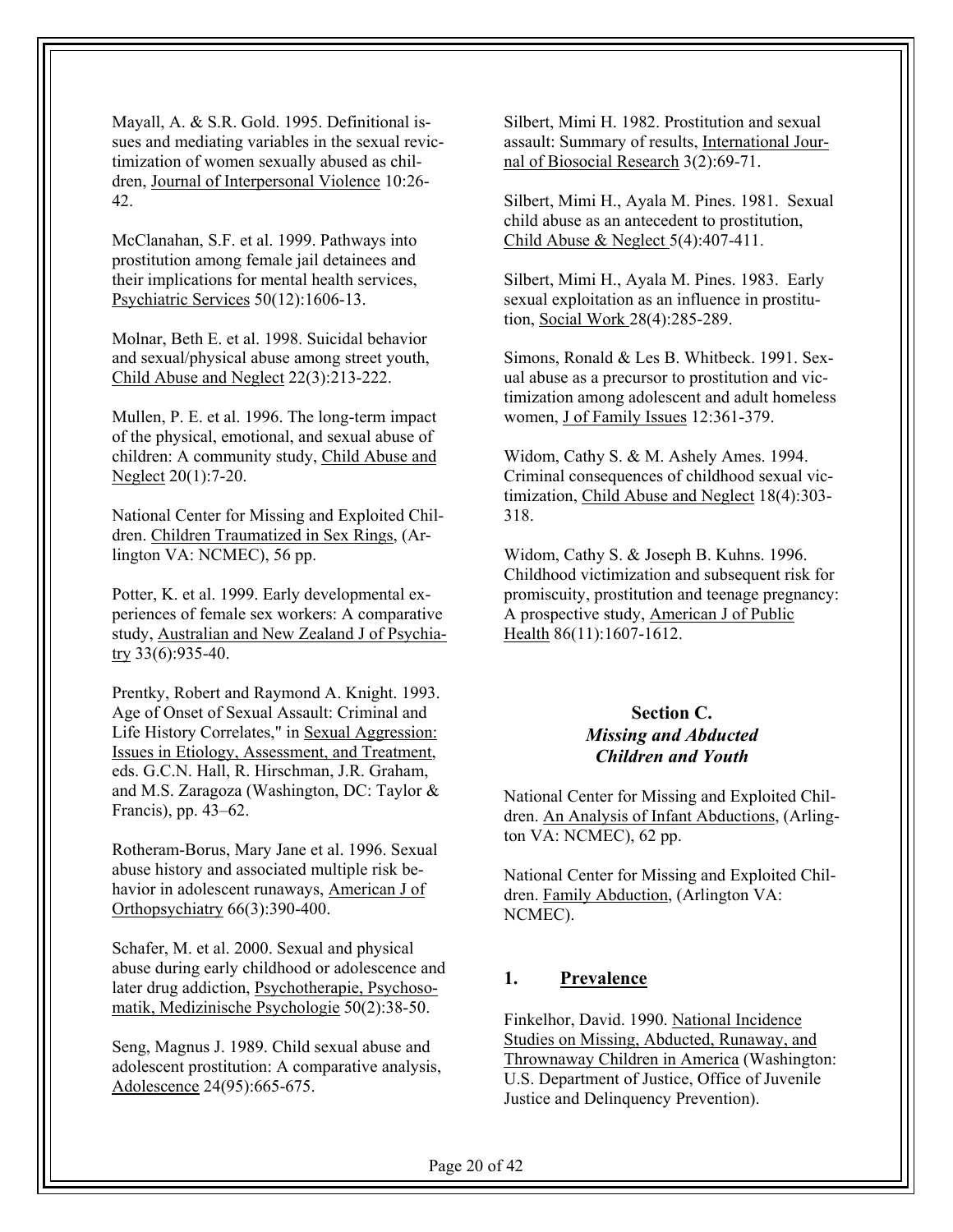Hansen, Louise. 2000. Second Comprehensive Study of Missing Children. (Washington: U.S. Department of Justice, Office of Justice Programs, Office of Juvenile Justice and Delinquency Prevention).

## **2. Recovery of Missing and Exploited Children**

National Center for Missing and Exploited Children. Recovery and Reunification of Missing Children: A Team Approach, (Arlington VA: NCMEC), 52 pp.

## **Section D.**  *Runaway, "Throwaway" and Street Children in the United States*

Bass, Deborah. 1992. Helping Vulnerable Youths: Runaway and Homeless Adolescents in the United States (Washington DC: National Association of Social Workers Press).

Coates, R. 1990. A Street is Not a Home: Solving America's Homeless Dilemma (Buffalo: Promethus Books).

Ennett, S.T. et al. 1999. Social network characteristics associated with risky behaviors among runaway and homeless youth, J of Health and Social Behavior 40(1):63-78.

Hecht, Tobias. 1998. At Home in the Street: Street Children of Northeast Brazil (Cambridge: Cambridge University Press).

Hersch, P. 1988. Coming of age on city streets, Psychology Today (January):28-36.

Hoffman, D. and N. Scheper-Hughes. 1997. On the streets of America, Natural History 106(6):44-53.

Kufeldt, Kathleen & Margaret Nimmo. 1987. Youth on the street: Abuse and neglect in the eighties, Child Abuse and Neglect 11(4):531- 543.

Le Roux, J. 1996. The worldwide phenomenon of street children: Conceptual analysis, Adolescence 31(Winter):965-971.

Le Roux, J. & C. Smith. 1998. Causes and characteristics of the street children phenomenon: A global perspective, Adolescence 33(131):683- 688.

Le Roux, J. and C. Smith. 1998. Public perceptions of, and reactions to, street children, Adolescence 33(132):901-913.

Lucas, B. M. & L. Hackettt. 1995. Street Youth: On Their Own in Indianapolis (Indianapolis IN: Health Foundation of Greater Indianapolis).

Paradise & Horowitz. 1994. Runaway and Homeless Youth: A Survey of State Law (Washington DC: American Bar Association, Center on Children and the Law).

Rothman, Jack. 1991. Runaway and Homeless Youth (White Plains NY: Longman Publishing) Group).

Schaffner, L. 1998. Search for connection: A new look at teenaged runaways, Adolescence 33(131):619-27.

Smollar, J. 1999. Homeless youth in the United States: Description and developmental issues, New Directions for Child and Adolescent Development 85:47-58.

Tirney, N. 1997. Robbed of Humanity: Lives of Guatemalan Street Children (Canada: Pangaea).

Wurzbacher, Kathryn V., E. D. Evans, & E. J. Moore. 1991. Effects of Alternative Street School on youth involved in prostitution, Adolescent Health 12(7):549-554.

Yates, Gary L. et al. 1991. A risk profile comparison of homeless youth involved in prostitution and homeless youth not involved, J of Adolescent Health 12(7):545-548.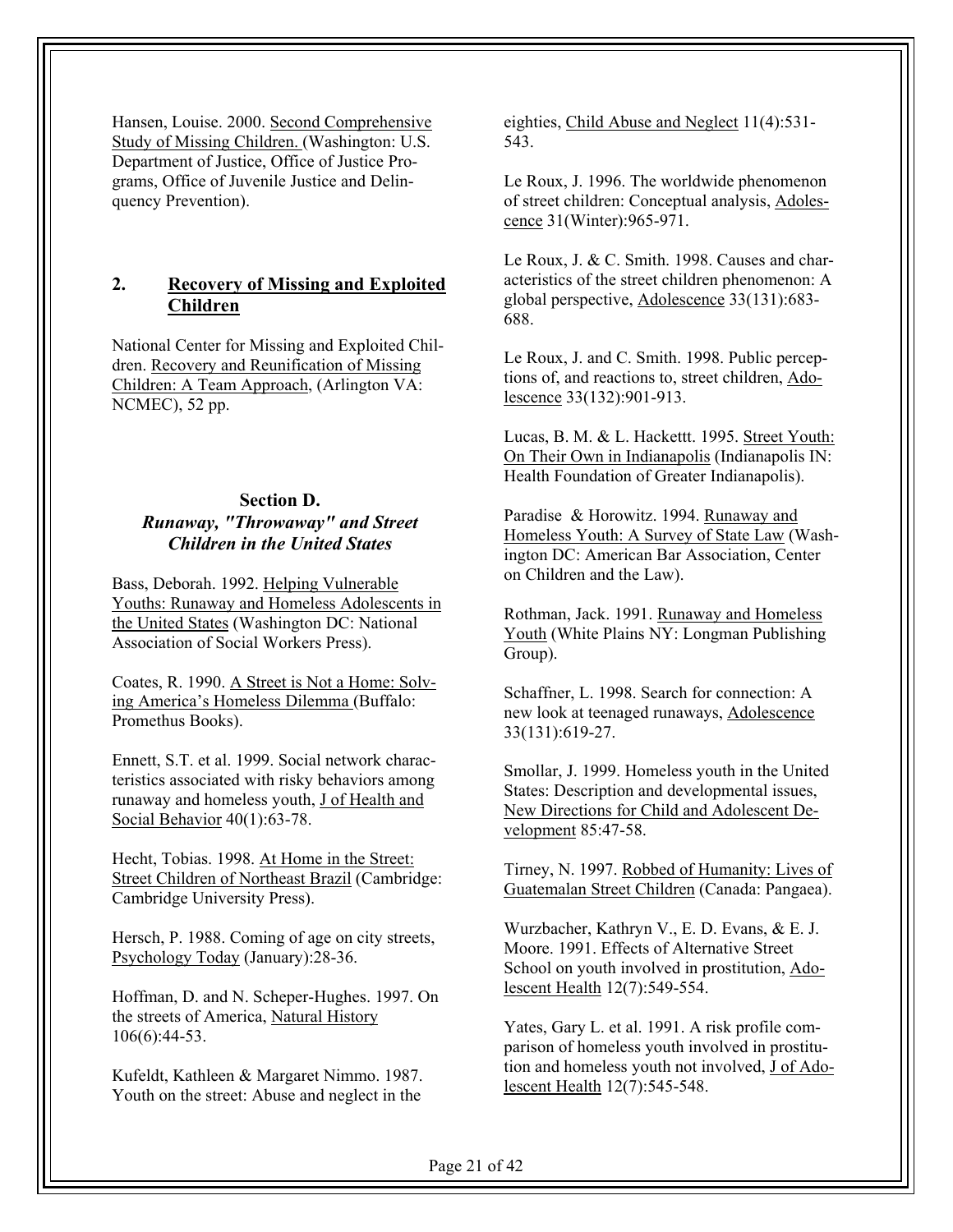Yates, Gary L. et al. 1988. A risk profile comparison of runaway and non-runaway youth, American J of Public Health 78(7):820-821.

Youth Plus. 1995. Working With Street Children: Selected Case Studies from Africa, Asia, and Latin America. (Paris: Unesco Publishing for the International Catholic Child Bureau).

Zide, Marilynn R & Andrew L. Cherry. 1992. A typology of runaway youths: An empirically based definition, Child and Adolescent Social Work J 9(2):155-168.

## **1. Prevalence**

Finkelhor. 1990. National Incidence Studies on Missing, Abducted, Runaway, and Thrownaway Children in America (Washington: U.S. Department of Justice, Office of Juvenile Justice and Delinquency Prevention).

McCormack, Arlene, Mark-David Janus & Ann W. Burgess. 1986. Runaway youths and sexual victimization: Gender differences in an adolescent runaway population, Child Abuse and Neglect 10(3):387-395.

## **2. Causes/Risk Factors Associated With Running Away**

Ayerst, S.L. 1999. Depression and stress in street youth, Adolescence 34(135):567-75.

Booth, R.E. et al. 1999. The challenge of changing drug and sex risk behaviors of runaway and homeless adolescents, Child Abuse and Neglect 23(12):1295-306.

DiPaolo, Michael. 1999. The Impact of Multiple Childhood Trauma on Homeless Runaway Adolescents (New York: Garland Publishing, Inc.).

Farber, E.D. et al. 1984. Violence in families of adolescent runaways, Child Abuse & Neglect 8:295-299.

Kaufman, Jeanne G. & Cathy S. Widom. 1999. Childhood victimization, running away and delinquency, Journal of Research in Crime and Delinquency 36(4):347-370.

Powers, Jane L. & Barbara Jaklitsch. 1989. Understanding Survivors of Abuse: Stories of Homeless and Runaway Adolescents (New York: The Free Press).

Ryan, K.D. et al. 2000. Psychological consequences of child maltreatment in homeless adolescents: Untangling the unique effects of maltreatment and family environment, Child Abuse and Neglect 24:333-352.

Smith, N. 1991. Confronting Sexual Exploitation of Homeless Youth: California's Juvenile Prostitution Intervention Projects (Sacramento CA: California Office of Criminal Justice Planning).

Stiffman, Arlene R. et al. 1989. Physical and sexual abuse in runaway youths, Child Abuse and Neglect 13(3):417-426.

## **3. Social and Health Risks of Runaway & Street Youth--Including Sexually Exploited Youth**

Bond, Lydia S, Rafael Mazin, and Maria V. Jiminez. 1992. Street youth and AIDS, AIDS Education and Prevention 4(3):14-23.

Buckner, J.C. 1998. Displaced children: Meeting the health, mental health, and educational needs of immigrant, migrant and homeless youth, Adolescent Medicine 9(2):323-34.

Freese, T. E. & R. G. MacKenzie. 1992. Highrisk behavior among male street youth in Hollywood CA, AIDS Education and Prevention (supplement) (Fall):24-33.

Greene, J.M. et al. 1999. Prevalence and correlates of survival sex among runaway and homeless youth, American J of Public Health 89(9):1406-9.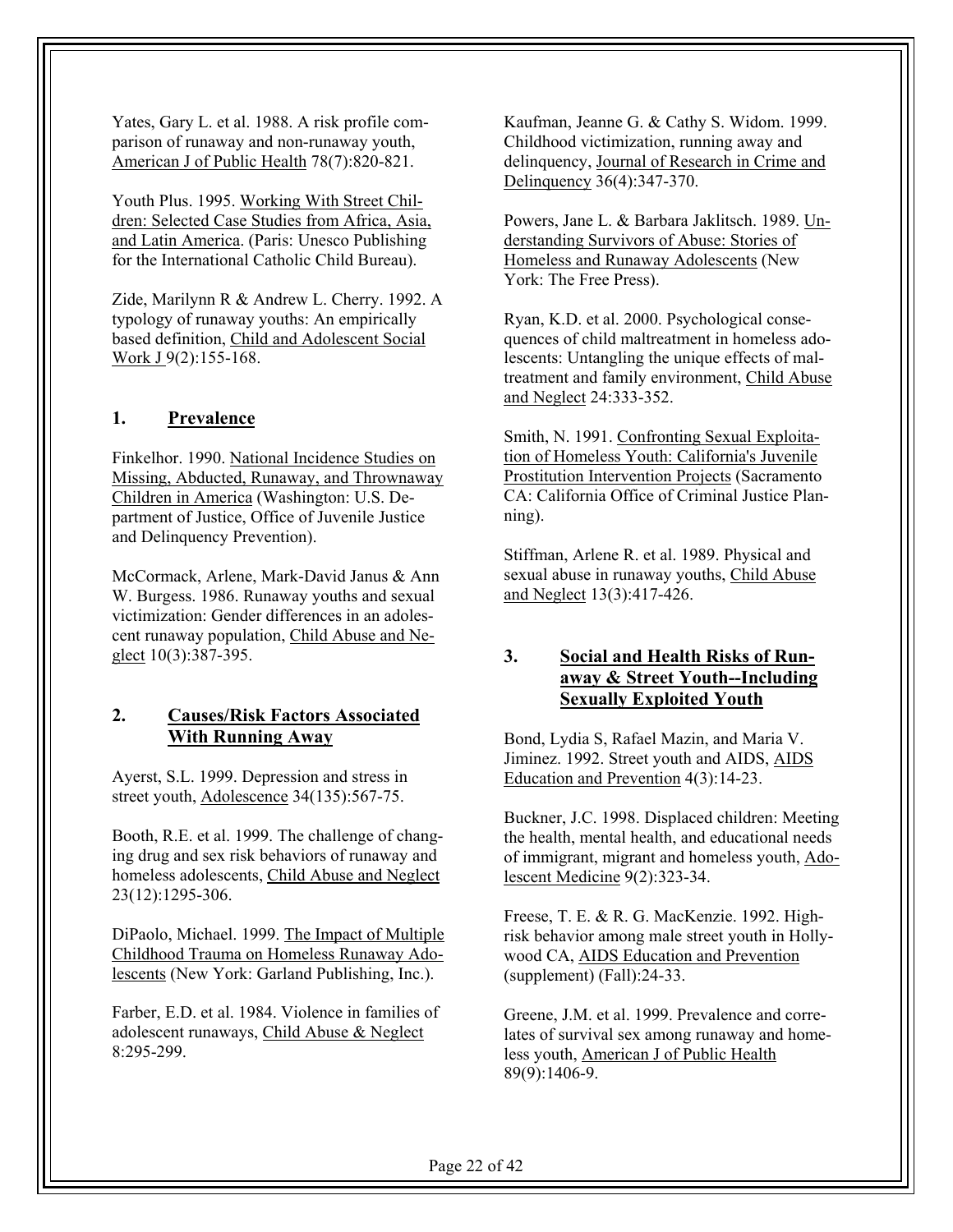Greene, J.M. and C. L. Ringwalt. 1998. Pregnancy among three national samples of runaway and homeless youth, J of Adolescent Health 23(6):370-7.

Hermann, R.C. 1988. Center provides approach to major social ill: Homeless urban runaways, "throwaways," J of the American Medical Association 260(3):311-312.

Johnson, Timothy P. et al.. 1996. Self reported risk factors for AIDS among homeless youth, AIDS Education and Prevention 8(4):308-322.

Kipke, M.D. et al. 1997. "Substance abuse" disorders among runaway and homeless youth, Substance Use and Misuse 32(7-8):969-86.

Kipke, M.D. et al. 1997. Homeless youth and their exposure to and involvement in violence while living on the streets, J of Adolescent Health 20(5):360-7

Kral, Alex H. et al. 1997. Prevalence of sexual risk behavior and substance use among runaway and homeless adolescents in San Francisco, Denver and New York City, International J of STD & AIDS 109 ff.

McCarthy, Bill & John Hagan. 1992. Surviving on the street: The experiences of homeless youth, J of Adolescent Research 7(4):412-430.

Molnar, Beth E. et al. 1998. Suicidal behavior and sexual/physical abuse among street youth, Child Abuse & Neglect 22(3):213-222.

Morey, M. A. & L. S. Friedman. 1993. Health care needs of homeless adolescents, Current Opinion in Pediatrics 5(4):395-399.

Pennbridge, Julia N. et al. 1992. High risk behaviors among male street youth in Hollywood CA AIDS Education and Prevention, Supplement, (Fall):24-33.

Ringwalt, C.L. et al. 1998. Familial backgrounds and risk behaviors of youth with thrownaway experiences, J of Adolescence 21(3):241-52.

Rotheram-Borus, Mary Jane, Cheryl Koopman & A. A. Ehrhardt. 1991. Homeless youth and HIV infection, American Psychologist 46(11):1188-1197.

Sherman,D.J.. 1992. The neglected health care needs of street youth, Public Health Reports 107(4):433-440.

Silbert, Mimi H., Ayala M. Pines. 1981b. Occupational hazards of street prostitutes, Criminal Justice & Behavior 8(4):395-399.

Silbert, Mimi H., Ayala M. Pines. 1982. Victimization of street prostitutes, Victimology 7(1- 4):122-133.

Silbert, Mimi H., Ayala M. Pines, Teri Lynch. 1982. Substance abuse and prostitution, Journal of Psychoactive Drugs. 14(3):193-197.

Sullivan, Richard T. 1996. The challenge of HIV prevention among high-risk adolescents, Health and Social Work 21(1):58-65.

Unger, Jennifer B. et al. 1998. Stress, coping, and social support among homeless youth, J of Adolescent Research 13(2):134-157.

Ward-Russell, L. M. et al. 1992. A Cry for Help: The Mental Health and Service Needs of Homeless Sexually Exploited Youth (Sacramento CA: California Office of Criminal Justice Planning).

Whitbeck, Les B. & Ronald L. Simons. 1990. Life on the streets: The victimization of runaway and homeless adolescents, Youth & Society 22(1):108-125.

Wolf, Susan M. 1990. Health care needs of homeless and runaway youths, J of the American Medical Association (JAMA) 263(6):811- 812.

#### **4. Gangs and Gang Culture Among Runaway and Street Youth**

Budnick, Kimberly J. & Ellen Shields-Fletcher. 1998. What about the girls? OJJDP Fact Sheet #84 [http://www.ncjrs.org/txtfiles/fs9884.txt].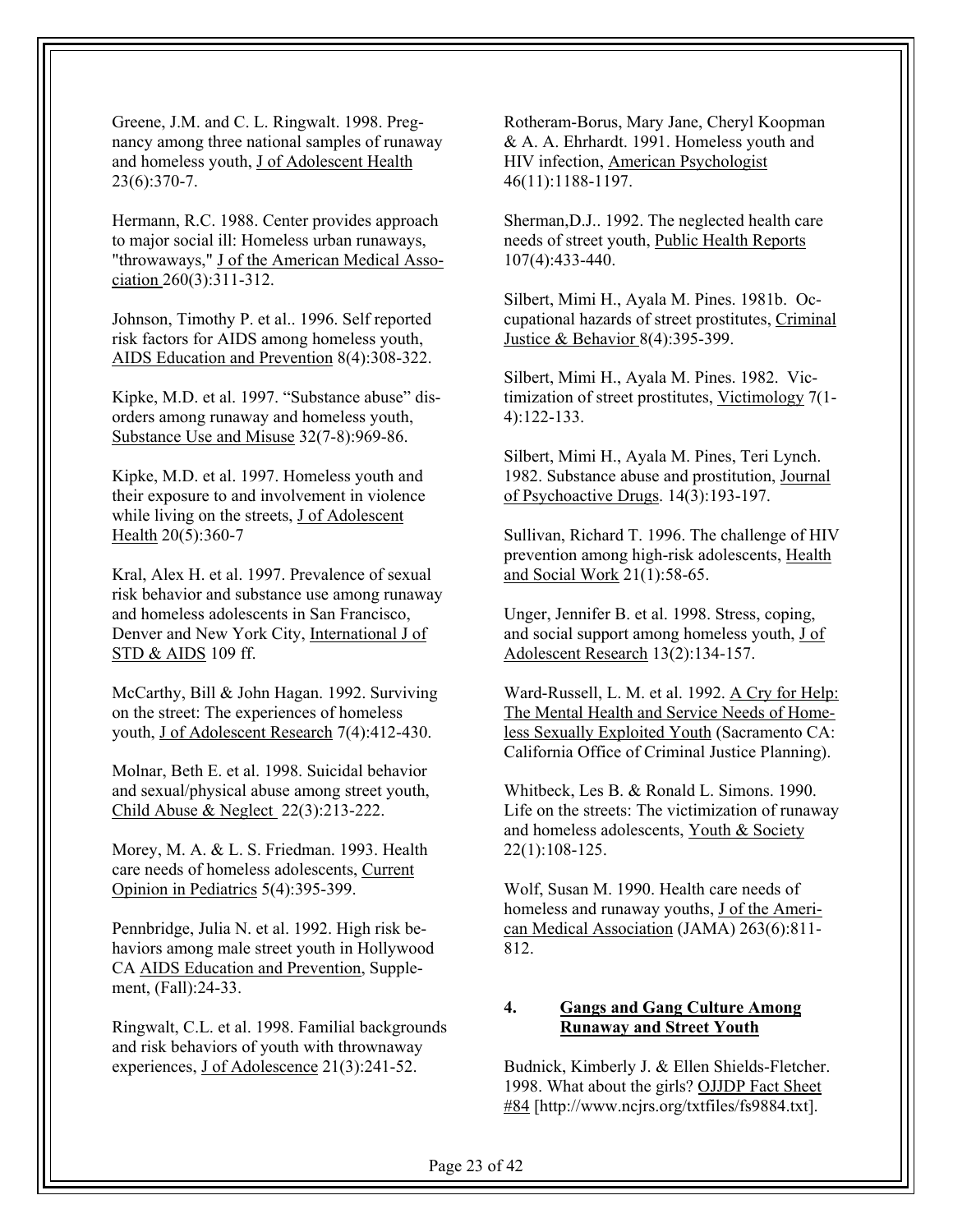Bureau of Justice Assistance. 1997. Urban Street Gang Enforcement. (Washington: U.S. Department of Justice, Office of Justice Programs, Bureau of Justice Assistance).

Bilchik, Shay. 1999. 1996 National Youth Gang Survey: Summary (Washington: Department of Justice, Office of Juvenile Justice and Delinquency Prevention).

Egley, Arlen. 2000. Highlights of the 1999 National Youth Gang Survey, 1999. (Washington: Department of Justice, Office of Juvenile Justice and Delinquency Prevention).

Hazelhurst, Kayleen & Cameron Hazlehurst (Editors). 1998. Gangs and Youth Subcultures: International Explorations New Brunswick NJ: Transaction Publishers.

Howell, James C. 1997. Youth gangs, OJJDP Fact Sheet #72 [http://www.ncjrs.org/txtfiles/fs9772.txt].

Moore, John P. & Craig P. Terrett. 1999. Highlights of the 1997 national youth gang survey, OJJDP Fact Sheet #97 [ http://www.ncjrs.org/txtfiles1/fs9997.txt.]

Moore, John P. and Ivan L. Cook. 1999. Highlights of National Youth Gang Survey, 1998. (Washington: Department of Justice, Office of Juvenile Justice and Delinquency Prevention).

Puzzanchera, Charles M. 1996. The youngest offenders, 1996, OJJDP Fact Sheet #87 [ http://www.ncjrs.org/txtfiles1/fs-9887.txt.]

#### **5. Homeless Youth**

Cwayna, Kevin. 1993. Knowing Where the Fountains Are: Stories and Stark Realities of Homeless Youth, 1993. (Minneapolis: Fairview Press).

Jarvis, Sara and Robert Robertson. 1993. Transitional Living Programs for Homeless Adolescents (Washington: Georgetown University Child Development Center).

National Coalition for the Homeless. 1999a. How many people experience homelessness? NCH Fact Sheet #2 (Washington: NCH).

National Coalition for the Homeless. 1999b. Who is homeless? NCH Fact Sheet #3 (Washington: NCH).

National Coalition for the Homeless. 1999c. Homeless families with children, NCH Fact Sheet #7 (Washington: NCH).

National Coalition for the Homeless. 1999d. Homeless youth, NCH Fact Sheet #11 (Washington: NCH).

Pires, Sheila and Judith Silber. 1991. On Their Own: Runaway and Homeless Youth and Programs That Serve Them. (Washington: Georgetown University Child Development Center).

Roman, Nan P. and Phyllis B. Wolfe. 1995. Web of Failure: The Relationship Between Foster Care and Homelessness. (Washington: National Alliance to End Homelessness).

Shinn, Marybeth and Beth Weitzman. 1996. Homeless families are different," in Homelessness in America. Washington: National Coalition for the Homeless).

U.S. Conference of Mayors. 1998. A Status Report on Hunger and Homelessness in America's Cities, 1998 (Washington: U.S. Conference of Mayors).

U.S. Department of Health and Human Services. 1997. National Evaluation of Runaway and Homeless Youth. (Silver Spring MD: National Clearinghouse on Families and Youth).

Zangrillo, Patricia and Monique Mercer. 1995. Housing and Foster Care: Results of a National Survey (Washington: American Public Welfare Assocation).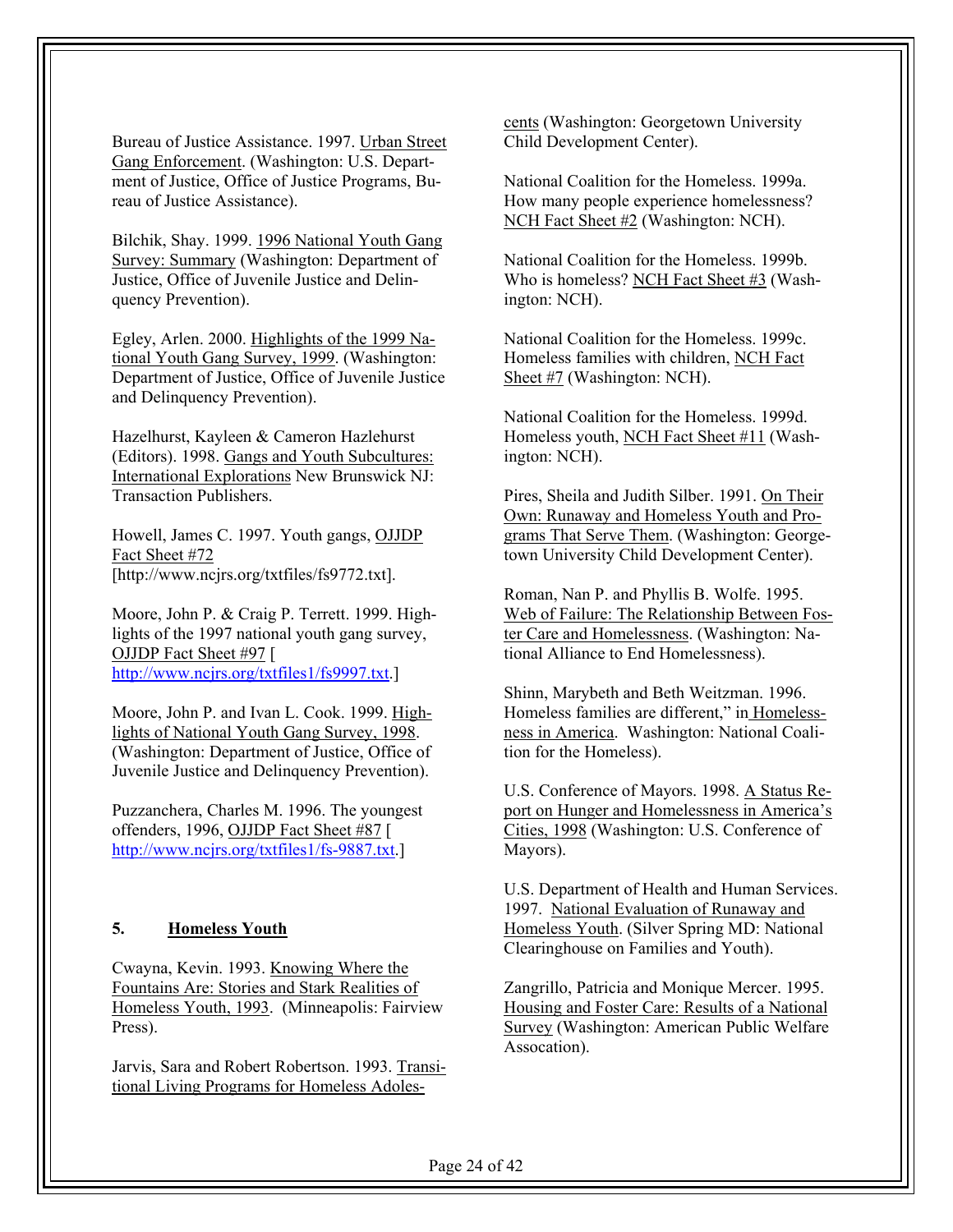## **PART III Child Sexual Exploitation**

#### **Section A. Concepts and Definitions**

Bullough, Bonnie & Vern L. Bullough. 1997. Prostitution, Collier's Encyclopedia, p. 97ff.

Cassidy, June. 1996. The unseen menace, Nursing Times 92(8):50-51.

Childley, Joe. 1996. A fight to save children: Activists battle the sexual exploitation of kids, Maclean's 109(36):20-22.

Chung, Janie. 1998. Redirecting the debate over trafficking in women: Definitions, paradigms, and contexts, Harvard Human Rights J (Spring), pp. 65ff.

Coles, R. & G. Stokes. 1985. Sex and the American Teenager (New York: Harper Colophon).

Davidson, Howard and Gregory Loken. 1987. Child Pornography and Prostitution: Background and Analysis*. (*Arlington, Virginia: National Center for Missing and Exploited Children, pp. 66-68).

Downs, A. C. & L.S. Hillje. 1993. Historical and theoretical perspectives on adolescent sexuality: An overview, in Gullotta, T.P et al. (Editors), Adolescent Sexuality (Newbury Park CA: Sage Publications).

Editors. 1996. Fighting child sex, Maclean's 109(16):45.

Editors. 1993. Prostitution, Columbia Encyclopedia.  $5<sup>th</sup>$  Edition.

Ennew, Judith. 1986. The Sexual Exploitation of Children (New York: St. Martin's Press).

Ennew, Judith. 1988. The Next Generation: Third World Children and the Future (New Haven: New Society Publishers).

Ennew, Judith. 1996. Exploitation of Children (Chatham: Raintree Steck-Vaughan Publishers).

Ennew, Judith et al. 1996. Children and Prostitution: How Can We Measure and Monitor the Commercial Sexual Exploitation of Children? Literature Review and Annotated Bibliography (New York: Unicef).

Finkelhor, D. & J. Dziuba-Leatherman. 1994. Victimization of children, American Psychologist 3:173-183.

Gilfoyle, Timothy J. 1991. Prostitution (in U.S. History), Reader's Companion to American History, p. 875-878.

Goldstein, Seth L. 1987. The Sexual Exploitation of Children: A Practical Guide to Assessment, Investigation, and Intervention. (New York: Elsevier).

Holmes, R. A. 1991. Sex Crimes (Newbury Park CA: Sage Publications).

Mahler, Karen. 1996. Global concern for children's rights: The World Congress Against Sexual Exploitation, http://www.agaiusa.org/pubs/journals/2307997.html.

Massachusetts Child Exploitation Network. 1995. Child Sexual Exploitation: Improving Investigations and Protecting Victims--Blueprint for Action. (Newton MA: Education Development Center, Inc.).

Nandon, Susan M. et al. 1998. Antecedents to prostitution: Childhood victimization, Journal of Interpersonal Violence 13:206ff.

Russell, D. E. 1984. Sexual Exploitation (Beverly Hills CA: Sage Publications).

U.S. Department of Justice. 1997. Understanding and Investigation Child Sexual Exploitation (Washington: Office of Justice Programs-- OJJDO).

U.S. House Select Committee on Children, Youth, and Families. 1985. Child Victims of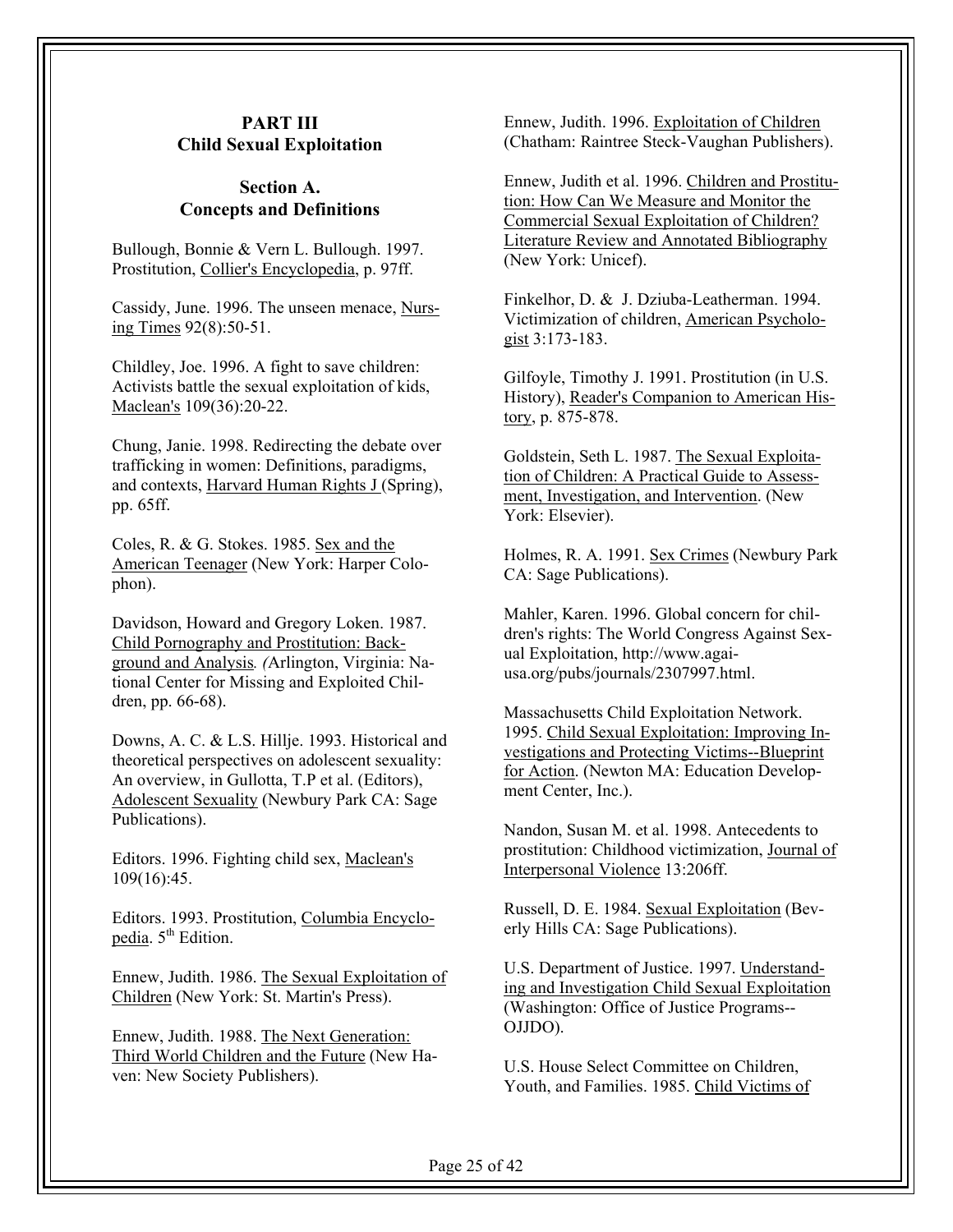Exploitation,.  $99<sup>th</sup> Congress, 1<sup>st</sup> Session (Wash$ ington: GPO).

Weir, I. And M. Wheatcroft. 1995. Allegation of children's involvement in ritual sexual abuse: Clinical experiences of 20 cases, Child Abuse and Neglect 19(4):491-505.

## *1.* **The Commercial Sexual Exploitation of Children (CSEC)**

Barnitz, Laura A. 1998. Commercial Sexual Exploitation of Children: Youth Involved in Prostitution, Pornography, and Sex Trafficking (Washington: Youth Advocate Program International).

Karlen, Helena & Christina Hagner. 1996. Commercial Sexual Exploitation of Children in Some Eastern European Countries (New York: ECPAT-USA).

Munir, A B & Yasin, S. 1997. Commercial sexual exploitation (of children), Child Abuse Review 6(2):147-153.

Muntarbhorn, Vitit. 1996. Report of the Special Rapporteur on the Sale of Children, Child Prostitution, and Child Pornography, United Nations Economic and Social Council, Commission on Human rights, 52nd Session, Agenda Item 20 (New York: UN), E/CN.4/1996/100 (1996).

United Nations*.* 1994*.* Promotion and Protection of the Rights of Children: Sale of Children, Child Prostitution and Child Pornography: Note by the Secretary-General, (New York: U.N. General Assembly), Doc. A/49/478, October 5, 1994, p.29.

Youth Advocate Program International (YAPI). 1998. Commercial Sexual Exploitation of Children: Youth Involved in Prostitution, Pornography and Sex Trafficking (Washington DC: YAPI).

World Health Organization. 1996. Commercial sexual exploitation of children: The health and

psychosocial dimensions, paper presented at the World Congress Against Commercial Sexual Exploitation of Children, Stockholm, Sweden (August 27-31).

World Vision International. 1996. The Commercial Sexual Exploitation of Children.

#### **Section B.**

## **Sexual Predators: Pedophiles, Pimps, Sexual Tourists, and Opportunistic Sexual Exploiters of Children**

Becker, J.V. et al. 1986. Characteristics of adolescent incest sexual perpetrators: Preliminary findings, Journal of Family Violence 1:85-97.

Briere, John & Marsha Runtz. 1989. University males' sexual interest in children: Predicting potential indices of 'pedophilia' in a non-forensic sample, Child Abuse and Neglect 13(1):65-75.

Dowling, Denise. 2000. "Pimpin" is hard work, Health and Body (January 29).

Faugier, Jean & Mary Sargent. 1997. Boyfriends, "pimps" and clients, in , in Scambler, Graham & Annette Scambler (Editors), Rethinking Prostitution: Purchasing Sex in the 1990s (London: Routledge).

Giobbe, Evelina. 1993. An analysis of individual, institutional, and cultural pimping, Michigan J of Gender and Law 33.

Giobbe, Evelina. 1993. A comparison of pimps and batters, Michigan J of Gender and Law 1(1):33-57.

Inciardi, James A. 1984. Little girls and sex: A glimpse into the world of the "baby pro," Deviant Behavior 5(1-4):71-78.

Inciardi, James A. 1993. Chicken heads, slow necks, freaks and blood suckers: A glimpse at the Miami sex-for-crack market, in Ratner, Mitchell S. (Editor) Crack Pipe as Pimp: An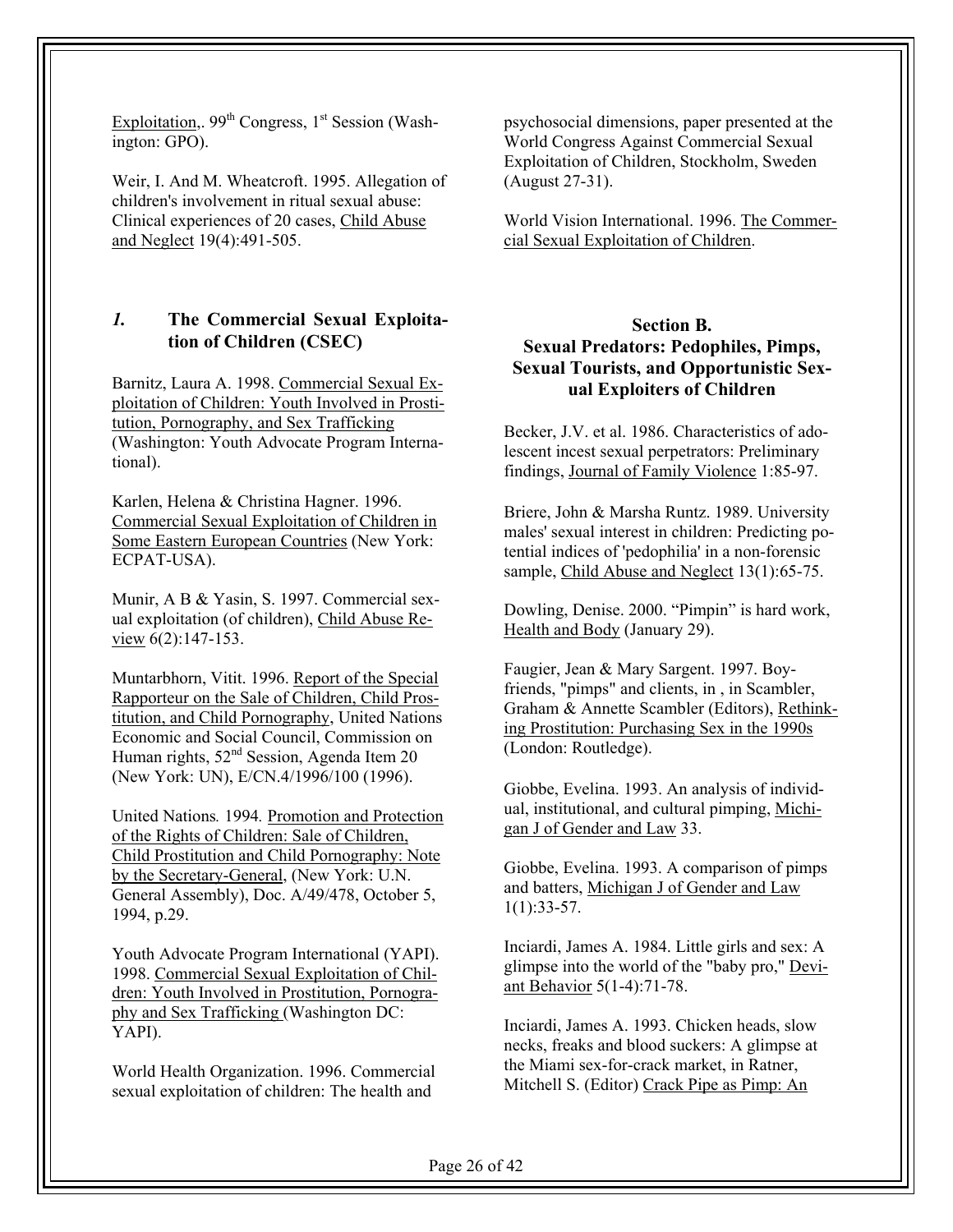Ethnographic Investigation of Sex-For-Crack Exchanges (New York: Free Press ).

O'Connell Davidson, Julia. 1996. The sex exploiter, paper presented at the World Congress Against the Sexual Exploitation of Children, Stockholm (August 27-31).

Okami, Paul (1992) Child perpetrators of sexual abuse: The emergence of a problematic deviant category, Journal of Sex Research 29:109-30.

## **Section C. Prevalence of Child Sexual Exploitation**

Federal Bureau of Investigation. 1998. Uniform Crime Reports for the United States (Washington DC: U.S. Department of Justice).

Flowers, R.B. 1994. Victimization and Exploitation of Women and Children: A Study of Physical, Mental and Sexual Maltreatment in the United States. (Jefferson NC: McFarland Co).

Greenfield, Lawrence A. 1996. Child Victimizers: Violent Offenders and Their Victims, Bureau of Justice Statistics, NCJ-153258, http://www.ncjrs.org./txtfiles/chldvrpt.txt.

Institute of Psychological and Educational Research (IPER). 1990. Child Exploitation and Abuse: A Global Phenomenon. A report of the first Asian Conference on child sexual exploitation and abuse. (Calcutta: Sree Saraswaty Press).

Snyder, H. N. & M. Sickmund. Juvenile Offenders and Victims: A National Report (Washington: Office of Juvenile Justice and Delinquency Prevention).

United Nations. 1995.World Situation With Regard to International Traffic in Minors. (Costa Rica: UN Latin American Institute for the Prevention of Crime and the Treatment of Offenders).

## **Section D. Impact of Sexual Exploitation on Children**

Brannigan, Augustine & Erin Gibbs Van Brunschot. 1997. Youth prostitution and child sexual trauma, International J of Law & Psychiatry 20(3):337-354.

Cevallos, Diego. 1998. Rights-Mexico: Sterile at age 12, AIDS at 14, (February 10), [http://www.oneworld.org/ips2/feb98/mexico2.h tml].

Chan, C. S. 1987. Asian-American women: Psychological responses to sexual exploitation and cultural stereotypes, Asian-American Psychological Association J 12:11-15.

Hughes, Donna M. and Claire M. Roche (Editors). 1999. Making the Harm Visible: Global Sexual Exploitation of Women and Girls-- Speaking Out and Providing Services (Kingston RI: The Coalition Against Trafficking in Women).

Joseph, Cathy. 1995. Scarlet wounding: Issues of child prostitution, J of Psychohistory 23(1):2- 17.

Molnar, Beth E. et al. 1998. Suicidal behavior and sexual/physical abuse among street youth, Child Abuse and Neglect 22(3):213-222.

Molnar, Beth F, Stephen L. Buka & Ronald C. Kessler. 2001. Child sexual abuse and subsequent psychopathology: Results from the national comorbidity survey, American Journal of Public Health 91(5):753-760.

Mullen, P. E. et al. 1996. The long-term impact of the physical, emotional, and sexual abuse of children: A community study, Child Abuse and Neglect 20(1):7-20.

Pyett, P. M. & D. J. Warr. 1997. Vulnerability on the streets: Female sex workers and HIV risk, AIDS Care 9(5):539-547.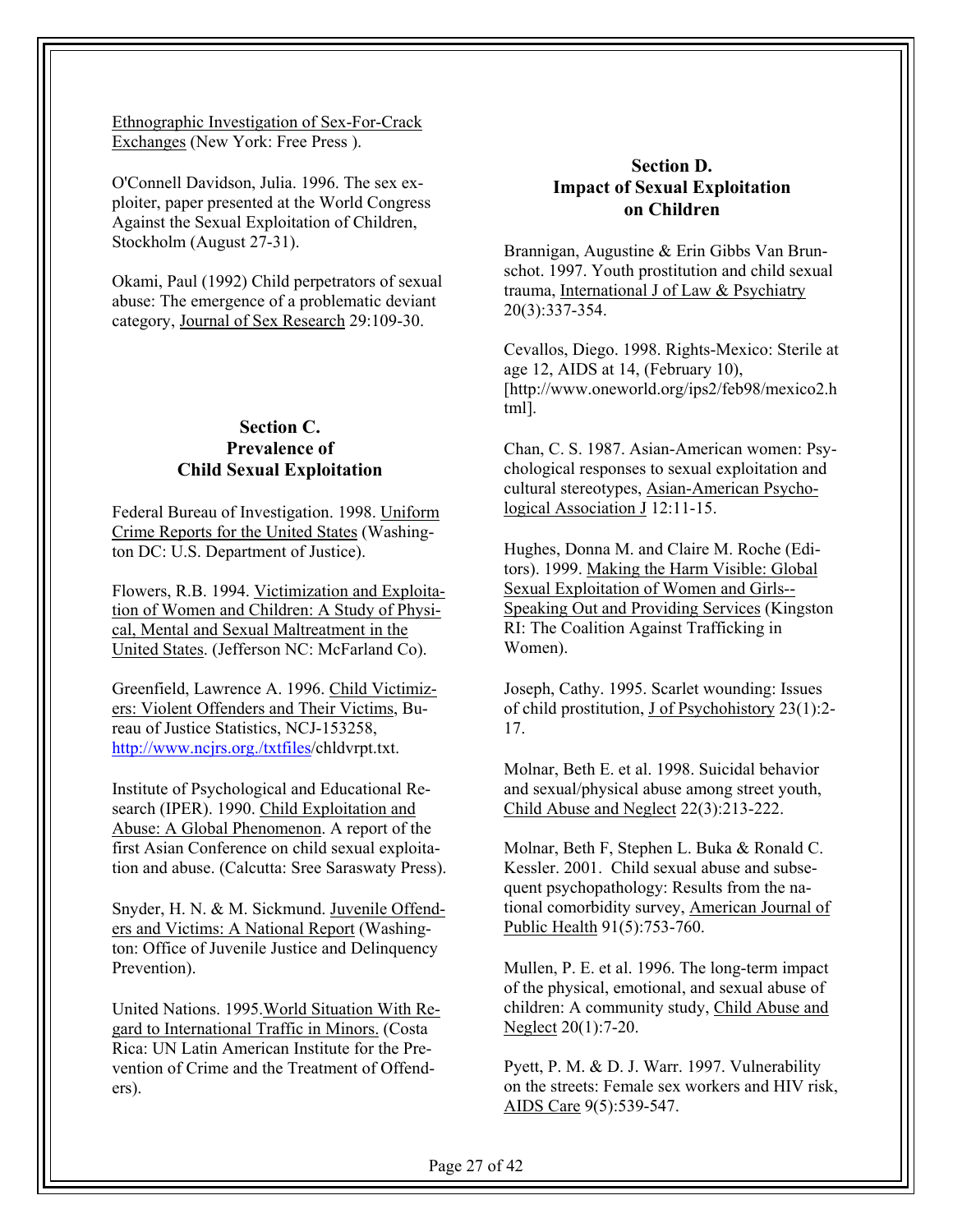Simons, R.L. & L.B. Whitbeck. 1991. Sexual abuse as a precursor to prostitution and victimization among adolescent and adult homeless women, Journal of Family Issues 12:361-379.

#### **Section E. Impact of Sexual Exploitation on Adult Survivors**

Finkelhor, David et al. 1990. Sexual abuse in a national survey of adult men and women: Prevalence, characteristics and risk factors, Child Abuse and Neglect 14:19-28.

Kilpatrick, Dean & Benjamin Saunders. 1997. The prevalence and consequences of child victimization, Research Preview (of the NIJ), April, pp. 1-4.

Widom, C.S. & S. Morris. 1997. Accuracy of adult recollections of child victimization: Part II, Psychological Assessment 9:34-46.

Wind, T.W. & L. Silvern. 1992. Type and extent of child abuse as predictors of adult functioning, Journal of Family Violence 7:261-281.

#### **Section F. Forms of Child Sexual Exploitation**

## **1. Child Pornography**

Burgess, Ann W. & Marieanne L. Clark (Editors). 1984. Child Pornography and Sex Rings (New York: Free Press).

Editor. 1998. Fourteen nations join to bust huge internet child porn ring, CNN Interactive http://www.cnn.com/WORLD/europe/9809/02/i nternet.porn.02/.

Freeh, Louis J. 1997. Child Pornography, Public statement by the Director of the Federal Bureau of Investigation Before the Senate Appropriations Committee, Subcommittee on the Departments of Commerce, Justice, and State, the Judiciary, and Related Agencies Committee on the States Senate, Washington, D.C., April 8.

Gam, Phil. 1996. Project *Special Delivery*: Postal Inspectors Bust Child Porn Ring--and its Patrons, U.S. Postal Inspection Service Bulletin (October).

Goldstein, Michael J. 1973. Pornography and Sexual Deviance (Berkeley: University of California Press).

Healy, Margaret A. 1995. Child Pornography: An International Perspective. Prepared for the World Congress Against Commercial Sexual Exploitation of Children, Stockholm, Sweden http://193.135.156.14/webpub/csechome.

Leuchtag, Alice. 1995. The culture of pornography, The Humanist 55(3):4-7.

O'Brien, Shirley. 1992. Child Pornography (Dubuque: Kendall/Hunt Publishing Company).

O'Neil, Carl F. 1993. Pornography (New York: William Gladden Foundation).

Pierce, Robert L. 1984. Child pornography: A hidden dimension of child abuse, Child Abuse and Neglect 8(4):483-493.

Silbert, Mimi H. 1989. The effects on juveniles of being used for pornography and prostitution, in Zillmann, Dolf and Jennings Bryant (Eds.). Pornography: Research Advances and Policy Considerations (Hillsdale, NJ: Lawrence Erlbaum Associates, Inc.), pp. 215-234.

Silbert, Mimi H., Ayala M. Pines. 1984. Pornography and sexual abuse of women, Sex Roles 10(11-12):84, 857-868.

Svedin, Carl & Kristina Black. 1997. Children Who Don't Speak Out: About Children Being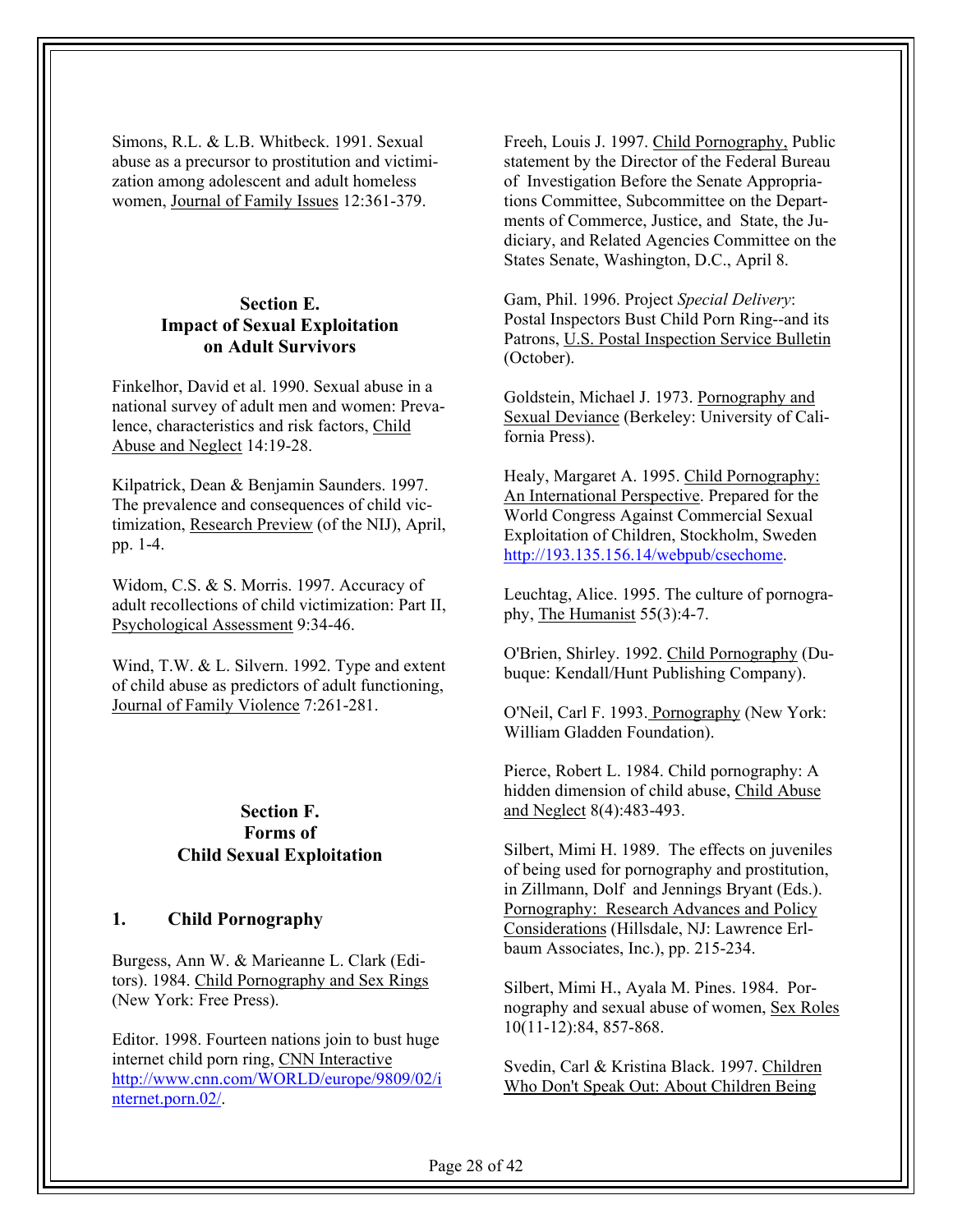Used in Child Pornography (Bristol: Taylor & Francis).

Tate, Tim. 1991. Child Pornography: An Investigation (North Pomfret: Trafalgar Square).

Wallace, B.D. & M.J. Philippus. 1990. Children of Pornography (Kettering: PPI Publishing).

#### **2. Child Prostitution**

Able-Peterson, Trudee. 1981. Children of the Evening (New York: Putnam & Sons).

Araji, S. 1997. Sexually Aggressive Children: Coming to Understand Them (Thousand Oaks CA: Sage).

Baizerman, M. M. et al. 1979. Adolescent prostitution, Children Today 8(September/October): 20-24.

Barrett, D. & W. Beckett. 1996. Child prostitution: Reaching out to children who seek sex to survive, British J of Children's Nursing 5(18):1120-1125.

Barry, Kathleen. 1995. The Prostitution of Sexuality (New York: New York University Press).

Brannigan & Gibbs van Brunschott. 1997. Youthful prostitution and child sexual trauma," International J of Law and Psychiatry 337

Brown, Marjorie E. 1979. Teenage prostitution, Adolescence 14(56):665-680.

Calcetas-Santos, Ofelia. 1997. Report of the Special Rapporteur on the Sale of Children, Child Prostitution and Child Pornography on the Issue of Commerical Sexual Exploitation of Children in the United States of America (New York: United Nations), Document #E/CN.4/1997/95/Add.2.

Dean, Ruth. 1997. Teen Prostitution (San Diego: Lucent Books).

Farley, Melissa. 2000. Getting real facts about prostitution (http://merge.simplenet.com/farley.html

Farley, Melissa. 2000. Prostituion: Factsheet on human rights violations (http://www.prostitutionresearch.com/factsheet.h tml)

Fassett, Byron & Bill Walsh. 1994. Juvenile prostitution: An overlooked form of child sexual abuse, The APSAC Advisor 7(1):9.

Giobbe, Evelina. 1990. Confronting liberal lies about prostitution, in Leidholdt, Dorchen & Janice G. Raymond (Editors), The Sexual Liberals and the Attack on Feminism (New York: Pergamon Press), pp. 67-82.

Giobbe, Evelina. 1992. Juvenile prostitution: Profile of recruitment, in Burgess, Ann W. (Editor). Child Trauma: Issues and Research, Volume 1 (New York: Garland Publishing Inc).

Greene, Jody M., Susan T. Ennett, and Christopher Ringwalt. 1999. Prevalence and correlates of survival sex among runaway and homeless youth, American Journal of Public Health 89(9):1406-1409.

Haq, Farquan. 1996. U.S. children: Street kids turn to sex to survive, Inter-Press Service (March 27).

Hofstede, Al. 1999. The Hofstede Committee Report: Juvenile Prostitution in Minnesota (Minneapolis).

Jaffe, Maureen & Sonia Rosen (Editors). 1996. Forced Labor: The Prostitution of Children (Upland: Diane Publishing Company).

Kane, June. 1998. Sold For Sex (Brookfield: Ashgate Publishing Co.).

Klain, Eva J. 1999. Prostitution of Children and Child-Sex Tourism: An Analysis of Domestic and International Responses (Arlington VA: National Center for Missing and Exploited Children).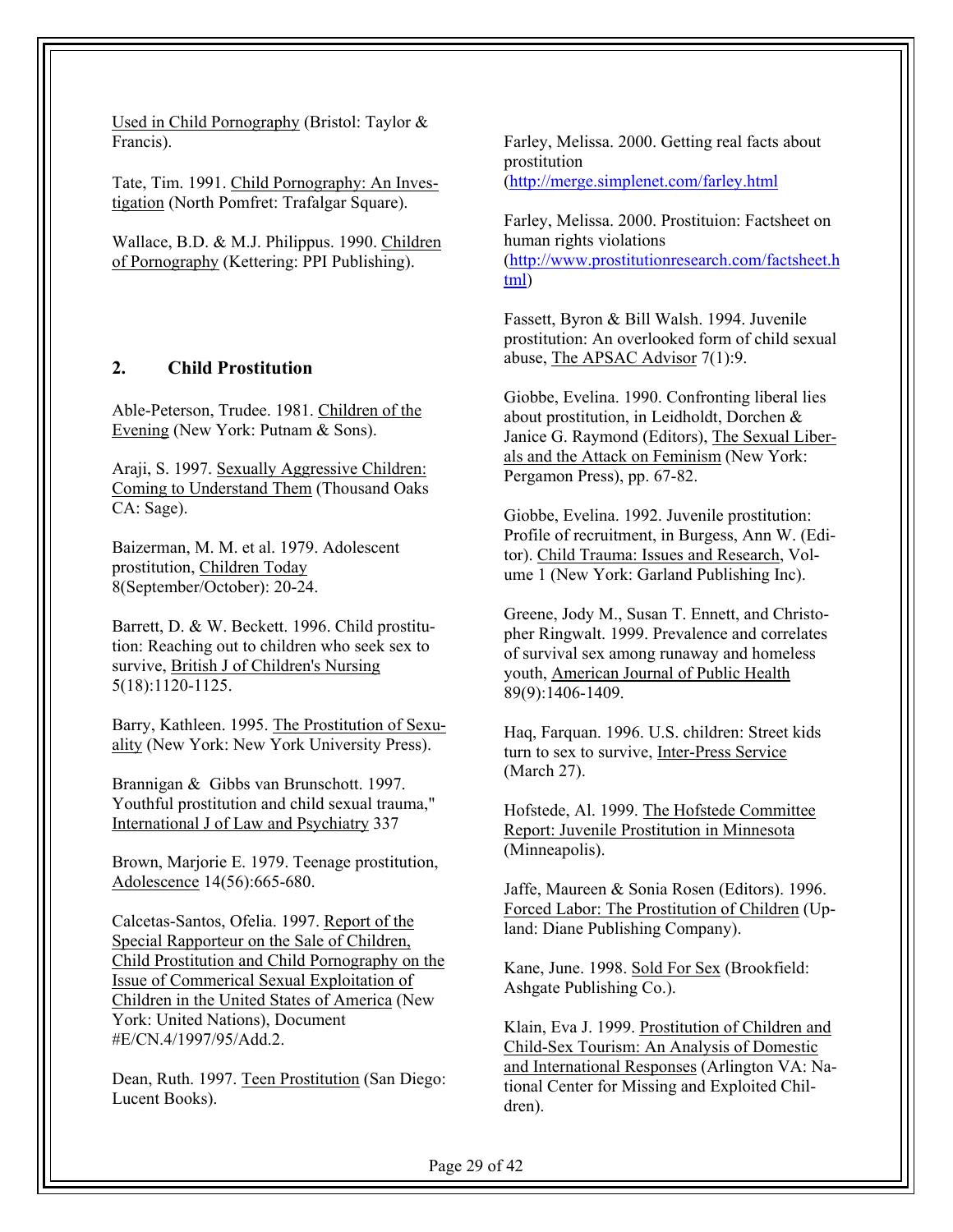Mitchell, S. and L. Smith. 1984. Juveniles in Prostitution: Fact vs. Fiction (San Jose CA: R & E Publishers).

 National Center for Missing and Exploited Children (NCMEC). 1998. Child Prostitution. (http:// www.missingchildren.com).

National Center for Missing and Exploited Children. Female Juvenile Prostitution: Problem and Response, (Arlington VA: NCMEC), 88 pp.

National Center for the Prosecution of Child Abuse. 1994. Child Abuse Crimes: Child Prostitution (Alexandria VA: American Prosecutors Research Institute).

O'Neill, Amy. 1997. Prostitute women now, in Scambler, Graham & Annette Scambler (Editors), Rethinking Prostitution: Purchasing Sex in the 1990s (London: Routledge).

Parker, Joe. 1998. How prostitution works (http://www.prostituionresearch.com/parkerhow.html

Silbert, Mimi H. & Ayala M. Pines. 1982. Entrance into prostitution, Youth and Society 13(4):471-500.

Shaw, Ian & Ian Butler. 1998. Understanding young people and prostitution: A foundation for practice? British J of Social Work 28(2):177- 196.

Stadiem, William. 1999. Lap of luxury: Sex clubs in Southern California, Los Angeles Magazine 44(6):90.

Terry, Sara. 1991. Sins of the innocent, Rolling Stones 616:67-70.

Weisberg, D. Kelly. 1985. Children of the Night: A Study of Adolescent Prostitution (New York: Free Press).

#### **2a) Special Issues Related to Male Prostitution**

Adams, Mark. 1999. Hustlers, Escorts and Porn Stars: An Insiders Guide to Male Prostitution in America (Las Vegas: Insiders Guide).

Allen, Donald M. 1980. Young male prostitutes: A psychosocial study, Archives of Sexual Behavior 9:399-426.

Bauserman, Robert & Bruce Rind. 1997. Psychological correlates of male child and adolescent sexual experiences with adults: A review of the non-clinical literature, Archives of Sexual Behavior 26(2):105-141.

Cates, Jim A. 1989. Adolescent male prostitution by choice, Child and Adolescent Social Work J 6(2):151-156.

Cates, J.A. and J. Markley. 1992. Demographic, clinical and personality variables associated with male prostitution by choice, Adolescence 27(107):695-706.

Deisher, R., G. Robinson, & D. Boyer. 1982. The adolescent female and male prostitute, Pediatric Ann. 11(10):819-825.

Earls, Christopher M. & Helene David. 1989. A psychosocial study of male prostitution, Archives of Sexual Behavior 18(5):401-419.

Echols, Mike. 1996. Tony's Boys: The Largest Case of Child Prostitution in U.S. History (Amherst: Prometheus Books).

Indiana, Gary. 1994. Rent Boy (Baltimore MD: Serpent's Tail).

Itel, Joseph. 1998. A Consumer's Guide to Male Hustlers (Binghamton NY: Haworth Press).

Luckenbill, David F. 1986. Deviant career mobility: The case of male prostitutes, Social Problems 33(4):284-297.

McCamish, Malcolm. 1999. The friends thou hast: Support systems for male commercial sex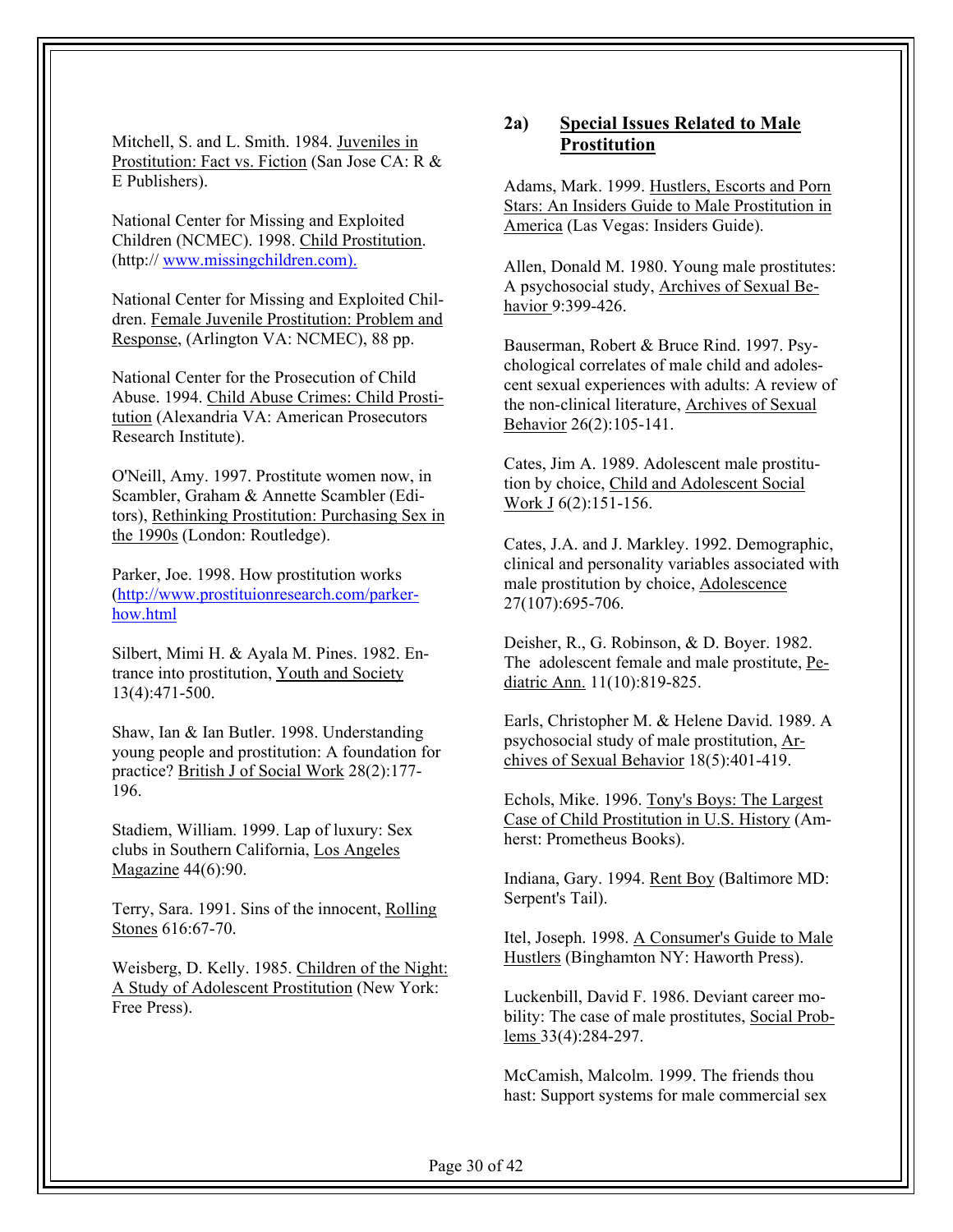workers in Pattaya, Thailand, J of Gay and Lesbian Social Services 9(2-3):161-191.

McNamara, R.P. 1994. The Times Square Hustler: Male Prostitution in New York City (Westport CT: Praeger).

Pleak, R. R. and H. Meyer-Bahlburg. 1990. Sexual behavior and AIDS knowledge of young male prostitutes in Manhattan. J of Sex Research 27(4):557-587.

Remafedi, G. 1990. Fundamental issues in the care of homosexual youth, Medical Clinics of North America 74(5):1169-1179.

Rettenmund, Matthew. 1997. Boy Culture (New York: St. Martin's Press).

Savin-Williams, R.C. 1994. Verbal and physical abuse and stressors in the lives of lesbian, gay male and bisexual youths: Association with school problems, running away, substance abuse, prostitution and suicide, J of Consulting and Clinical Psychology 62(2):261-269.

Simon, P.M. 1994. HIV and young male street prostitutes: A brief report, J of Adolescence.

Snell, C. L. 1995. Young Men in the Street: Help-Seeking Behavior of Young Male Prostitutes. (Westport CT: Praeger).

Waldorf, D.J. 1990. Needle sharing among male prostitutes: Preliminary findings of the Prospero Project, J of Drug Issues 20(2):390-334.

## **2b) Special Issues Related to Female Prostitution**

Bryan, James H. 1965. Apprenticeships in prostitution, Social Problems 12(3):287-297.

Farley, Melissa and Vanessa Kelly. 2000. Prostitution: A critical review of the medical and social science literature, Women and Criminal Justice 11(4).

Gibsonainyette, L. et al. 1988. Adolescent female prostitutes, Archives of Sexual Behavior 17.

Goodson, Patricia, Alexandra Evans & Elizabeth Edmundson. 1997. Female adolescents and onset of sexual intercourse: A theory-based review of research from 1984 to 1994, J of Adolescent Health 21(3):147-156.

Gurisik, U. E. 1997. Female prostitution, in Welldon, Estela V. and Cleo Van Velsen, eds. A Practical Guide to Forensic Psychotherapy (London: Jessica Kingsley Publishers), pp. 182- 187.

Harris, Sara. 1960. They Sell Sex. (Greenwich: Fawcett).

Harway, Michele & Marsha B. Liss. 1999. Dating violence and teenage prostitution: Adolescent girls' interactions with the legal system, in Johnson, N. G. et al. (Editors), Adolescent Girls: Strengths and Successes (Washington DC: American Psychological Association).

Hood-Brown, Marcia. 1998. Trading for a place: Poor women and prostitution, Journal of Poverty 2(3):13-33.

Inciardi, James. 1984. Little girls and sex: A glimpse at the world of the 'baby pro', Deviant Behavior 5:71-78.

James, Jennifer, Nanette Davis & Peter Vitaliano. 1982. Female sexual deviance: A theoretical and empirical analysis, Deviant Behavior 3(2):175-195.

Jesson, Jill. 1993. Understanding adolescent female prostitution: A literature review, British J of Social Work 23(5):517-530.

McClanahan, S.F. et al. 1999. Pathways into prostitution among female jail detainees and their implications for mental health services, Psychiatric Services 50(12):1606-13.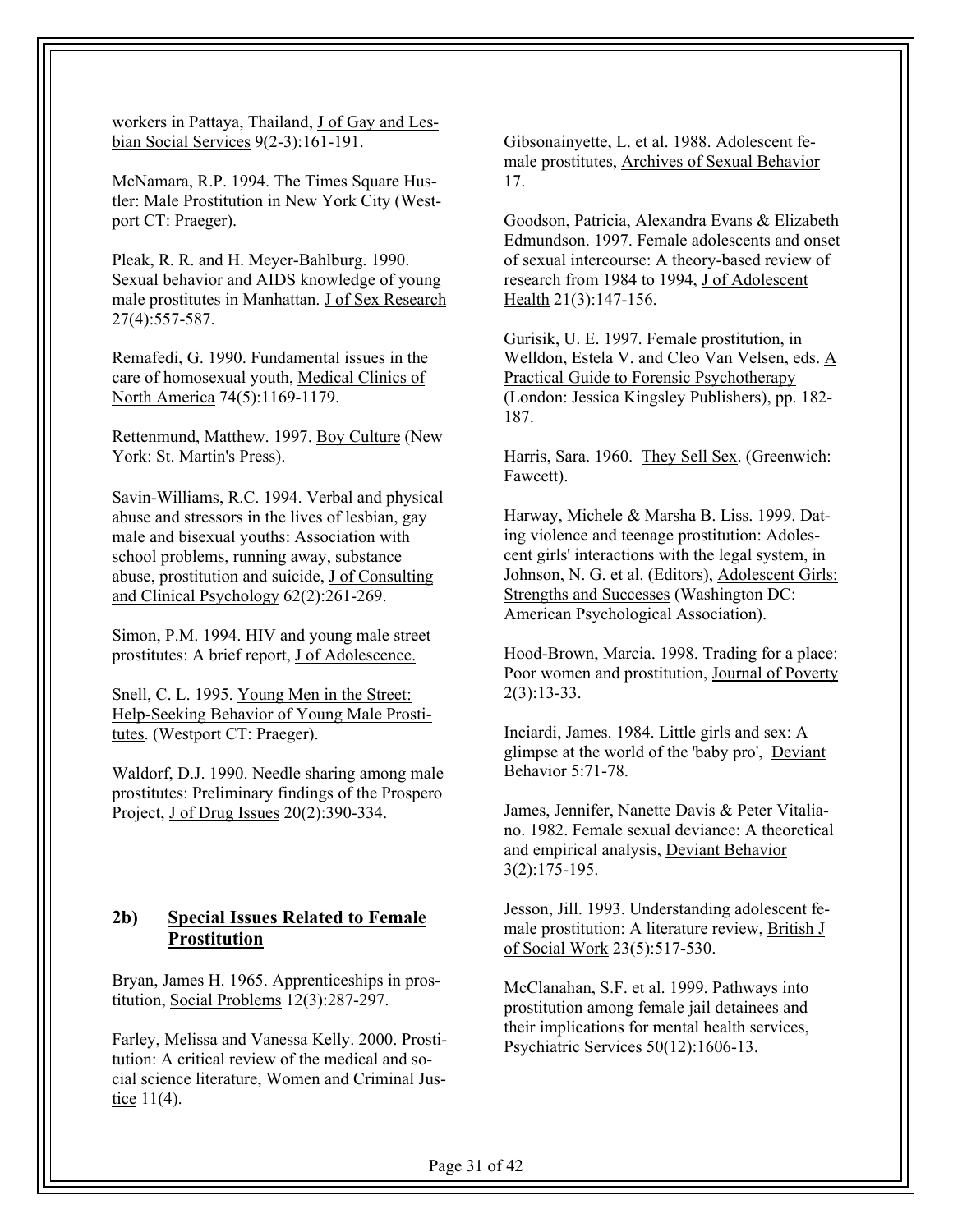Mueck, M. 1992. Mother sold food, daughter sells her body: The cultural continuity of prostitution, Social Science Medicine 35(7).

## **2c) Special Issues Related to Prostitution and Gay, Lesbian, Bisexual and Transgender Youth**

Arey Doug. 1995. Gay males and sexual abuse, in Lisa Aronson Fontes (Ed.) Sexual Abuse in Nine North American Cultures (Thousand Oaks, CA: Sage).

Boyer, Debra. 1989. Male prostitution and homosexual identity, Journal of Homosexuality 17(1-2):151-184.

Green, J. and L. Brinkin. 1994. Investigation Into Discrimination Against Transgendered People (San Francisco: City and Country of San Francisco Human Rights Commission).

Kruks, Gabe. 1991. Gay and lesbian homeless/street youth: Special issues and concerns, J of Adolescent Health 12:515-518.

Rotheram-Borus, Mary Jane, et al. 1992. Lifetime sexual behaviors among predominately minority male runaways and gay/bisexual adolescents in New York City, AIDS Education and Prevention (Fall):34-42.

Treichel, Christa J. and Carol J. Zierman. 1999. Snapshots: Gay, Lesbian, Bisexual and Transgender Youth and Prostitution. (November).

## **2d) Child Prostitution in Historical Perspective**

Alexander, Ruth M. 1995. The "Girl Problem": Female Sexual Delinquency in New York: 1900- 1930 (Ithaca: Cornell University Press).

Frederique Delacoste & Alexander, Prisilla (Editors). 1987. Sex Work: Writings By Women in the Sex Industry (Pittsburgh: Cleis Press).

Barry, Kathleen. 1995. The Prostitution of Sexuality (New York: New York University Press).

Ashby, LeRoy. 1984. Saving the Waifs: Reformers and Dependent Children, 1890-1917 (Philadelphia: Temple University Press).

Beard, Mary & John Henderson. 1997. With this body I thee worship: Sacred prostitution in antiquity, Gender & History 9(3):480-503.

Jeffreys, Sheila. 1997. The Idea of Prostitution (Melbourne: Spinifex Press).

Karras, Ruth M. 1998. Common Women: Prostitution and Sexuality in Medieval England (New York: Oxford University Press).

Katyal, Neal Kumar. 1993. Men who own women: A thirteenth amendment critique of forced prostitution, The Yale Law Review 103(3):791-826.

Odem, Mary E. 1997. Delinquent Daughters: Protecting and Policing Adolescent Female Sexuality in the United States, 1885-1920 (Chapel Hill: University of North Carolina Press).

Pearson, Michael. 1972. The Age of Consent: Victorian Prostitution and Its Enemies (London: David and Charles).

Plachy, Sylvia & James Ridgeway. 1996. Red Light: Inside the Sex Industry (New York: Powerhouse).

Roberts, Nickie. 1993. Whores in History (New York: Harper Collins).

Rossiaud, Jacques (translated by Lydia Cochrane). 1988. Medieval Prostitution. (New York: Blackwell).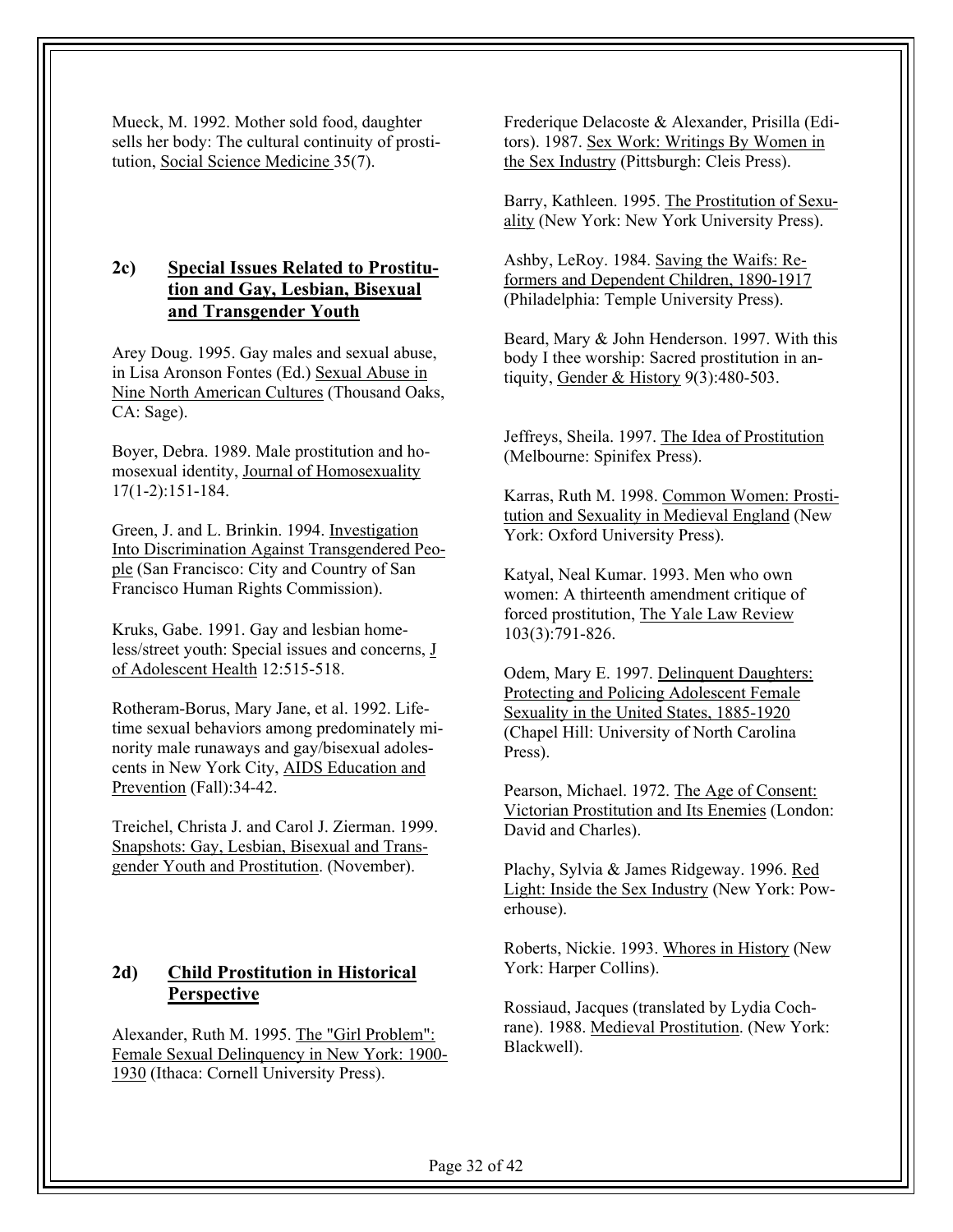Sanders, Wiley B. 1970. Juvenile Offenders for a Thousand Years. (Chapel Hill: University of North Carolina Press)

Seagraves, Ann. 1994. Soiled Doves: Prostitutes in the Early West (Hayden ID: Wesanne Publications).

Shoemaker, Donald J. 1977. The teeniest trollops: 'baby pros,' 'chickens' and child prostitutes, in Clifton D. Bryant (Editor) Sexual Deviancy Social Context (New York: New Viewpoints), pp. 241-53.

Walkowitz, Judith R. 1982. Prostitution and Victorian Society (Cambridge: Cambridge University Press).

## **2e) Child Prostitution in International Perspective**

Ali, Salma. 1996. Movement Against Flesh Trade (Bangladesh: National Women Lawyers Association).

Altink, Sietske. 1995. Stolen Lives: Trading Women Into Sex and Slavery (London: Scarlet Press).

Altman, Dennis. 2001. Global Sex (Chicago: University of Chicago Press).

Azaola, Elena, Gerardo González, et al. 1993. El maltrato y el abuso sexual a menores: Una aproximación a estos fenómenos en México, (México DF: Universidad Autónoma Metropolitana - Unicef - Covac).

Azaola, Elena, Karla Nieto y Laura Valverde. 1996. La prostitución en la zona de La Merced, Fundación Ford - Centro de Investigaciones y Estudios Superiores en Antropología Social (inédito).

Azaola, Elena. 1998. Los niños-paisaje, en: Derechos Humanos y Ciudadanía, Suplemento 22, La Jornada, 16-VII-1998:2,8.

Azaola, Elena. 1998. Prostitución infantil, en: IV Informe sobre los derechos y la situación de la infancia en México 1994-97, (México DF: Colectivo Mexicano de Apoyo a la Niñez).

Azaola, Elena. 2001. Stolen Childhood. Girl and Boy Victims of Sexual Exploitation in Mexico. (México DF: UNICEF).

Bales, Kevin. 1999. Disposable People: New Slavery in the Global Economy (Berkeley: University of California Press).

Beyer. 1996**.** Child prostitution in Latin America, in Jaffe, Maureen & Sonia Rosen (Editors), Forced Labor: The Prostitution of Children (Washington: U.S. Department of Labor).

Cadet, Jean-Robert. 1998. Restavec: From Haitian Slave Child to Middle-Class American (Austin: University of Texas).

Calcetas-Santos, Ofelia. 1998. Report of the Special Rapporteur on the Sale of Children, Child Prostitution and Child Pornography on the Issue of Commerical Sexual Exploitation of Children to Mexico (New York: United Nations), Document #E/CN.4/1998/101/Add.2.

Calcetas-Santos, Ofelia. 1999. Report of the Special Rapporteur on the sale of children, child prostitution and child pornogrphy, United Nations, E/CN.4/1999/71.

Comisión Europea. 1996. Comisión sobre la lucha contra el turismo sexual que afecta a niños (Bruselas, Comisión Europea, 27-XI-96, CO-M(96) 547 final).

Chejter, Silvia. 2000. Estudio sobre Explotación Sexual Comercial Infantil en Argentina (Buenos Aires: UNICEF).

Dank, Barry M. Sex Work and Sex Workers (New Brunswick NJ: Transaction Publishers).

D'Asaro, Andrea & Foley, Dylan. 1997. Girls and the business of sex (Vietnam), On the Issues 6(3):26 ff.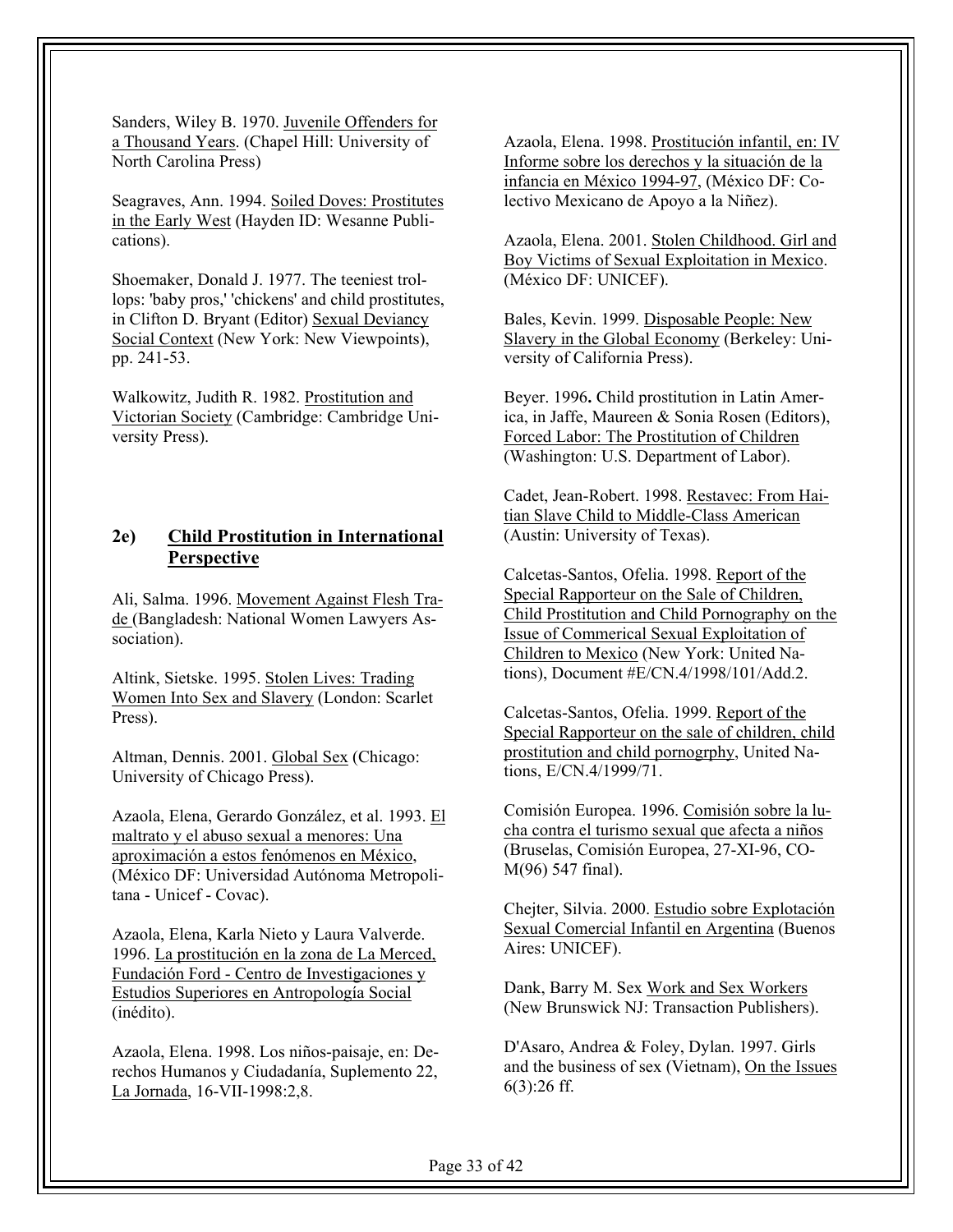End Child Prostitution, Child Pornography, and the Trafficking of Children for Sexual Exploitation (ECPAT). 1996. Europe and North America Regional Profile (issued by the World Congress Against Commercial Sexual Exploitation of Children, held in Stockholm, Sweden, August 1996, p.70.).

Espacios de Desarrollo Integral (EDIAC), Comisión de Derechos Humanos del Distrito Federal (CDHDF) y UNICEF. 1996. Al otro lado de la calle. Prostitución de menores en La Merced. (México DF: CDHDF - UNICEF).

Farley, Melissa. 1998. Prostitution in five countries: Violence and post-traumatic stress disorder, Feminism & Psychology 8(4):405-426.

Franco Guzmán, Ricardo. 1973. La prostitución (México DF: Diana).

Gomezjara, Francisco y Estanislao Barrera. 1992. Sociología de la prostitución. (México D.F: Fontamara).

González, Gerardo, E. Azaola, *et.al.* 1993. El maltrato y el abuso sexual a menores: una aproximación a estos fenómenos en México (UAM – UNICEF – COVAC).

Görian Svedin, Carl & Kristina Back. 1996. Children who don't speak out. About children being used in child pornography. (Estocolmo: Räda Barnen).

Instituto de la Mujer. 1988. La prostitución de las mujeres (Madrid: Instituto de la Mujer).

Instituto Interamericano del Niño. 2000. Violencia y Explotación Sexual contra Niños y Niñas en América Latina y el Caribe (Montevideo: IIN-OEA).

International Bureau for Children's Rights (IBCR). 1999. International Dimensions of the Sexual Exploitation of Children. Global Report. (Montreal: IBCR).

Joshi, Mahdu D. (Editor). 1997. Women and Children in Prostitution: Human Rights Perspectives [India] (Columbia: South Asia Books).

Kempadoo, Kamala and Jo Doezema (Editors). 1998. Global Sex Workers: Rights, Resistance, and Redefinition (London: Routledge).

Lagarde, Marcela. 1993. Los cautiverios de las mujeres: madresposas, monjas, putas, presas y locas (México DF: Universidad Nacional Autónoma de México).

Lamas, Marta. 1993. El fulgor de la noche: Algunos aspectos de la prostitución callejera en la Ciudad de México, Debate Feminista 4(8).

Leñero, Luis. 1998. Los niños de la y en la calle. Problemática y estrategias para abordarla (México DF: Academia Mexicana de Derechos Humanos - Unión Europea).

Lim, Lin Lean. 1998. The Sex Sector: The Economic and Social Bases of Prostitution in Southeast Asia (Geneva: International Labour Organization).

MacInnes, R. 1994. Children in the Game (Calgary: Street Teams).

Mathews, F. 1989. Familiar Strangers: A Study of Adolescent Prostitution (Toronto: Central Toronto Youth Services).

Mayomo, Alakok. 1998. Rights-Tanzania: Children drawn into sex trade, (April 27),

Muntarbhorn, Vitit. 1996. International perspectives and child prostitution in Asia, in Jaffe, Maureen & Sonia Rosen (Editors). Forced Labor: The Prostitution of Children (Washington: U.S. Department of Labor).

Narvesen, O. 1989. The Sexual Exploitation of Children in Developing Countries (Oslo: Redd Barna).

Negrete, Norma. 2000. México. En: Instituto Interamericano del Niño. Violencia y Explotación Sexual contra Niños y Niñas en América latina y el Caribe, (Montevideo: IIN): 225-262.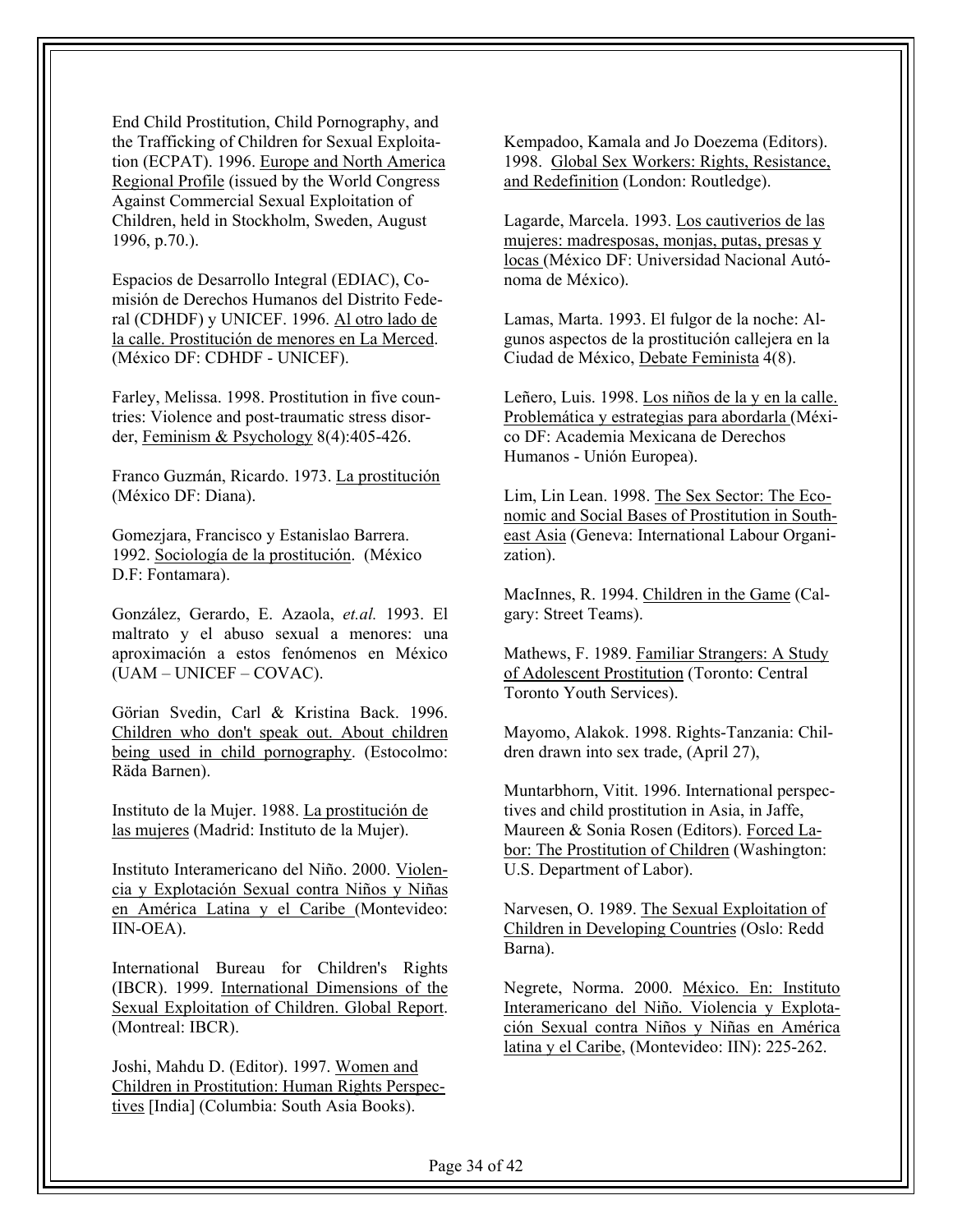O'Connell, Davidson. 1998. Prostitution, Power and Freedom (Ann Arbor: University of Michigan Press).

Odzer, Cleo. 1994. Patpong Sisters: An American Women's View of the Bangkok Sex World (New York: Arcade Publishing).

Organización Mundial de la Salud (WHO). 1996. Comercial Sexual Exploitation of Children: The Health and Psychological Dimensions (Geneva: WHO).

Plant, Martin A. AIDS, Drugs, and Prostitution (London: Routledge Press).

Randon, R. K. & K.N. Sudarshan. 1997. Child Prostitution [India] (Columbia: South Asia Books).

Save the Children. 1996. Kids for Hire. (London: Save the Children).

Save the Children. 2000. Sacred Lives: Canadian Aboriginal Children and Youth Speak Out About Sexual Exploitation (Toronto: Save the Children).

Seneviratne, Maureen (Editor). 1994. An Evil Under the Sun : The Sexual Exploitation of Children in Sri Lanka. (Mt. Lavinia, Sri Lanka: Protecting Environment and Children Everywhere).

Sereny, Gitta. 1985. The Invisible Children: Child Prostitution in America, West Germany and Great Britain (New York: Knopf).

Shamim, Ishrat. 1993. Homeless and Powerless: Child Victims of Sexual Exploitation. (Dhaka, Bangladesh: Bangladesh Sociology Association, University of Dhaka).

Treguear L. Tatiana. 1994. Niñas Prostituídas. Caso Costa Rica (San José CR: Fundación Procal).

U.S. Department of Labor . 1995. "The (Child) Sex Industry," By the Sweat & Toil of Children Vol. II, (Washongton: U.S.D.o.L., Bureau of International Affairs), pp. 133-144.

U.S. Department of Labor . 1996. Forced Labor: The Prostitution of Childrem: Symposium Proceedings (Washongton: U.S.D.o.L., Bureau of International Affairs).

U.S. Department of Labor . 1998. "Commercial (Child) Sex Workers," By the Sweat & Toil of Children Vol. V, (Washongton: U.S.D.o.L., Bureau of International Affairs), pp. 31-33.

United Nations. 1994. Promotion and Protection of the Rights of Children: Sale of Children, child prostitution and child pornography: Note by the Secretary-General, (New York: UN General Assembly), Doc. A/49/478, October 5, p. 29.

Uribe, Patricia et al. 1995. Prostitución y SIDA en la Ciudad de México. Salud Pública 37(6):592-601.

#### **3. Trafficking in Children for Sex**

Abbott, Karen. 2000. Denver man accused of importing boys for sex, Denver Sun-Times February 26.

Barr, C. W., Clayton, M., Epstein, J., Ingwerson, M., Matloff, J. 1996. Child Sex Trade: Battling a Scourge. (Boston MA: Christian Science Publishing).

Booth, William. 1999. 13 charged in gang importing prostitutes, Washington Post August 21, pp. A3.

Booth, William. 1999. Prostitution rings used immigrants: Gangs ran brothels using Asian women, Washington Post August 21.

Budapest Group. 1999. The Relationship Between Organized Crime and Trafficking in Aliens (Austria: International Centre for Migration Policy Development).

Caldwell, Gillian, Steven Galster, and Nadia Steinsor. 1997. Crime & Servitude: An Expose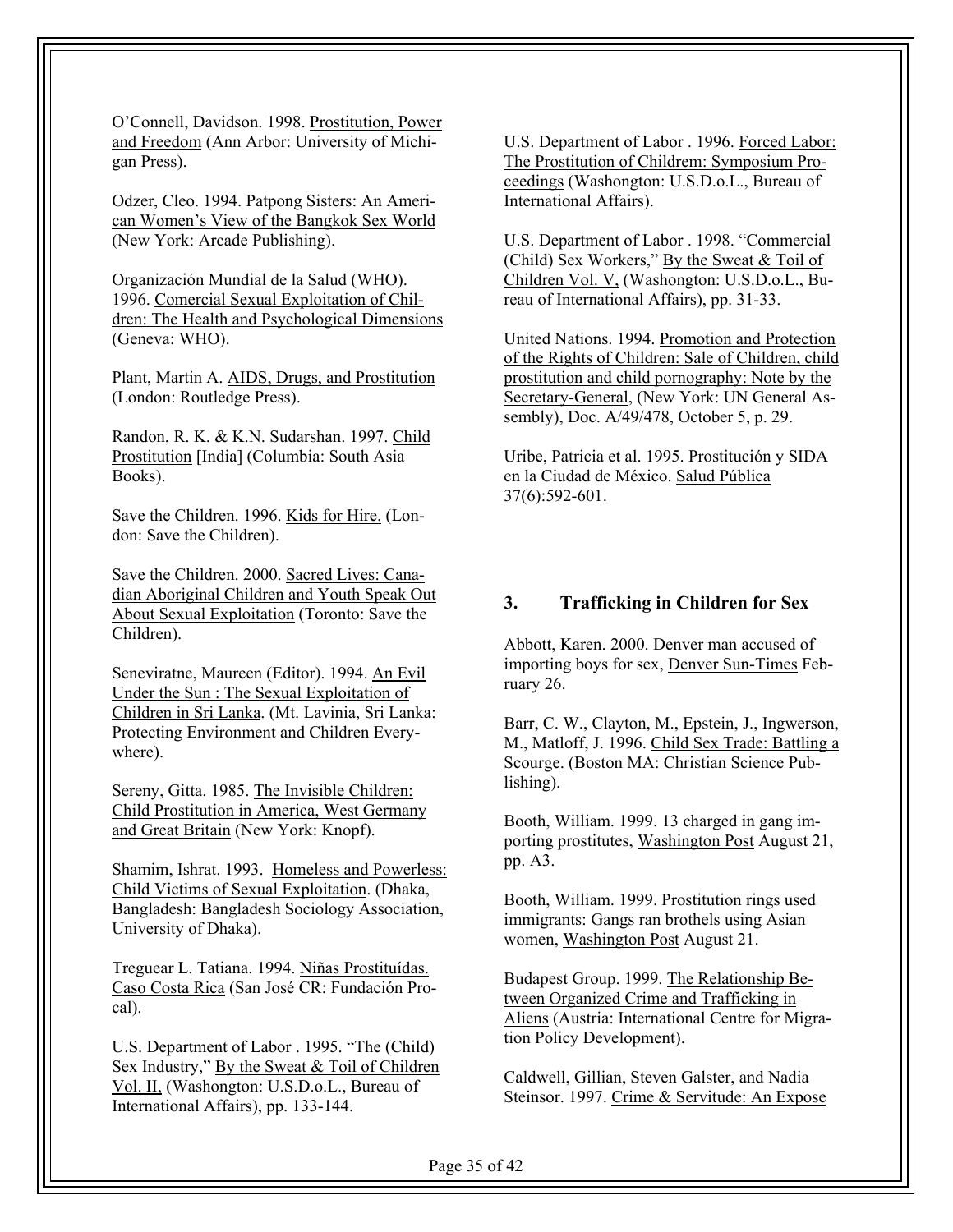of the Traffic in Women for Prostitution from the Newly Independent States. (Moscow: Global Survival Network).

Campagna, Daniel S. 1988. The Sexual Trafficking in Children: An Investigation of the Child Sex Trade (Dover MA: Auburn House).

Chidley, Joe et al. 1996. Fighting the child sex trade: New focus on an ancient evil, World Press Review  $43(11):6-7$ .

Freed, Dale and Cal Miller. 1999. Foreign women forced to be hookers: 150 charged after probe of strip clubs, Toronto Star July 21.

French, Howard. 1992. For the world's brothels, Caribbean daughters, New York Times April 20: A8.

Godfrey, Tom. 1999. Canada's sex trade pipeline? Toronto Sun, March 29: 1.

Godfrey, Tom. 1999. Korean sex slaves nabbed at U.S. border, Toronto Sun, March 19: 46.

Goldberg, Carey. 1995. Sex slavery, Thailand to New York; Thousands of indentured Asian prostitutes may be in U.S., New York Times September 11: B1.

Gutierrez, Estrella. 1998. Rights: Child traffic in Venezuela tip of the iceberg (January 11), [URL:

http://www.oneworld.org/ips2/jan98/venezuela2. html].

Ha, Julie. 1999. Mexican girl tells of being recruited for prostitution, Los Angeles Times July 2.

Hawaleshka, Danylo. 1997. Sex, lies and money: An 11-month investigation uncovers an Asian sex-slave ring (in suburban Toronto), Maclean's 110(38):24-25.

Kilias, M. et al. 1993. "Cross-Border Crime," European J of Criminal Policy and Research, 1:7-134.

Leuchtag, Alice. 1995. Merchants of flesh, The Humanist 55(2):11-17.

Lamberti, Rob. 1998. Cops raid den of Thai sex slaves, Toronto Sun, May 10: 7.

Lamberti, Rob. 1998. Sex slaves: Fodder for flesh factories, Toronto Sun , May 10:46.

Lederer, Laura. 2001. Human Rights Report on Trafficking of Women and Children (Baltimore MD: Johns Hopkins University, The Paul H. Nitze School of Advanced International Studies).

Loney, Jim. 1998. U.S. indicts 16 in Mexican prostitution ring, Reuters, April 23.

McDonald, R. Robin. 1999. Atlanta house linked to prostitution ring; FBI: Asian girls used as sex slaves, Atlanta Journal and Constitution, March 26:F6.

McCormick, Erin and Jim Zamora. 2000. Slave trade still alive in U.S., San Francisco Examiner, February 13.

Miller, Ron. 1995. Fighting for my daughter, Knight-Ridder/Tribune News Service, January 4.

Navarro, Mireya. 1998. Group forced illegal aliens into prostitution, U.S. says, New York Times, April 24:A10.

O'Neil-Richard, Amy. 1999. International Trafficking in Women (and children) to the United States: A Contemporary Manifestation of Slavery and Organized Crime (Washington: Center for the Study of Intelligence of the U.S. Department of State).

Pope, Victoria. 1998. Trafficking in women, U.S. News and World Report 122(13):38ff.

Reinhardt, Emma & Charles Jacobs. 2000. A secret slave trade survives in the United States, Boston Globe (November 27).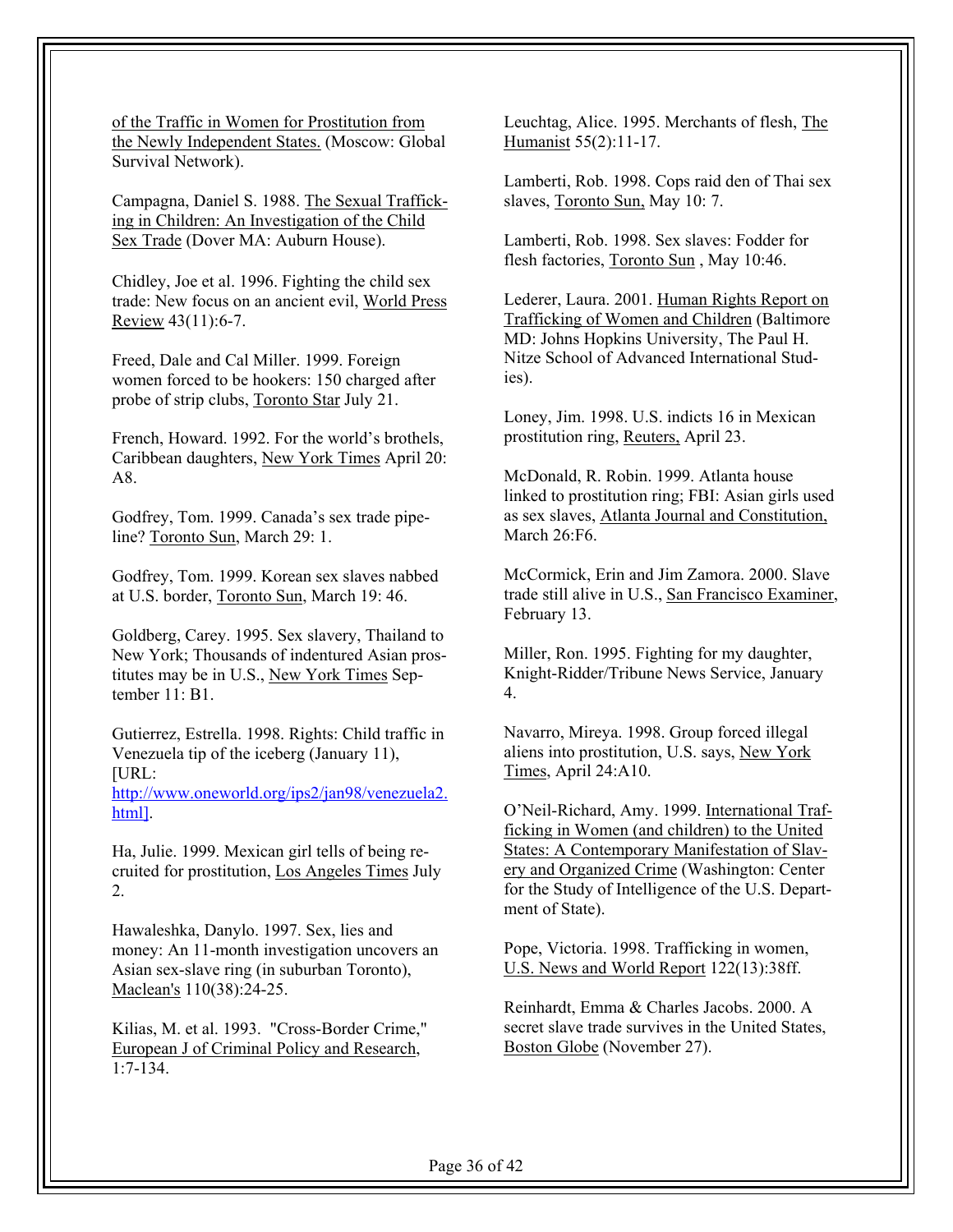Rosin, Hanna. 2000. Thai boy caught up in fight against sex trafficking, Washington Post May  $15: A2.$ 

Skrobanek, Siripon et al. 1997. The Traffic in Women: Human Realities of the International Sex Trade (New York: Zed Books).

Stefanova, Kristina. 1999. Six sentenced in U.S.- Mexico sex-slave ring, Reuters, April 16.

Venetis, Penny. 1997. International sexual slavery, Women's Rights Law Reporter 18(3):268- 70.

United Nations. 1995. World Situation with Regard to International Traffic in Minors. (Costa Rica: UN Latin American Institute for the Prevention of Crime and the Treatment of Offenders).

Wijers, Marjan and Lap-Chew, Lin. 1997. Trafficking in Women: Forced Labor and Slavery-Like Practice in Marriage, Domestic Labor and Prostitution (Utrecht: STV).

Williams, Phil (Editor). 1999. Illegal Immigration and Commercial Sex: The New Slave Trade (London: Frank Cass Publishers).

Wilson, Tamar D. 1997. Trafficking and prostitution: The growing exploitation of migrant women from Central and Eastern Europe, International Migration Review 31(2):490ff.

Yoon, Youngik. 1995. International sexual slavery, Touro International Law Review (Spring): 417-436.

Yoon, Y. 1997. International Sexual Slavery. (Washington: CG Issue Overviews).

Youth Advocate Program International (YAPI). 1998. Children for Sale: Youth Involved in Prostitution, Pornography and Sex Trafficking (Washington DC: YAPI).

## **4. Child Sex Tourism**

Boye, R. 1996. Child sex tourism a booming business in poor countries, The Philippine Star (September 29).

Editors. 1996. Hitting sex tourists, Maclean's 109(36):22.

Harris, Bruce. 1997. Casa Alianza warns that Central America is new sex tourism destination, (November 18), [URL: http://www.casaalianza.org/news.shoot/shoot14.htm.

Hodgson, Douglas. Sex tourism and child prostitution in Asia: Legal responses and strategies, Melbourne University Law Review 412.

Ireland, Kevin. 1993. 'Wish you Weren't Here:' The Sexual Exploitation of Children and the Connection with Tourism and International Travel (London: Save the Children Fund [UK]).

Katz, Nancie L. 1997. Sex tours abroad find US market: Rights group say women are exploited- or still children, The Boston Globe (June 15):  $E2$ 

Klain, Eva J. 1999. Prostitution of Children and Child-Sex Tourism: An Analysis of Domestic and International Responses (Arlington VA: National Center for Missing and Exploited Children).

Li, Vicki F.. 1995. Child sex tourism to Thailand: The role of the United States as a consumer country, Pacific Rim Law and Policy J 505.

O'Grady, R. 1992. The Child and the Tourist (Bangkok: End Child Prostitution in Asian Tourism [EPCAT]).

Pettman, Jan Jindy. 1997. Body politics: International sex tourism, Third World Quarterly 18(1):93-108.

Seabrook, J. 1997. North-South Relations: The Sex Industry. (Third World Network Features).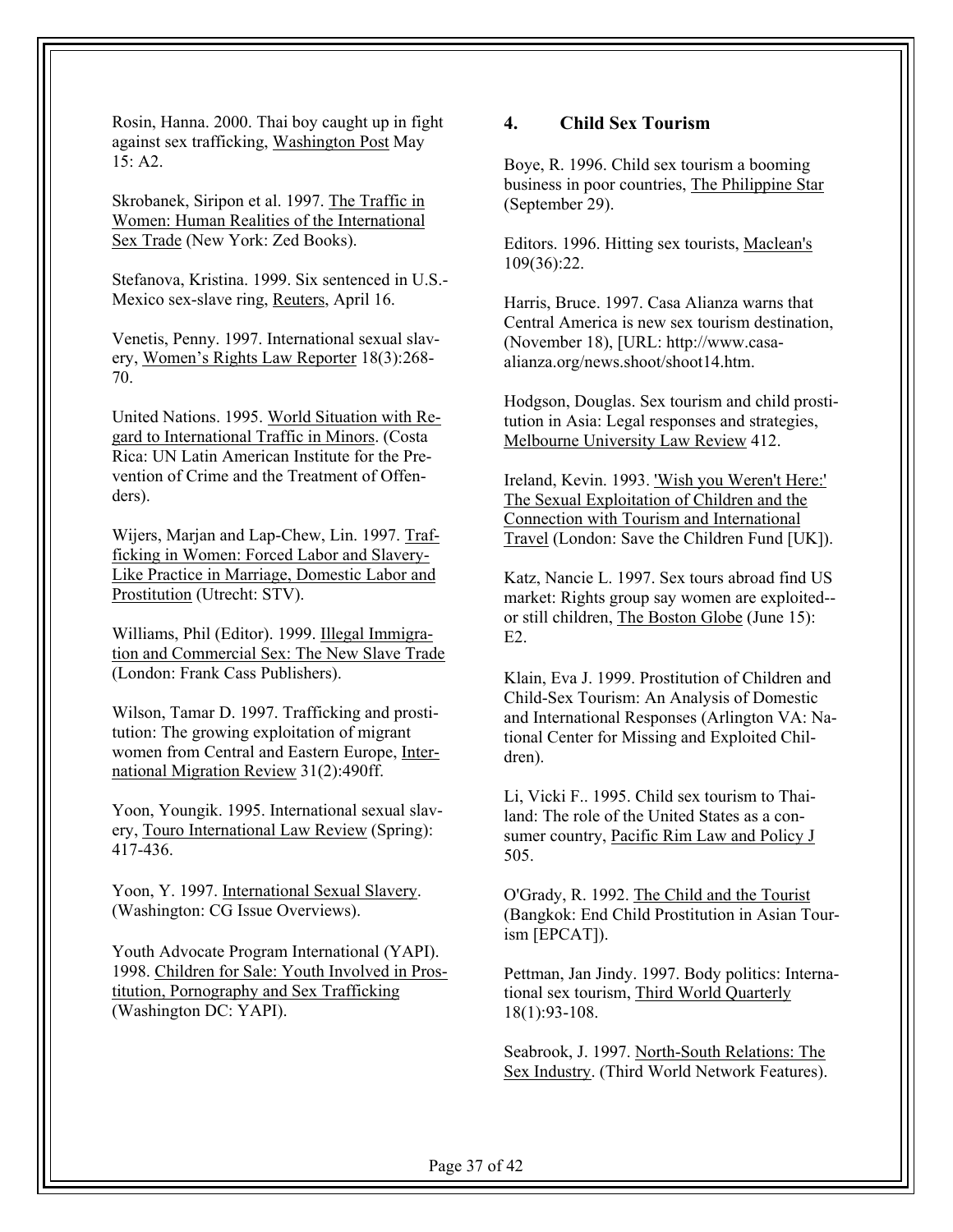Staebler, Martin. 1996. Tourism and children in prostitution, paper presented at the World Congress Against the Sexual Exploitation of Children held at Stockholm, August 27-31).

Vachss, Andrew. 1995. Batman: The Ultimate Evil (New York: Warner Books).

Woodiwiss, M. 1993. "Crime's Global Reach," in F. Pearce and M. Woodiwiss (Eds.), Global Crime Connections. (Houndsmills, UK: Macmillan).

World Sex Guide. 1998. The World Sex Guide: A Research Project About Prostitution Worldwide (http://worldsexguide.org)

## **5. The U.S. Military and Child Sexual Exploitation**

Moon, Katharine. 1997. Sex Among Allies: Military Prostitution in US-Korean Relations (New York: Columbia University Press).

Sturdevant, Saundra Pollock and Brenda Stolfuz. 1992. Let the Good Times Roll: Prostitution and the U.S. Military in Asia (New York: The New Press).

## **PART IV. Use of the Internet in Sex Crimes Involving Children**

Agora. 1998. Pedophilia & Internet: Old Obsessions and New Crusades. (Rome, October 27) Conference, http://www.agora.stm.it/pedfiliainternet/doc-eng.htm.

Akdeniz, Yaman (Editor). 1998. United States Sections of Regulation of Child Pornography on the Internet: Regulation of Child Pornography on the Internet: Cases and Materials related to

Child Pornography on the Internet, http://www.cyber-rights.org/reports/child.htm.

ECPAT. 1998. Child Pornography on the Internet-Background Papers for Child Pornography on the Internet. A position Paper for ECPAT International Meeting Lyon, France, May 28-29, http://www.crin.org/iasc/sekiss.htm.

Editors. 1997. Internet Sting 'Nets' 1,500 Child Pornography Suspects (October 2), http://www.lawstreet.com/journal/art/art1002cpo rn.html.

Freeh, Louis J. 1998. Child Pornography on the Internet and Sexual Exploitation of Children. (Washington: Federal Bureau of Investigation), March 10.

Hughes, Donna. 1999. Pimps and Predators on the Internet: Globalizing the Sexual Exploitation of Women and Children (New York: ECPAT-US).

Mehta, Michael D. 1998. Sex on the net: Regulation and control of pornography in the new wired world, in Alexander, Cynthia and Leslie A. Pal (Editors), Digital Democracy: Policy and Politics in the Wired World (New York: Oxford University Press).

NCH Action for Children. 1998. Children on the Internet: Opportunities and Hazard. CRIN: http://www.crin.org.

Unesco. 1999. Sexual Abuse of Children, Child Pornography and Paedophilia on the Internet: An International Challenge. Expert Meeting, Paris 18-19 January,1999, http://unesco.org/web.world/child screen/conf\_index.htm.

U.S. Department of Justice. 1997. Use of Computers in the Sexual Exploitation of Children (Washington: Office of Justice Programs-- OJJDP).

Wiley, Stephen R. 1997. Crimes Against Children Facilitated by the Internet, A statement by the Chief of the Violent Crime and Major Of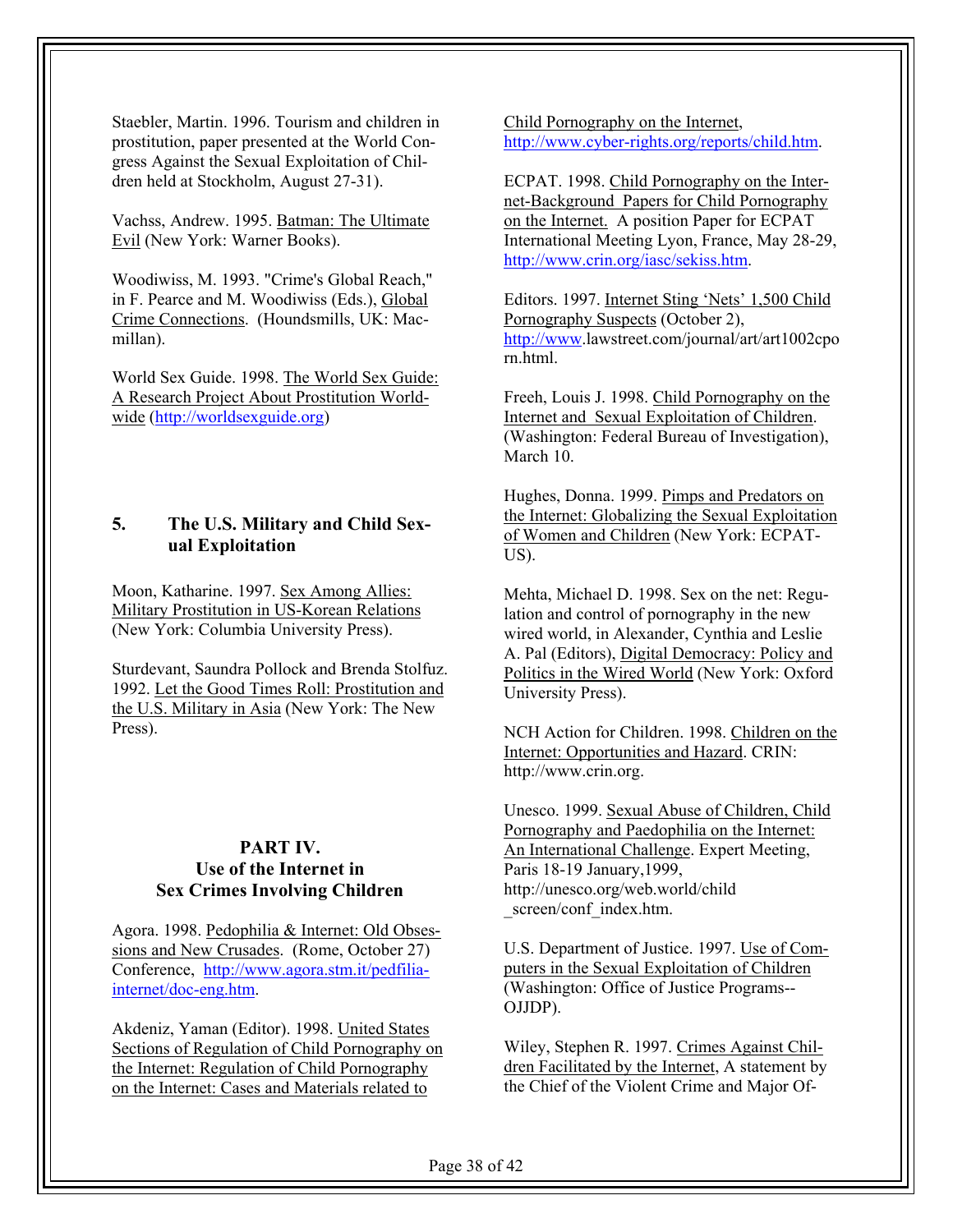fenders Section of the Federal Bureau of Investigation, Washington, D.C. November 7.

#### **PART V. Laws, the Legal Environment and Legal Resources Related to the Sexual Exploitation of Children**

Badger, Ann. 1995. Legislation against child sex tourism, [http://www.oneworld.org/ news/world/ tourists.html].

Edwards. 1997. The legal regulation of prostitution: A human rights issues, in Scambler, Graham & Annette Scambler (Editors), Rethinking Prostitution: Purchasing Sex in the 1990s (London: Routledge)

Elstein, Sharon G. & Noy Davis. 1997. Sexual Relationships Between Adult Males and Young Teen Girls: Exploring the Legal and Social Responses (Washington DC: American Bar Association, Center on Children and the Law).

Farrior, Stephanie. 1997. The international law on trafficking in women and children for prostitution: making it live up to its potential, Harvard Human Rights J (Spring), pp. 213 ff..

Grasso, D. L. 1994. Criminal Child Sexual Abuse and Exploitation Laws in Eight Mid-Western States: Recommendations for Legislative Change. (Washington: USDHHS, National Center on Child Abuse and Neglect).

International Bureau for Children's Rights (IBCR). 1997. Extraterritorial Legislation in Response to the International Dimension of Child Sexual Exploitation. (Montreal: IBCR).

Kendall, Virginia. 1998. The lost child: Congress's inability to protect our teenagers," Northwestern University Law Review 92(4):1307-1315.

Lederer, Laura. 2001. Human Rights Report on Trafficking of Women and Children (Baltimore

MD: Johns Hopkins University, The Paul H. Nitze School of Advanced International Studies).

Loken, Gregory A. 1987. Child prostitution, in NCMEC Child Pornography and Prostitution: Background and Legal Analysis (Arlington VA: National Center for Missing and Exploited Children).

MacKinnon. 1993. Prostitution and civil rights, Michigan J of Gender and Law 13.

Office of Juvenile Justice and Delinquency Prevention (OJJDP). 1997. Federal Resources on Missing and Exploited Children: A Directory for Law Enforcement and Other Public and Private Agencies. (Washington**:** Federal Agency Task Force for Missing and Exploited Children**).** 

#### **PART VI.**

#### **Cooperation in Prosecuting Adults Committing Sexual Crimes Against Children**

#### **1. Cooperation Between U.S. Public and Private Organizations**

Connelly, Helen & Ron Laney. 2001. Missing and exploited children's training program, OJJDP Fact Sheet (March), #06.

Dimenstein, Gilberto. 1996. The role of the media, in Jaffe, Maureen & Sonia Rosen (Editors). Forced Labor: The Prostitution of Children (Washington: U.S. Department of Labor).

Hirsch, M. & J. Bolas. 1996. Street Outreach Curriculum (New York: Empire State Coalition of Youth and Family Services).

Loken, G. 1986. The federal battle against child sexual exploitation: Proposal for reform, Harvard Women's Law J 9(Spring):105-134.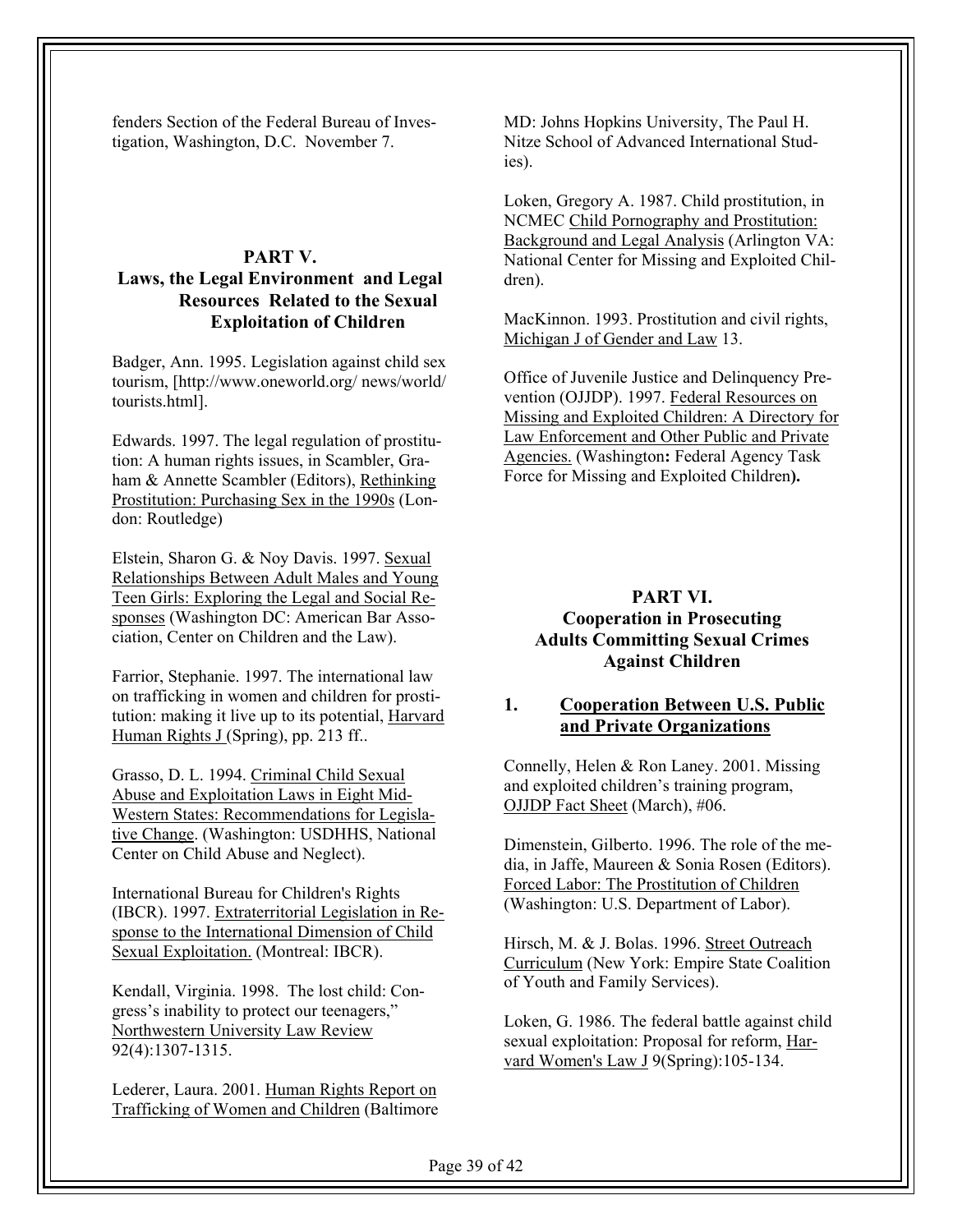Monto, Martin A. 1998. Holding men accountable for prostitution: The unique approach to sexual exploitation education project (SEEP), Violence Against Women 4(4):505-517.

National Center for Missing and Exploited Children. A Report to the Nation (regarding State legislative accomplishments), (Arlington VA: NCMEC), 52 pp.

National Clearinghouse on Families and Youth (NCFY). 1997. Ending the Sexual Exploitation of Young People: A Community Approach (Silver Spring MD: NCFY).

Office of Juvenile Justice and Delinquency Prevention (OJJDP). 1997. Special Joint Report: Federal Agency Task Force for Missing and Exploited Children. (Washington**:** Office of Juvenile Justice and Delinquency Prevention**).**

Price, V. 1992. Street Training Manual for Runaway and Homeless Youth Service Providers (Boston: Bridge Over Troubled Waters, Inc.).

Saikaew, Ladda. 1996. A non-governmental organization perspective, in Jaffe, Maureen & Sonia Rosen (Editors). Forced Labor: The Prostitution of Children (Washington: U.S. Department of Labor).

Subcommittee to Investigate Juvenile Delinquency. 1978. Protection of Children Against Sexual Exploitation. (Washington DC: US GPO).

U.S. Conference of Mayors. 1992. Reaching Youth in High-Risk Situations: Three Approaches (Washington: U.S. Conference of Mayors).

Wahab, Stephanie. 1998. Let's talk about sex work: Feminisms, social work and the sex industry, Dissertation Abstracts International 58(12):4814-A.

Whitcomb, Debra. 1995. Child Sexual Exploitation: Improving Investigations and Protecting Victims--A Blueprint for Action (Washington: U.S. Department of Justice, Office of Justice Programs, Office for Victims of Crime).

Whitcomb, Debra, Edward De Vos, and Barbara E. Smith. 1998. Program to Increase Understanding of Child Sexual Exploitation, Final Report (Washington DC: Education Development Center, Inc. & American Bar Association, Center on Children and the Law).

Whitcomb, Debra & Julie Eastin. 1998. Joining Forces Against Child Sexual Exploitation: Models For a Multi-jurisdictional Team Approach (Washington: U.S. Department of Justice, office of Juvenile Justice and Delinquency Prevention).

#### **2. International Cooperation**

Asian Regional Initiative Against Trafficking (ARIAT). 2000. Country Plan of the United States.

Berkman, Eric T.c 1996. Responses to the international child sex tourism trade, Boston College International & Comparative Law Review 397.

Boonpala, Panudda. 1996. The role of the International Labor Organization, in Jaffe, Maureen & Sonia Rosen (Editors), Forced Labor: The Prostitution of Children (Washington: U.S. Department of Labor).

Council of Europe, European Committee on Crime Problems. 1992. Extraterritorial criminal jurisdiction, Criminal Law Forum 3(3):441ff.

Editor. 1996. Britain joins the campaign against child sex tourism, (July 25), [URL: http://www.oneworld.org/news/reports/jul96\_chi

ldren.html].

Focal Point on Sexual Exploitation of Children. 1999. Sharing Strategic Planning and Action to Minimize Duplication and Competition Through the Enhancement of Coordination at All Levels (Geneva).

Focal Point on Sexual Exploitation of Children. 1999. Regional/Sub-Regional Collaborators (Working Against the Sexual Exploitation of Children). (Geneva).